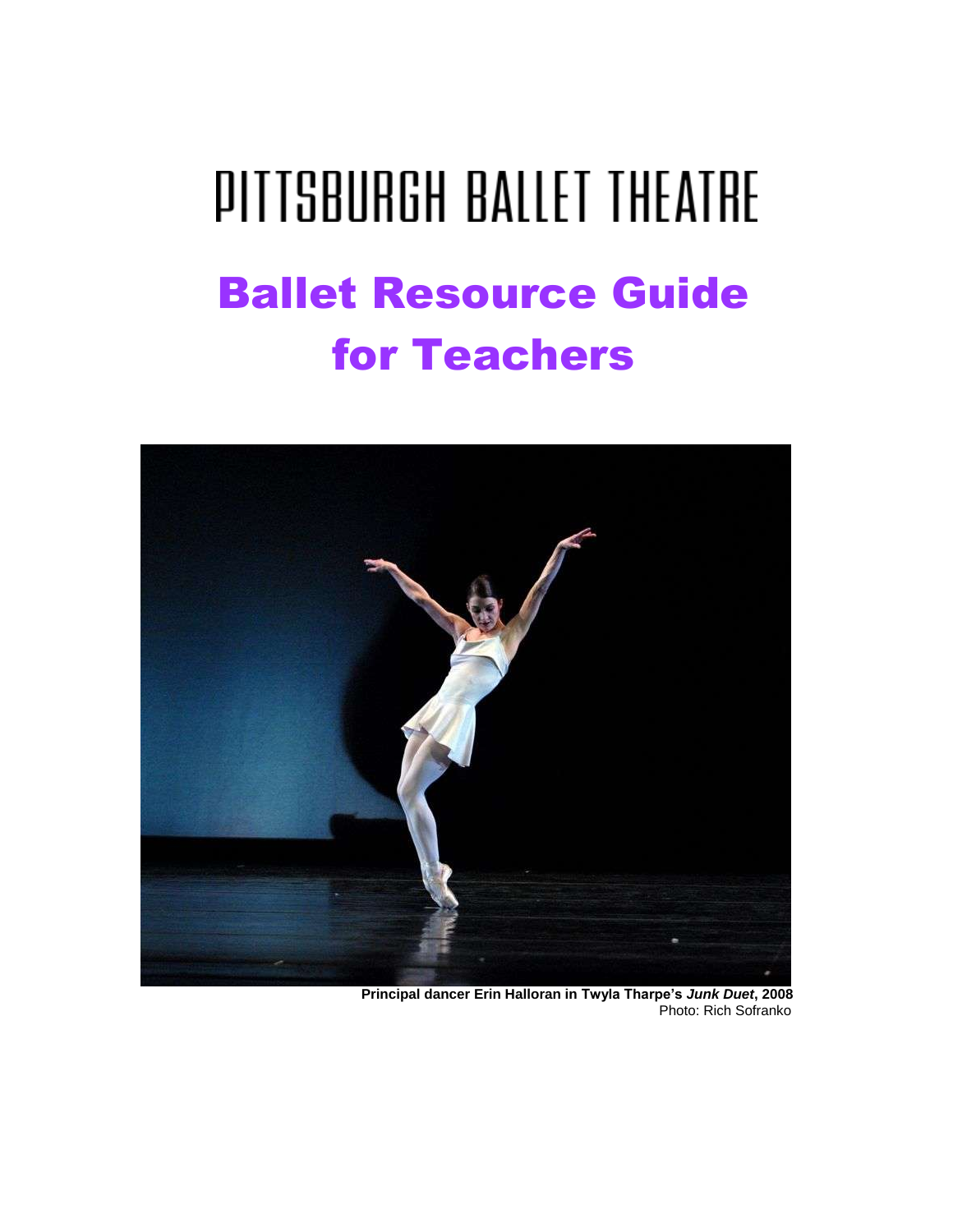### Pittsburgh Ballet Theatre's Arts Education programs are supported by



Family Series Sponsor **Student Matinee Sponsor** In-Step Sponsor **In-Step Sponsor** 





Allegheny Regional Asset District Allegheny Technologies, Inc. Buncher Family Foundation Anne L. and George H. Clapp Charitable and Educational Trust Claude Worthington Benedum Foundation Cleveland Brothers Equipment Co., Inc. Direct Energy Business Dominion Foundation First Commonwealth Bank Henry C. Frick Educational Fund of The Buhl Foundation GENCO Supply Chain Solutions The Grable Foundation Hefren-Tillotson, Inc. The Heinz Endowments Net Health Systems Pennsylvania Council on the Arts Pennsylvania Department of Community and Economic Development PNC Bank PPG Industries, Inc. Richard King Mellon Foundation James M. and Lucy K. Schoonmaker Foundation Target Stores Edith L. Trees Charitable Trust UPMC Health Plan Hilda M. Willis Foundation

Produced by Pittsburgh Ballet Theatre Department of Arts Education and Community Engagement, 2011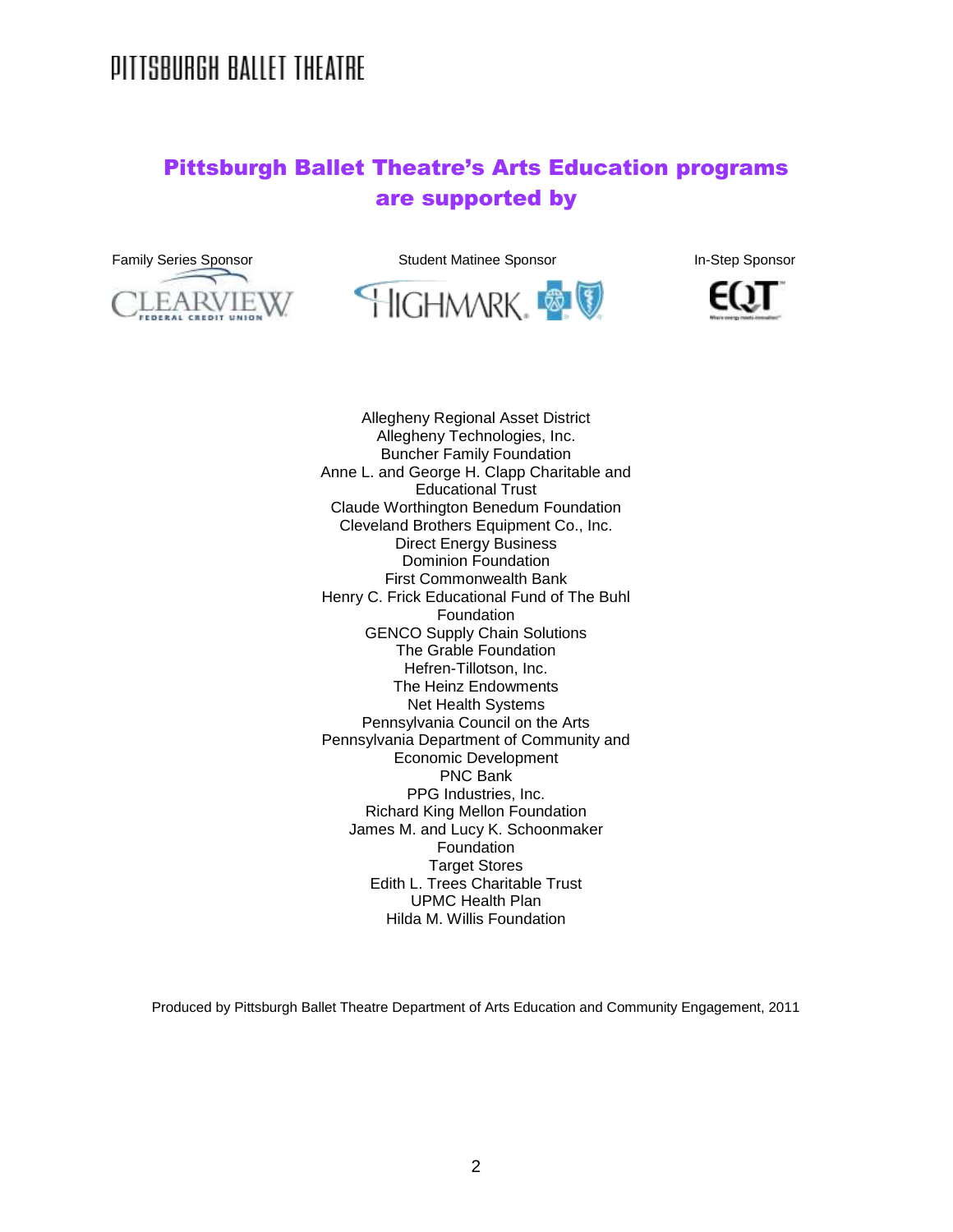### **Ballet**

can be a thrilling spectacle. The sheer beauty and physicality of the movement, the music, the sets and costumes combine to create an extraordinary experience in the theater.



**Principal Dancer Julia Erickson in** *The Sleeping Beauty***, 2009** Photo: Rich Sofranko

This guide includes general information about ballet as an art form and a discipline and is designed to prepare students to see a Pittsburgh Ballet Theatre Student Matinee performance. Performance-specific guides are also available. The guides provide curricular support with contextual information and activities that align with PDE Academic Standards to enhance and enliven your students' experience attending the ballet.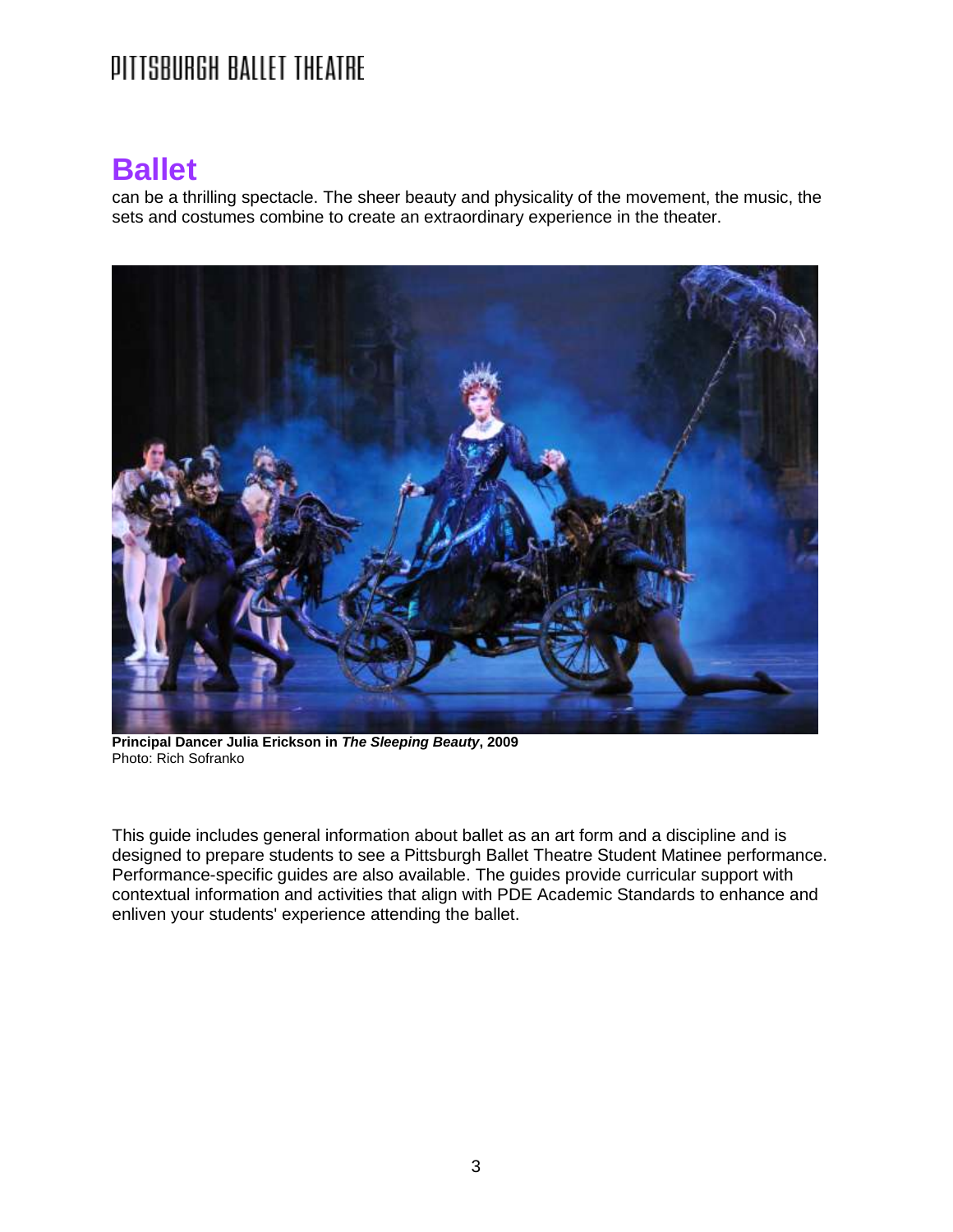### **Contents**

| <b>Educator Activities</b><br><b>Movement and Choreography Activities</b>              |  |
|----------------------------------------------------------------------------------------|--|
| PDE Academic Standards: 9.1                                                            |  |
|                                                                                        |  |
| PDE Academic Standards: 1.6, 2.4, 9.1, 9.3, 9.4, 10.5                                  |  |
| PDE Academic Standards: 9.1, 9.2, 9.3, 9.4, 10.5                                       |  |
| PDE Academic Standards: 1.7, 1.8, 9.1, SIS2                                            |  |
| PA Academic Standards: 1.4, 1.6, 9.1, 9.2, 9.3, 9.4, 11.2                              |  |
| PA Academic Standards: 2.1, 2.2, 2.4, 2.5, 2.6                                         |  |
| PDE Academic Standards: 2.1, 2.2, 2.4, 2.5, 6.5, 7.1, 7.4                              |  |
| PDE Academic Standards: 7.1, 7.2, 7.3, 7.4                                             |  |
| PDE Academic Standards: 2.2, 2.3, 3.4, 4.3, 4.4, 9.2, 11.1                             |  |
| PA Academic Standards: 1.4, 1.5, 1.8, 2.1, 2.2, 2.4, 2.5, 2.6, 9.1, 11.1, 13.1, 13.3   |  |
| Get with the Program<br>PA Academic Standards: 1.8, 2.2, 5.1, 5.3, 6.4, 6.5, 9.1, 11.1 |  |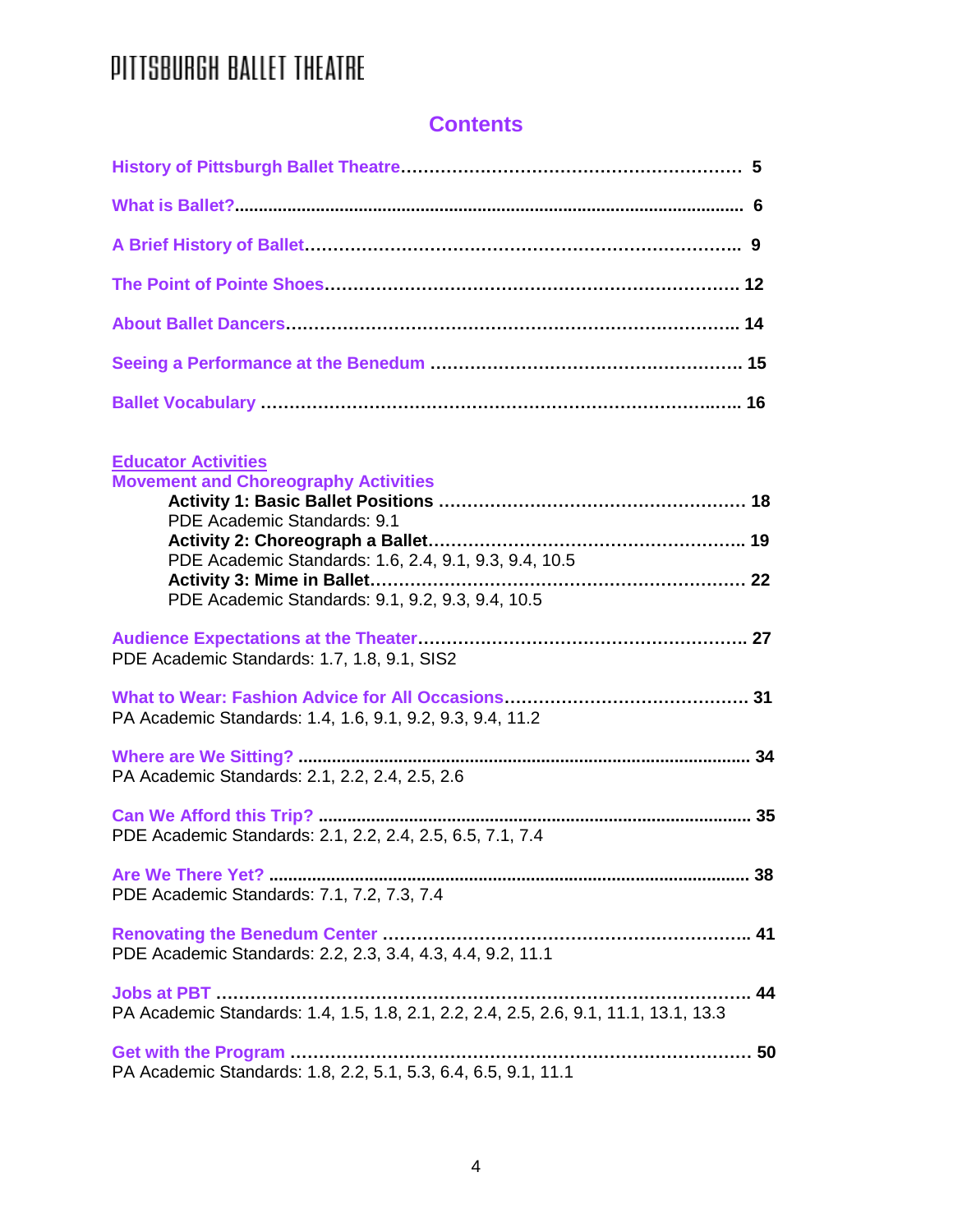### DITTSRURGH RAITET THEATRE

### **History of Pittsburgh Ballet Theatre**

Pittsburgh Ballet Theatre (PBT) was founded in 1969 as an affiliate of Point Park College under the direction of Artistic Director Nicolas Petrov and Board Chair Loti Falk. Charismatic and connected, Petrov created instant buzz by bringing star power to PBT with guest performances by New York City Ballet's Violette Verdy, Edward Villella, Natalia Makarova, and others; he also collaborated on works for PBT with renowned choreographers such as Ruth Page and Leonide Massine. In 1970/71, PBT presented its first subscription season at the Syria Mosque with one performance of *Swan Lake* and four of *The Nutcracker*.

Petrov invited famed Ballet Russes principal dancer Frederic Franklin to join PBT as Co-Artistic Director in 1974.Under their leadership, PBT added classics such as *Giselle, Coppelia* and *Cinderella* to its repertoire. In 1977 Petrov and Franklin stepped down, and PBT also gained its independence from Point Park College. The Company was led briefly by former London Festival Ballet principal dancer John Gilpin.

French dancer and choreographer Patrick Frantz was appointed Artistic Director in 1978. Frantz emphasized contemporary works in the Company's repertoire, adding Harald Lander's masterpiece, *Etudes* and Agnes De Milles' *Rodeo.* PBT made its New York debut with Frantz. His greatest legacy, perhaps, is the PBT School. With the support of board member and former Pittsburgh Steeler Lynn Swann, Frantz spearheaded the development of the school. Today PBTS has an enrollment of 300 students, a summer intensive program that draws students from around the nation and world, and a renowned Graduate Program for pre-professional dancers.

By the early 1980s, PBT was one of the nation's largest ballet companies. In 1982 Patricia Wilde became Artistic Director. A celebrated former principal dancer of the New York City Ballet and one of the world's foremost classical ballerinas, Wilde was a protégé of the great choreographer, George Balanchine. With a focus on the clean, precise technique for which she was famous, Wilde took PBT to new levels of maturity. Under her direction, the Company added numerous Balanchine ballets and became known for their brilliant execution. She also commissioned dozens of world premieres, brought works by Alvin Ailey and Choo San Goh to PBT for the first time, and launched PBT's comprehensive arts education program.



On Wilde's retirement, Terrence S. Orr, former principal dancer and Ballet Master at American Ballet Theatre, was named Artistic Director. He dedicated the company to the creation of new ballets and to building audiences through innovative programming and collaboration. Orr commissioned ballets inspired by 20<sup>th</sup> Century American music icons such as Sting, Bruce Springsteen and Frank Sinatra; he collaborated with Houston Ballet on the high-flying **2011 production of** *Dracula***.** Photo: Rich Sofranko *Dracula*, and with Houston and Boston Ballet on a spectacular new, full-length

*Cleopatra*. And in a bold stroke, Orr reshaped a classic, setting *The Nutcracker* in turn-of-the century Pittsburgh. Today, Mr. Orr and PBT continue to lead professional ballet and dance in Pittsburgh into the future.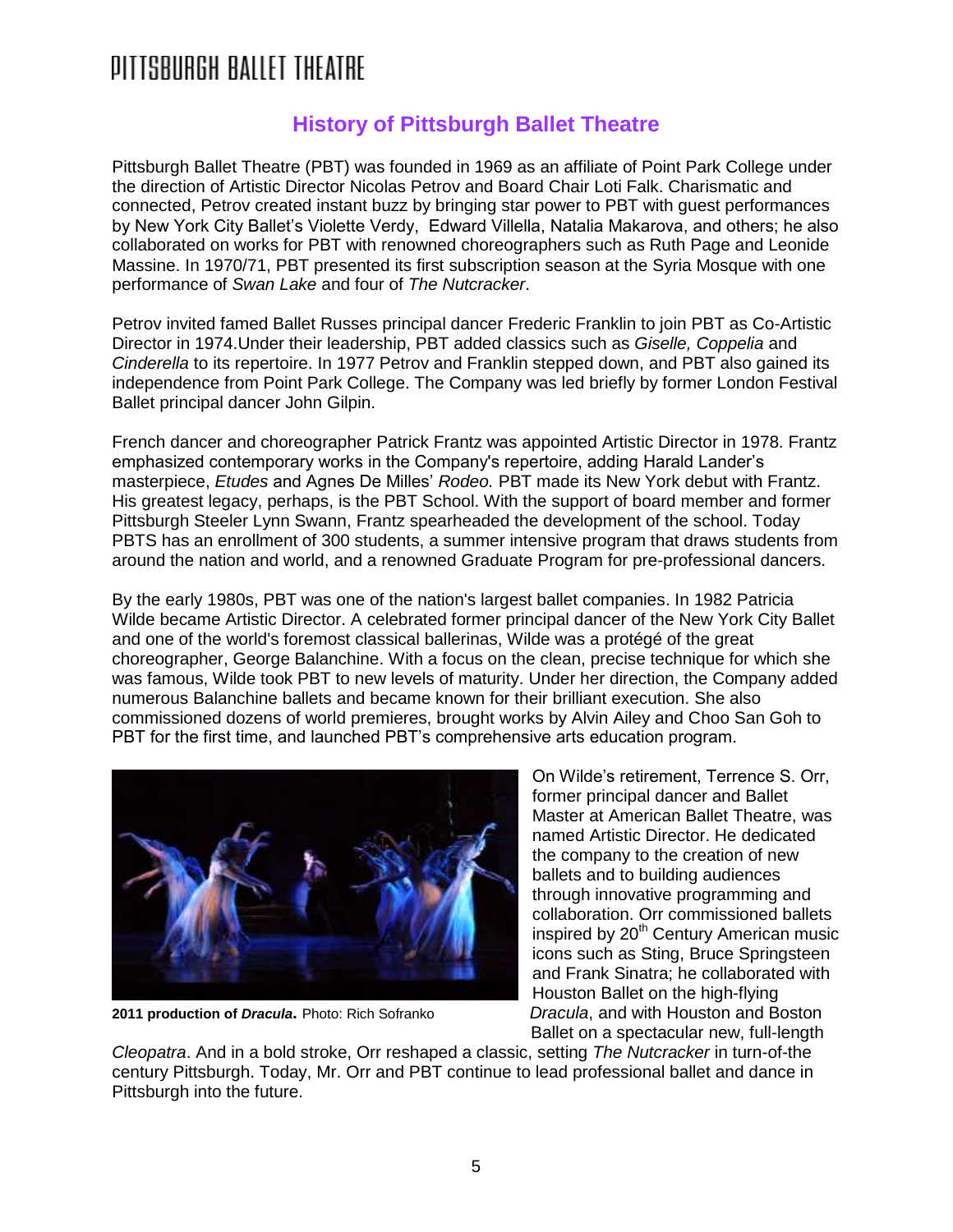### **What is Ballet?**

Ballet is an art form created by the movement of the human body. It is theatrical—performed on a stage to an audience utilizing costumes, scenic design and lighting. It can tell a story or express a thought or emotion. Ballet can be magical, exciting, provoking or disturbing.



*Light: The Holocaust and Humanity Project***, by Stephen Mills, 2009** Photo: Rich Sofranko

### **Types of Ballet**



*Story ballets* (not surprisingly!) tell a story. They contain narrative action, characters, and a beginning and end. *The Nutcracker* and *The Sleeping Beauty* are famous story ballets from the 19th century; classic stories and novels such as *The Great Gatsby* and *The Three Musketeers* have also been transformed into ballets.

*The Three Musketeers,* **by Andre Prokovsky, 2010** Photo: Rich Sofranko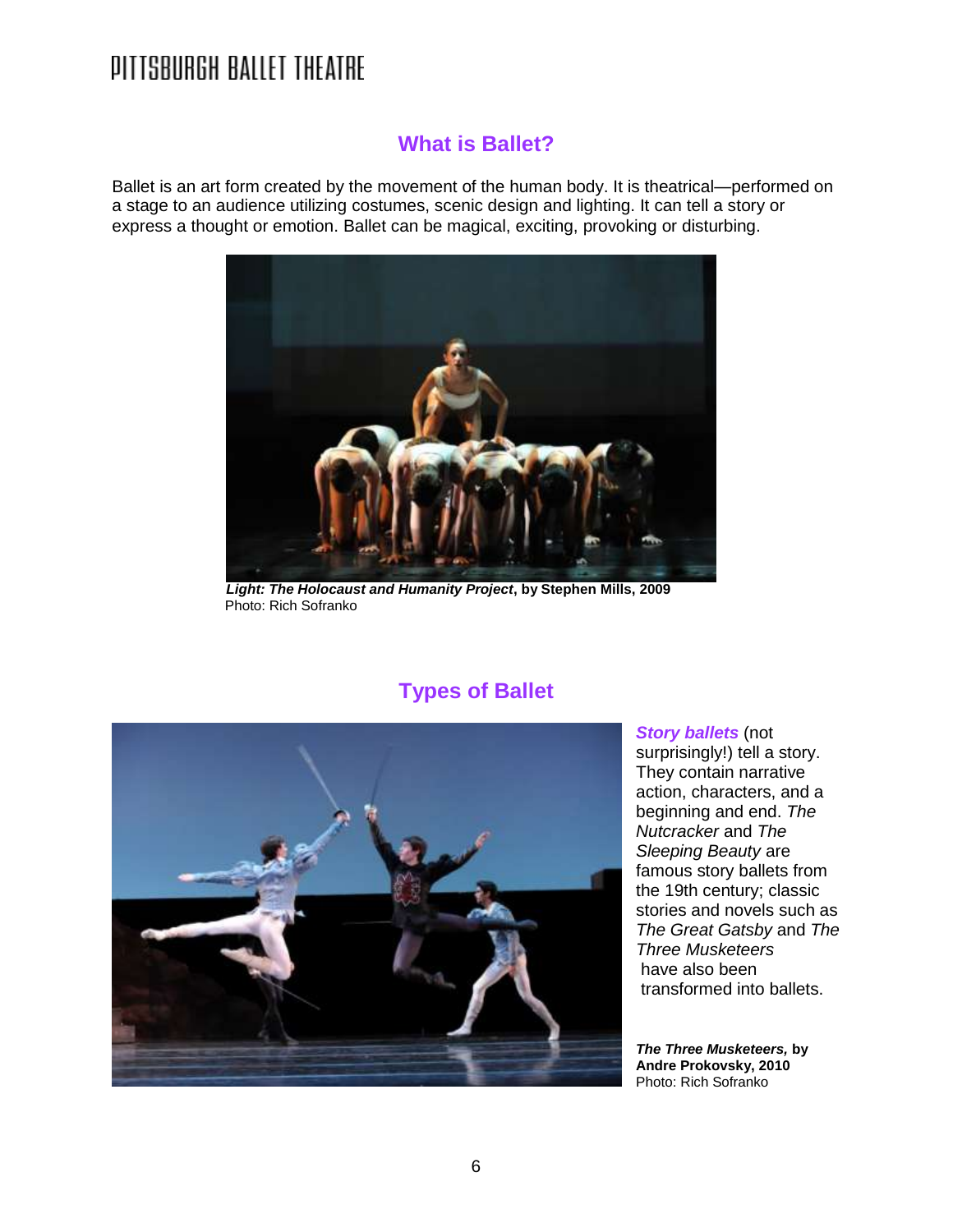#### *Plotless ballets*

have no storyline: rather they utilize the movement of the body and theatrical elements to interpret music, create an image, or to express or provoke emotion. George Balanchine was a prolific creator of plotless ballets.



*In the Upper Room,* **by Twyla Tharpe, 2010.** Photo: Rich Sofranko

### **Styles of Ballet**

*Classical ballet* is what people generally think of when we talk about "ballet." Classical ballet reached its height in 19th century Russia through the work of choreographers like Marius Petipa and Lev Ivanov. It is characterized by:

- graceful, flowing movements
- classical form: turn-out of the legs and pointe work
- balance and symmetry
- ethereal quality
- emphasis on story ballets and narrative
- elaborate sets and costumes



**Principal dancers Erin Halloran and Nurlan Abugaliev in Marius Petipa's classical ballet,** *Swan Lake***, 2010**  Photo: Rich Sofranko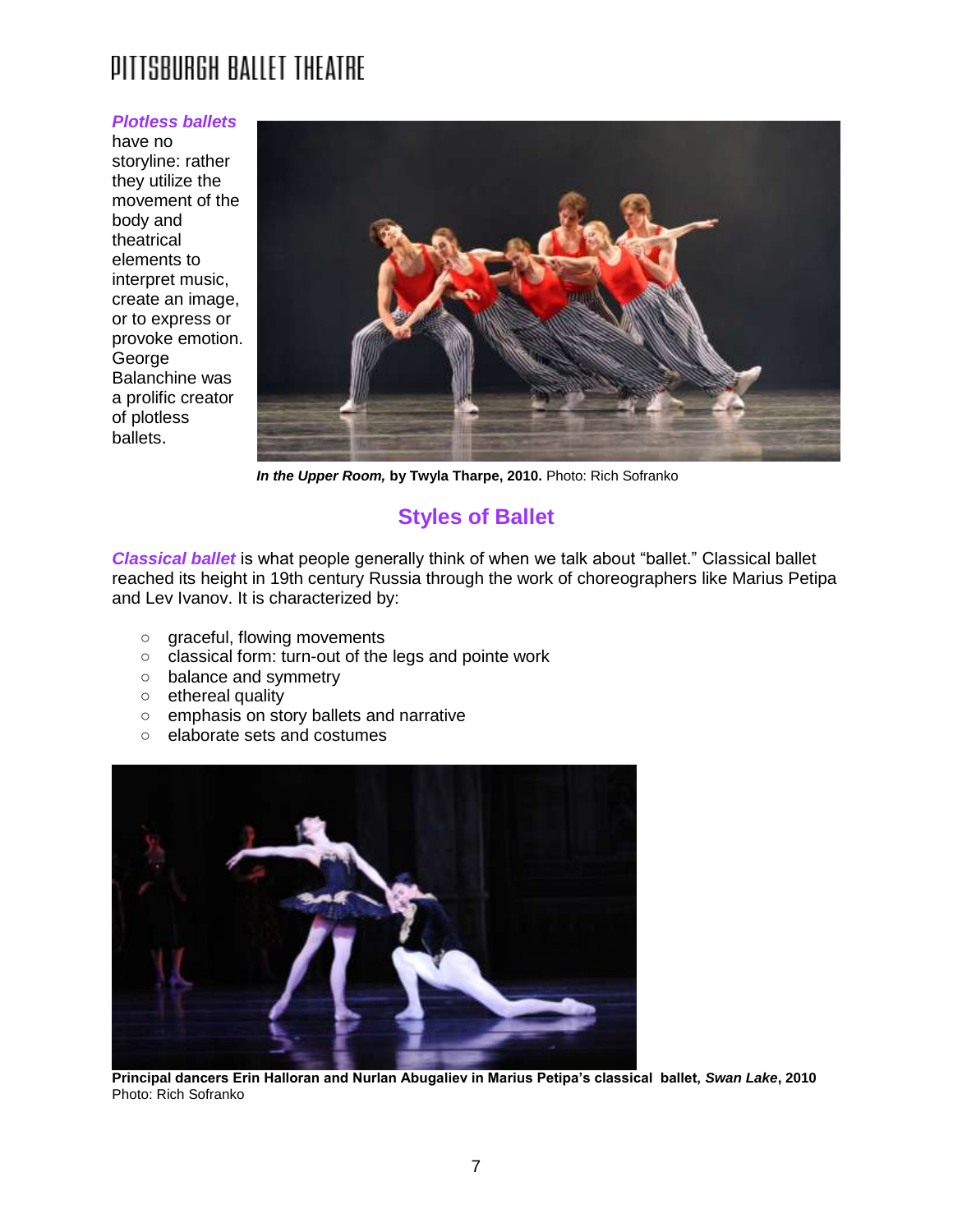*Neo-classical ballet* was introduced in the 20th century by choreographers like George Balanchine. It generally includes:

- increased speed, energy and attack
- manipulation of the classical form
- asymmetry; an off-balance feel
- non-narrative; often one-act ballets
- paired down aesthetic—simple sets and costumes



**Principal dancers Christopher Budzinksi and Alexandra Kochis in Jean-Christophe Maillot's** *Romeo et Juliette***, 2009** Photo: Rich Sofranko

*Contemporary ballet* is influenced by modern dance styles. Renowned contemporary ballet choreographers include Twyla Tharp, Paul Taylor and Dwight Rhoden. In contemporary ballet you may see:

- floor work
- turn-IN of the legs
- greater range of movement and body line
- pointe shoes but also bare feet

**Company Dancer Alejandro Diaz with the corps de ballet in Paul Taylor's**  *Company B***, 2010** Photo: Rich Sofranko

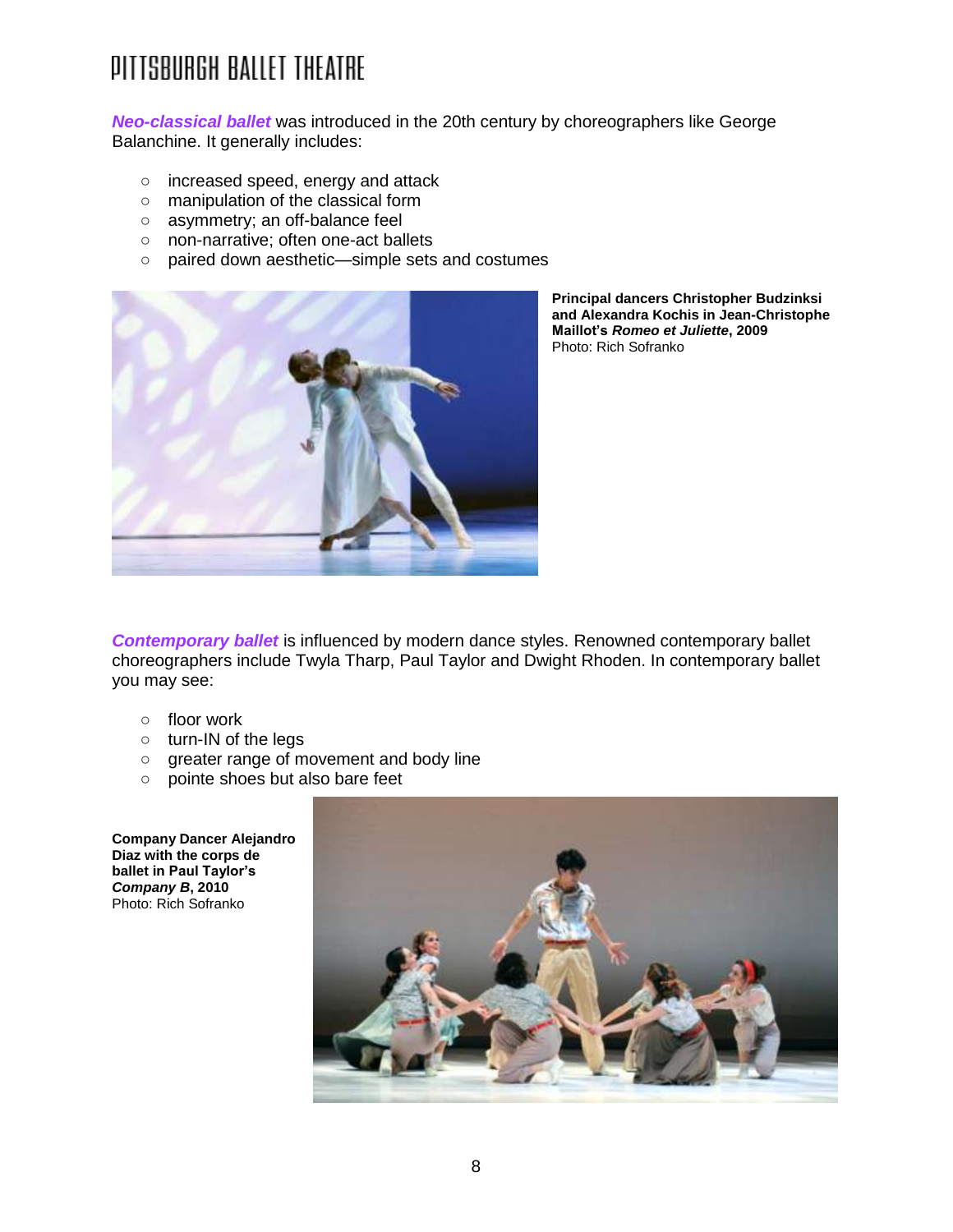### **A Brief History of Ballet**

Ballet originated in the Italian Renaissance courts of the 15th century. Noblemen and women were treated to lavish events, especially wedding celebrations, where dancing and music created an elaborate spectacle. Dancing masters taught the steps to the nobility and the court participated in the performances. In the 16th century, Catherine de Medici, an Italian noblewoman, wife of King Henry II of France, and a great patron of the arts, began to fund ballet in the French court. Her elaborate festivals encouraged the growth of *ballet de cour,* a program that included dance, decor, costume, song, music, and poetry. A century later, King Louis XIV helped to popularize and standardize the art form. A passionate dancer, he danced many roles

himself, including that of the Sun King in *Ballet de la nuit*. His love of ballet fostered its elevation from a past time for amateurs to an endeavor requiring professional training.

By 1661 a dance academy had opened in Paris and in 1681 ballet moved from the courts to the stage. The French opera *Le Triomphe de l'Amour* incorporated ballet elements in its performance, creating a long-standing opera-ballet tradition in France. By the mid-1700s French ballet master Jean Georges Noverre rebelled against the artifice of opera-ballet, believing that ballet could stand on its own as an art form. His notions—that ballet should contain expressive, dramatic movement, and that movement should reveal the relationships between characters—introduced the *ballet d'action*, a dramatic style of ballet that conveys a narrative. Noverre's work is considered the precursor to the narrative ballets of the 19th century.



 **King Louis XIV in** *Ballet de la nuit, 1653* PD-US



The 19th Century

Early classical ballets such as *Giselle* and *La Sylphide* were created during the Romantic Movement in the first half of the 19th century. This movement influenced art, music and ballet. It was concerned with the supernatural world of spirits and magic and often showed women as passive and fragile. These themes are reflected in the ballets of the time and are called *romantic ballets.* This is also the period of time when dancing on the tips of the toes, known as pointe work, became the norm for the ballerina. The romantic tutu, a calflength, full skirt made of tulle, was introduced.

**Carlotta Grisi, wearing a romantic tutu, as Giselle, 1841**  PD-US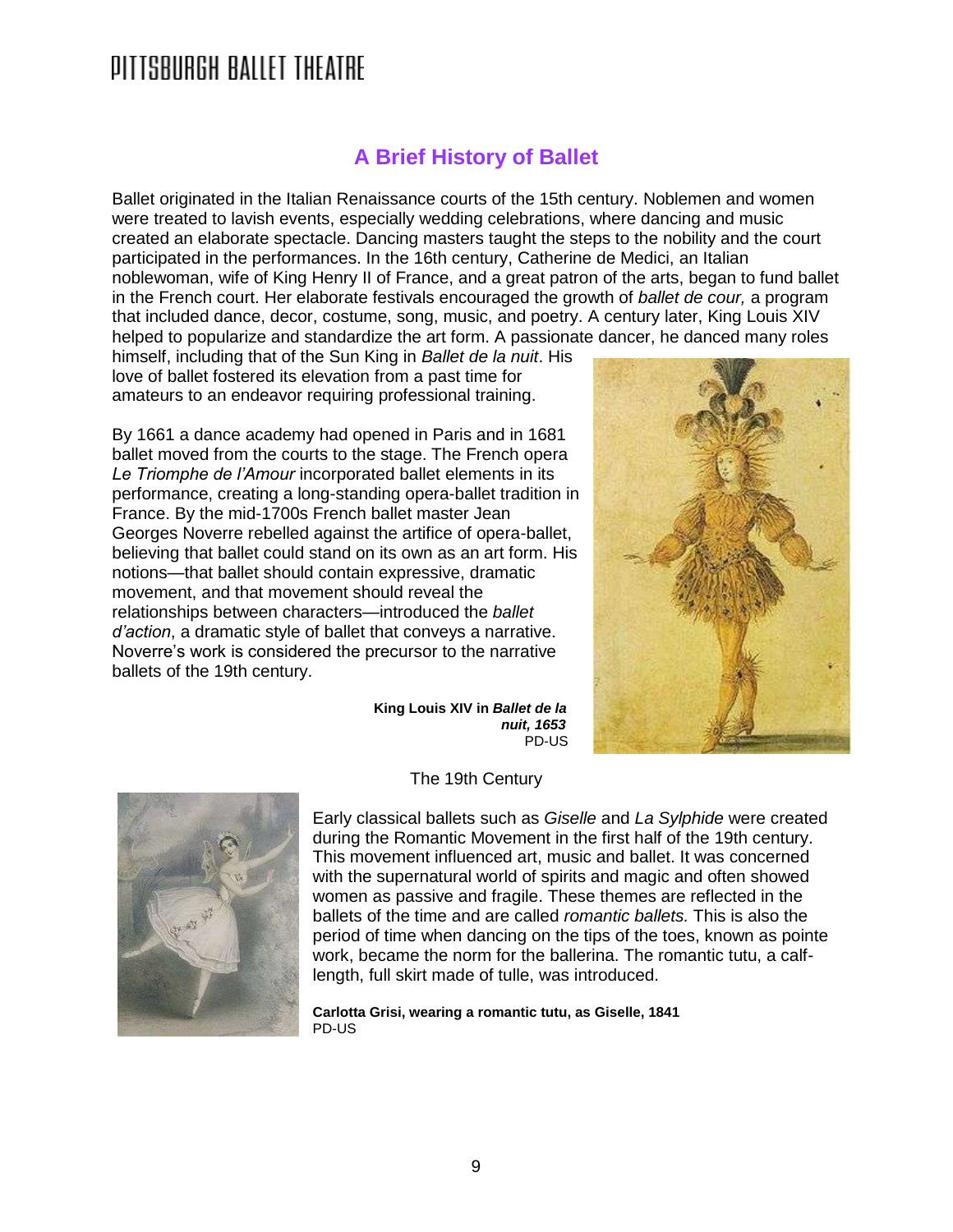The popularity of ballet soared in Russia and during the latter half of the 19th century as Russian choreographers and composers took it to new heights. Marius Petipa's *The Nutcracker*, *The Sleeping Beauty* and *Swan Lake*, by Petipa and Lev Ivanov, represent classical ballet in its grandest form. The main purpose was to display classical technique—pointe work, high



extensions, precision of movement, and turn-out (the outward rotation of the thighs from the hips)—to the fullest. Complicated sequences that show off demanding steps, leaps and turns were choreographed into the story. The classical tutu, much shorter and stiffer than the romantic tutu, was introduced at this time to reveal a ballerina's legs and the difficulty of her movements and footwork.

**Soloist Christine Schwaner as the Bluebird in Marius Petipa's**  *The Sleeping Beauty***, 2009** Photo: Rich Sofranko

In the early part of the 20th century, Russian choreographers Sergei Diaghilev and Michel Fokine began to experiment with movement and costume, moving beyond the confines of classical ballet form and story. Diaghilev collaborated with composer Igor Stravinsky on the ballet *The Rite of Spring*, a work so different—with dissonant music, a story of human sacrifice, and unfamiliar movements—that it caused the audience to riot.

Choreographer and New York City Ballet founder George Balanchine, a Russian who emigrated to America, would change ballet even further. He introduced what is now known as neoclassical ballet, a form that expands the classical form. He also is considered by many to be the greatest innovator of the contemporary "plotless" ballet. With no definite story line, its purpose is to use movement to express the music and to illuminate human emotion and endeavor. Today,

ballet is multi-faceted. Classical forms, traditional stories, and contemporary choreographic innovations intertwine to produce the character of modern ballet.

**Principal dancer Christopher Budzinski as the Jester in Ben Stevenson's modern take on the traditional story,** *Cinderella***. 2009** Photo: Rich Sofranko

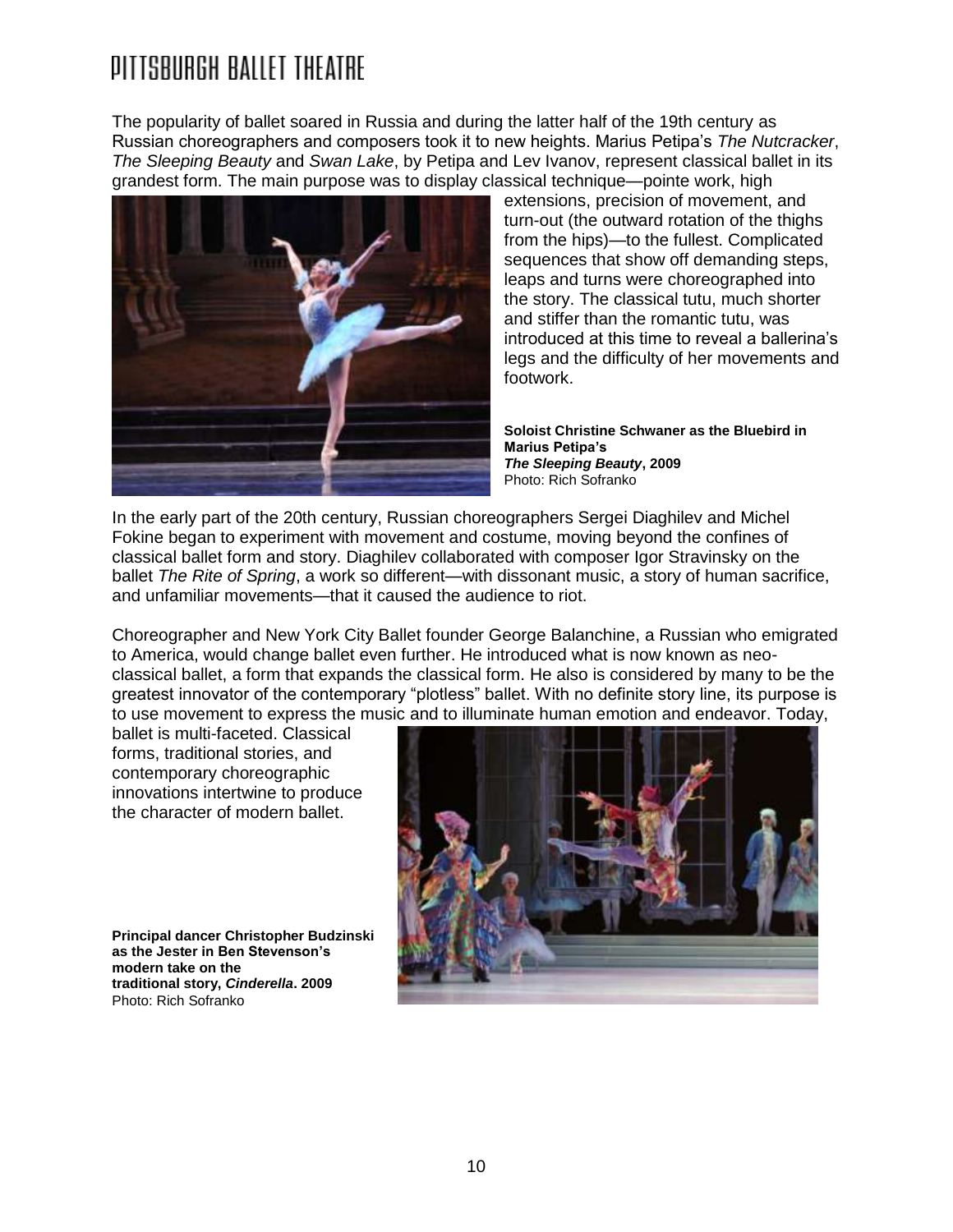#### **What's Next?**

As choreographers continue to create diverse styles of ballets, ballet companies are giving dance audiences a wide range of experiences in the theater. What do you think will be the next phase for ballet?

#### **Learn More!**

**Listen** to an interview with author Jennifer Homans about *Apollo's Angels: A History of Ballet*, a book published in 2010: [http://www.npr.org/2010/12/13/132023182/the-tutu-s-tale-a-cultural](http://www.npr.org/2010/12/13/132023182/the-tutu-s-tale-a-cultural-history-of-ballet-s-angels)[history-of-ballet-s-angels](http://www.npr.org/2010/12/13/132023182/the-tutu-s-tale-a-cultural-history-of-ballet-s-angels)

**Or check out** the following at your local library, bookstore, or at Amazon.com:

- *■ Apollo's Angels: A History of Ballet,* by Jennifer Homans, 2010
- *■ Ballet: An Illustrated History*, by Clement Crist and Mary Clark, 1992
- *■ Ballet and Modern Dance: A Concise History*, by Jack Anderson, 1993
- *■ Ballet in Western Culture: A History of its Origins and Evolution,* by Carol Lee, 1992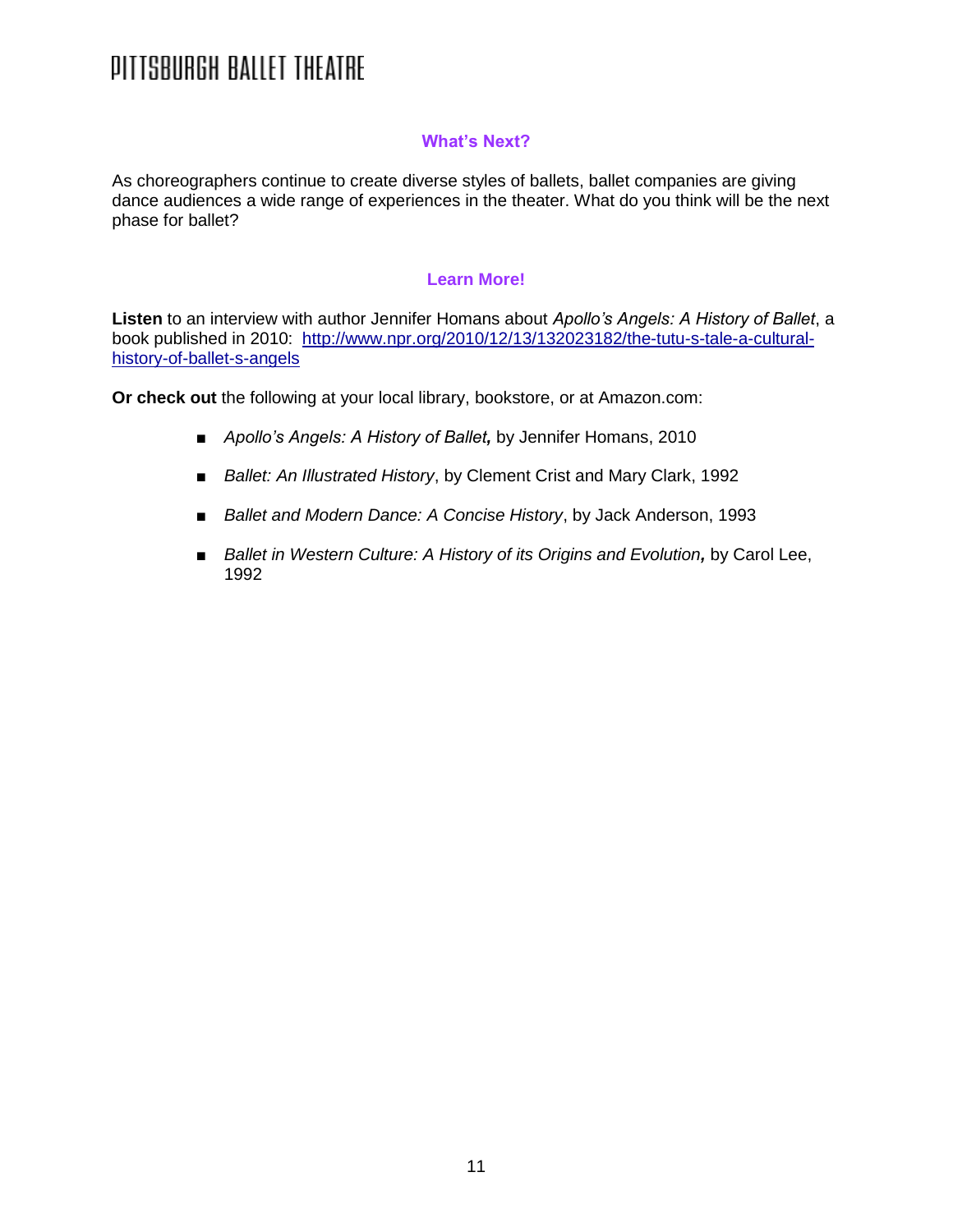### **The Point of Pointe Shoes!**

#### **What are pointe shoes?**

Pointe shoes are specially made shoes worn by ballerinas to allow them to dance on the tips of their toes.



Photo: Ric Evans

#### **What are pointe shoes made of?**

Pointe shoes look dainty but they really aren't. The tip of the shoe is a rigid box made of densely packed layers of fabric, cardboard, and/or paper hardened by glue. The dancer depends on it to be extremely sturdy: the entire weight of her body is balanced on a small platform in that box! The rest of the shoe is made of leather, cotton and satin. Each shoe is custom hand-made to fit each dancer's specifications. No two pairs of pointe shoes are identical!

#### **Why do ballet dancers wear pointe shoes?**



Pointe shoes make ballet dancing look magical and even daring. They create an illusion of lightness and give a sense that the ballerina is floating on air.

**Former PBT principal dancer Kumiko Tsuji in Twyla Tharpe's** *In the Upper Room***, 2010** Photo: Rich Sofranko

#### **Do male dancers wear pointe shoes?**

Not normally. Sometimes men wear pointe shoes for comedic effect, such as for the Stepsister characters in *Cinderella* (men are often cast as the sisters). Male ballet dancers usually wear a leather or canvas slipper with a soft sole, which allows the foot flexibility when jumping.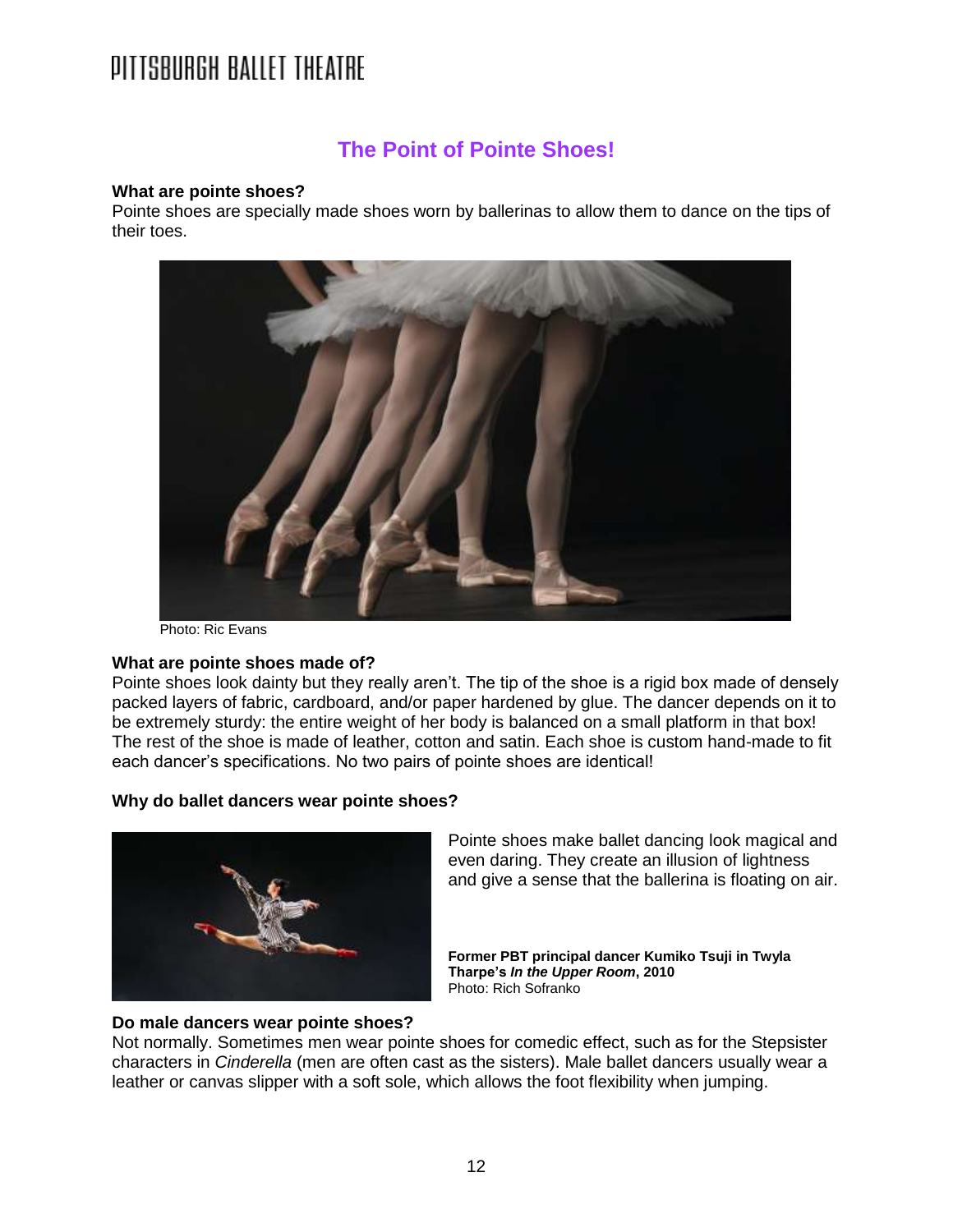#### **Can a dancer just put on a pair of pointe shoes and start dancing?**

No! Each time a dancer gets a new pair of pointe shoes she has to break them in. Some methods include:

- darning the platform of the box to provide traction and to prevent the satin from fraying
- pounding the box of the shoe with a hammer to soften it
- opening and closing a door on the box
- cutting the satin off the box and using a carpenter's file to rough up the sole
- lining the inside of the box with floor wax or shellac to mold the shoes and prolong wear

All dancers sew on their own ribbons and elastic to hold their shoes in place.

#### **How long do pointe shoes last?**

Not long—sometimes for just one performance (or part of a performance!), depending on the difficulty of the ballet. A professional ballerina can go through 100-120 pairs of pointe shoes in one season. At a cost of about \$80 each, PBT spends close to \$100,000 on pointe shoes per year.

#### **When can a ballerina start dancing on pointe?**

In most cases, somewhere between age 11 and 13. A young dancer must have several years of good dance and strength training to ensure that her feet, ankles and legs are strong enough to handle the stress of dancing on her toes.

#### **When did ballerinas begin dancing with pointe shoes?**

Italian ballerina Maria Taglioni was the first ballerina that we know of to dance on pointe in the early 1830s, but the method probably began earlier. Taglioni and her contemporaries stuffed the toes of their soft shoes with starch and other materials, but soon Italian cobblers made harder shoes for them using paper, burlap and satin. This prototype evolved into the modern pointe shoe.

#### **Learn More!**

#### **Check out these links** for more information on pointe shoes:

◦ The Physics of Pointe Shoes: a Science Project[:](http://pointeshoephysics.blogspot.com/) <http://pointeshoephysics.blogspot.com/>

◦ The Anatomy of a Pointe Shoe[:](http://www.capeziodance.com/howto/articles/HowTo_Articles_AnatomyofaPointeShoe.php)

[http://www.capeziodance.com/howto/articles/HowTo\\_Articles\\_AnatomyofaPointeShoe.php](http://www.capeziodance.com/howto/articles/HowTo_Articles_AnatomyofaPointeShoe.php)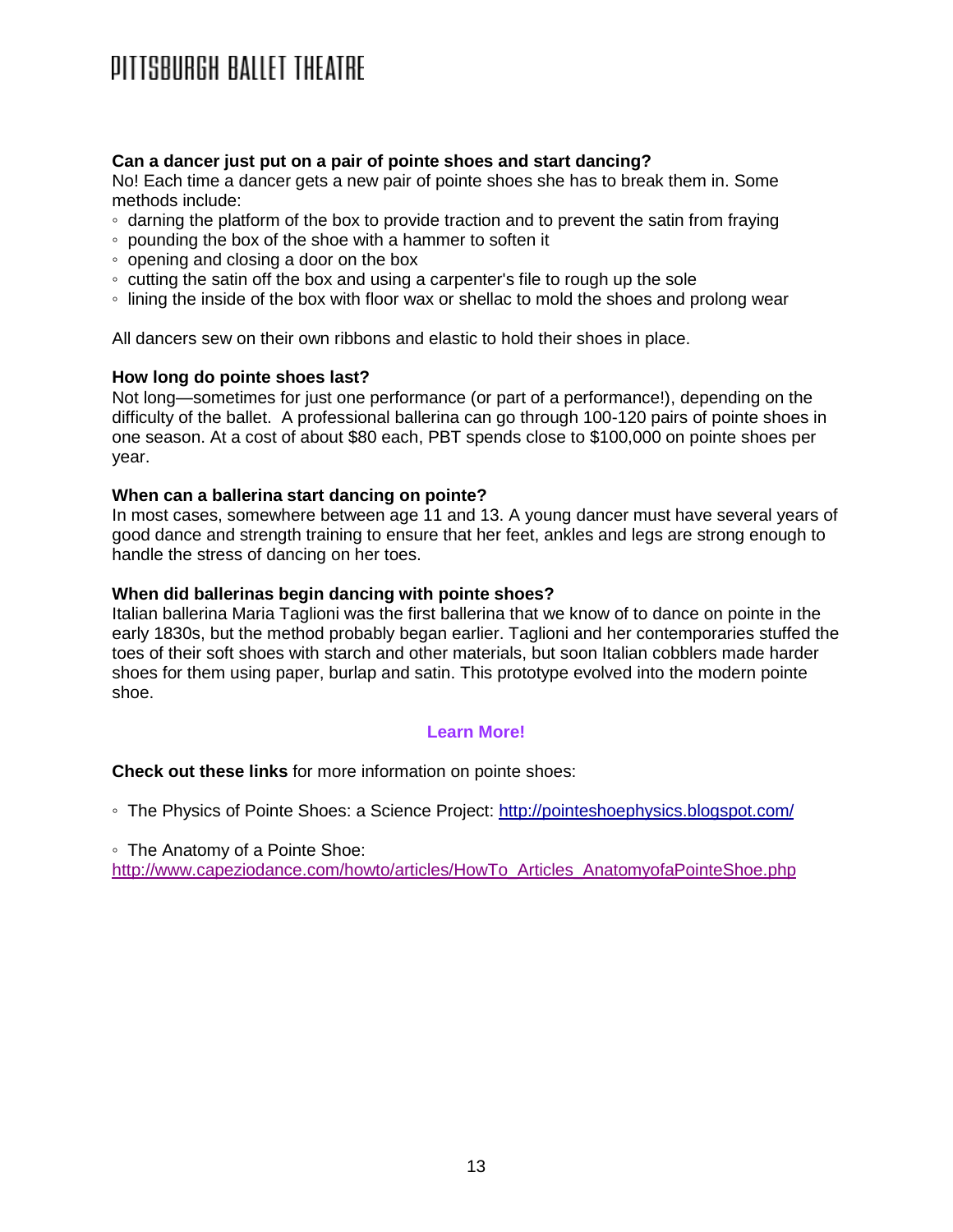### **About Ballet Dancers**

Dancing as a profession is a lifelong pursuit, beginning early—sometimes as young as age two. Ballet movements are specific, precise and require years of difficult training to master. Students (and professional dancers as well) begin every day with class, in which they practice basic ballet positions and movement, balance, precise placement and the artistry of dance. Additional classes in technique or dance styles follow, along with rehearsals for productions. The schedule sometimes makes for a grueling work day. Student dancers take classes six days per week.

Most students typically begin auditioning for companies in their late teens. If a dancer is talented enough to become part of a professional ballet company, he or she will usually begin dancing as a member of the corps de ballet (the ensemble). This is where many dancers will stay for their entire career. Those with a high degree of musicality and technical proficiency, and who demonstrate an exquisite artistry and audience connection, will achieve the rank of soloist. The highest rank in a company, principal dancer, is attained only by the most gifted dancers.

Because of the tremendous physical stamina required, as well as the rigorous and demanding schedule, most dancers' careers are short. The average age for retirement of classical ballet dancers is in their early thirties, although many performers have gone on to dance for many years beyond this.



 **Soloist Robert Moore and Principal Dancer Julia Erickson in George Balanchine's** *Agon***, 2011** Photo: Rich Sofranko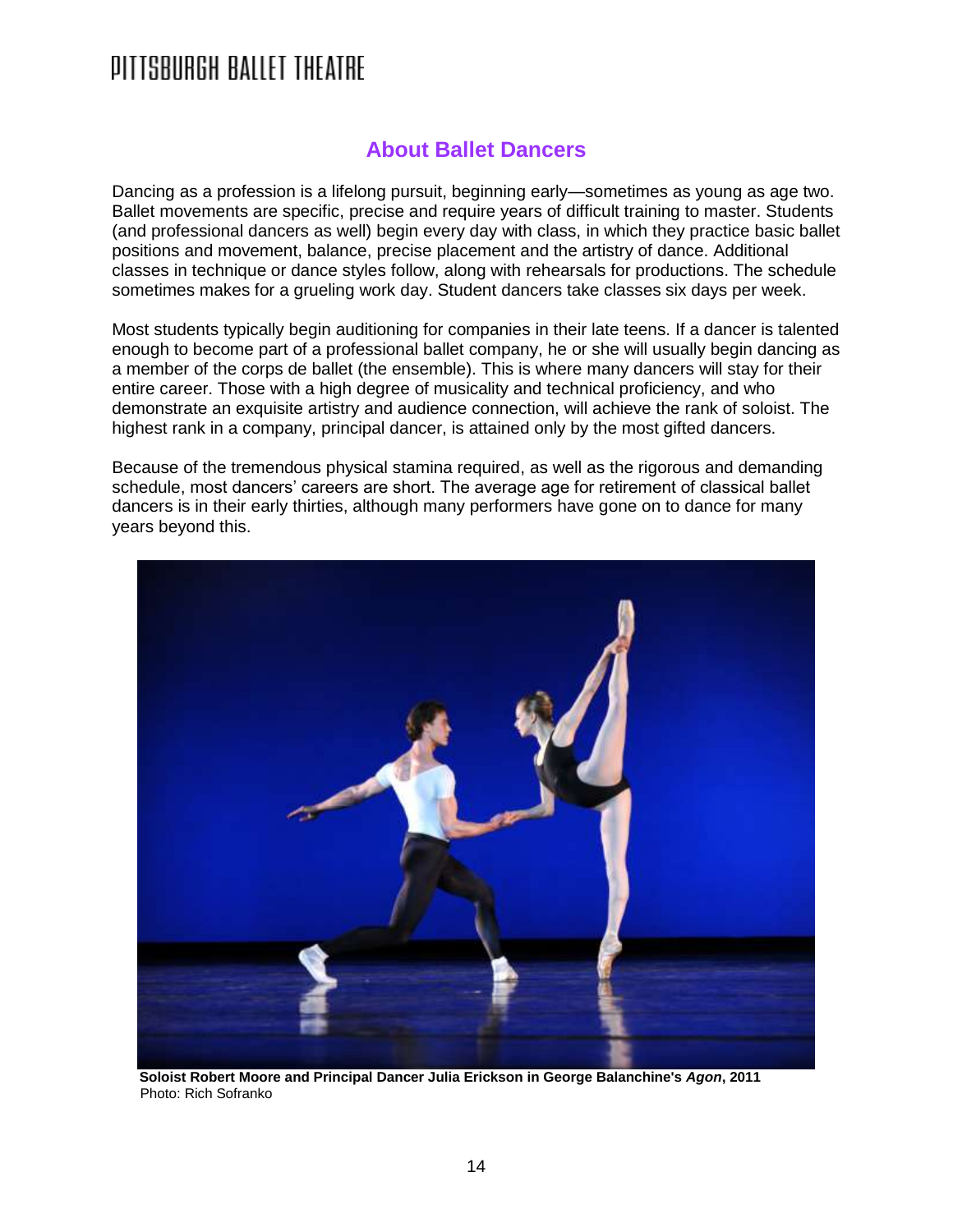### **Seeing a Performance at the Benedum**

Pittsburgh Ballet Theatre performs student matinees at the Benedum Center for the Performing Arts, one of Pittsburgh's grand downtown theaters. It is also home to the Pittsburgh Opera and the Civic Light Opera.

*Please see page 30 for a reminder about audience expectations at the theater. Please review these with your class (and explore the related activity!) before attending the performance.*

*Click here for more information about the Benedum: <http://www.pgharts.org/venues/benedum.aspx>*



Photo: Benedum Center for the Performing Arts

#### **Don't Miss This! Interesting Things to Look for at the Historic Benedum Center**

**1. The Marquees -** When you arrive at the theater note the marquees on the front and Penn Avenue sides of the theater. They were designed in 1928 to showcase the "new" electric lights. By the terms of the Historic Landmark agreement there is only limited reference to the new name of the theater: The Benedum Center for the Performing Arts. You will also see references to the original name, The Stanley Theater.

**2. Grand Lobby -** All but one of the original murals on the ceiling of the Grand Lobby were destroyed over the years. Celeste Parendo, the painter who re-created them, worked from photographs of the designs and from one well-preserved mural for the colors. Much of her work was done with Q-tips. She tried to lie on her back and paint as Michelangelo did when he painted the Sistine Chapel, however, in that position her hand went numb due to lack of circulation. She quickly found ways to kneel or stand on the scaffolding in order to finish her painting.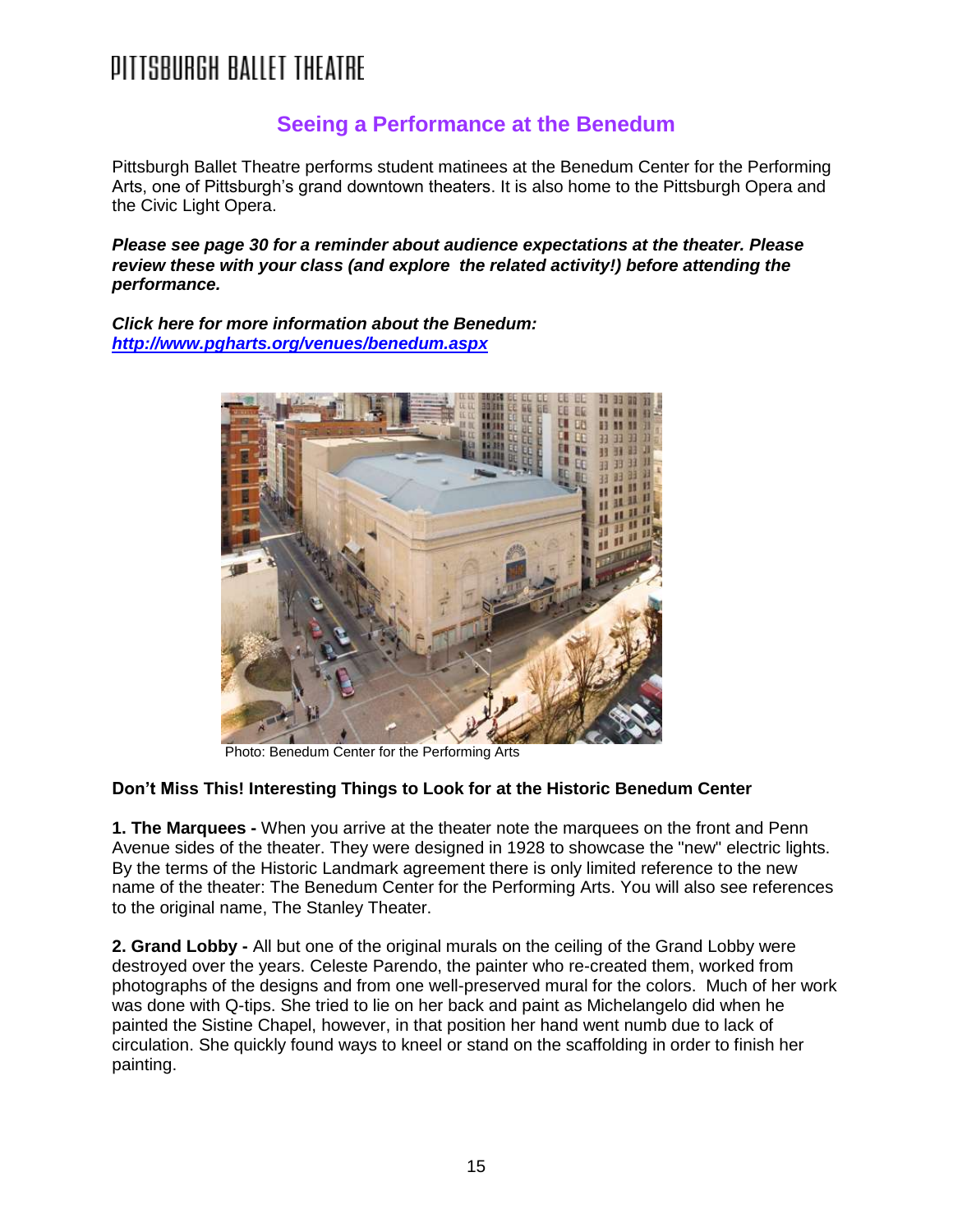### DITTSRURGH RAITET THEATRE

**3. Orchestra Pit** - The pit is where the orchestra sits to play the music for ballet or other performances. It is divided into two sections, each of which can be raised or lowered by a builtin hydraulic lift. With a smaller orchestra, half of the pit is raised and additional seating is installed. If an orchestra is not required, the entire pit is raised for seating.

**4. Proscenium Arch** - The opening around the stage is the proscenium. In accordance with the guidelines of the Historic Landmark restoration, the original elaborately painted plaster arch has been restored. (You can see the top of the arch from the balcony.) An exception to the restoration guidelines was made for the wooden acoustical arch. The panels in the arch can be adjusted to change the acoustics of the theater or they can be opened to accommodate vocalists, actors or musicians.



**5. Chandelier** - Believe it or not, this beautiful centerpiece to the theater's elaborate dome weighs 2 tons and contains over 50,000 pieces of crystal. When it is cleaned the chandelier is lowered to a certain point and then scaffolding is built around it. Each crystal is washed in soapy water and replaced. The chandelier is cleaned about once a year: it takes a crew of twelve people two full working days.

Photo: Benedum Center for the Performing Arts

**6. The Stage -** This is the third largest stage in the country. (The largest is the Metropolitan Opera in New York City and second is the Indiana University School of Music in Bloomington.) The full stage measures 144 feet wide by 78 feet deep. The performance space that you will see is 56 feet by 56 feet. The wooden floor is covered with marley, a black rubber-like, non-skid surface that is made for dancing.

### **Ballet Vocabulary**

Though ballet actually began in Italy, it was formalized in France in the 17th century. Ballet terminology has remained largely in the French language. Ballet dancers across the world learn and can communicate with this universal ballet vocabulary.

**ballerina (bah-luh-ree'nah)** A leading female dancer of a ballet company. A dancer earns the title ballerina through years of hard work and great dancing.

**ballet (bah-lay')** From the Italian *ballare,* to dance.

**chainé (sheh-nay')** A series of turns on pointe (on tips of toes) or demi-pointe (on balls of feet) executed in a line or in a circle, in which the feet remain close to the floor and the weight is transferred rapidly and almost imperceptibly from one foot to the other as the body revolves.

**choreographer (cor-ee-og'ra-fer)** Someone who makes dances. Originally the word meant someone who records dances, but has come to mean the person responsible for the design of movement in ballet.

**classic (klas'ik)** In ballet, classic applies to a rigorous basic vocabulary of steps and movements capable of infinite variations and a system of instruction that makes such variation possible for individual dancers.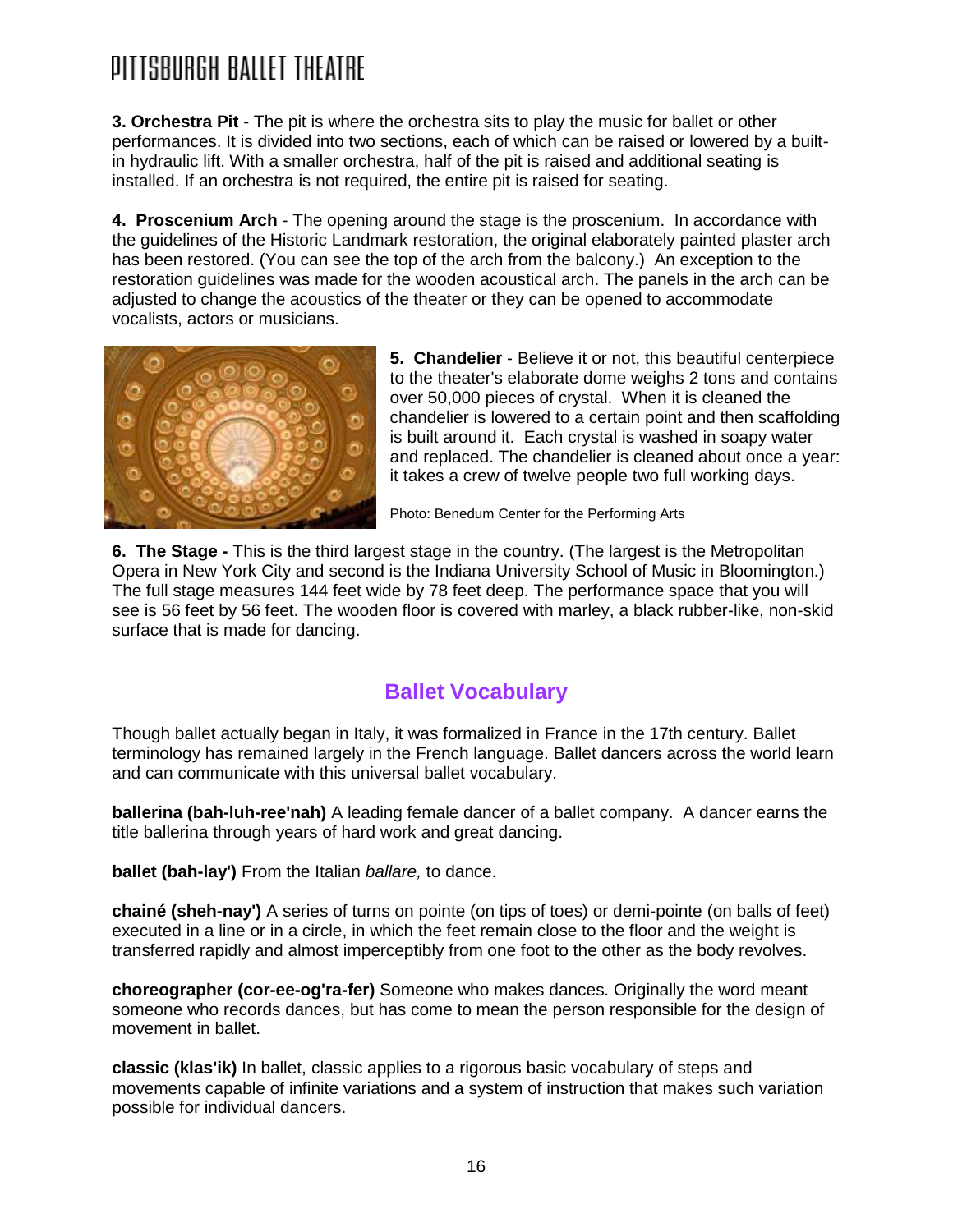**corps de ballet (core, di, bah-lay')** Dancers who appear only in large groups. The corps de ballet is the backbone of every ballet company.

**divertissement (di-ver-tis-mah')** From the French: entertainment or enjoyment. A short dance inserted between the acts of a classic or story ballet designed to show off the technical ability of the featured dancer(s).

**entrechat (an-tray-sha')** Probably from the Italian *intrecciare,* to weave, to braid. A beating step of elevation in which the dancer jumps straight in the air from a plié and crosses his feet a number of times, making a weaving motion in the air.

**jeté (zhe-tay')** From the French *jeter,* to throw. This is a jump in which the weight of the body is thrown from one foot to the other.

**pas (pah)** From French, meaning "step." A simple step or compound movement which involves a transfer of weight. "Pas" can also be used to describe a dance by a soloist.

**pas de deux** (pah-duh-duh') A dance for two people.

**passé (**pah-sey') From the French *passer*, to pass. A movement in which the pointed foot of the "working" leg passes (but does not touch or rest on) the knee of the supporting leg.

**piqué** (pee-kay') Executed by stepping directly on the point (tip of the toes) or demi-pointe (ball of the foot) of the working foot in any desired direction or position with the other foot raised in the air.

**pirouette** (peer-oo-wet') A complete turn of the body on one foot.

**plié (plee-ay')** From the French *plier,* to bend. In the classic dance, this is a bending of the knees, with the knees wide open and the feet turned outward. The function of the plié in the dancer's body is like the function of the springs in an automobile, and is necessary for the development of flexibility.

**port de bras (port, duh, brah')** In ballet, the movement or carriage of the arms.

**relevé** (ruhl-VAY) From the French *relever*, to raise. To raise the body on one or two feet, either on pointe (on the tips of her toes) or demi-pointe (on the ball of the foot). There are two styles of relevé : a dancer rises with a smooth articulation of the foot, or the dancer can a little jump or spring to get on pointe or demi-pointe.

**sauté (soh-tay')** Jumped or jumping.

**tutu** (tew' tew) A skirt used in classical ballet made of many layers of tulle or netting. The classical tutu rests high on the leg so that the movements made by the ballerina's legs are clearly visible. A romantic tutu is longer, falling at mid-calf.

#### **Learn More!**

**Check out this link** to American Ballet Theatre's Ballet Dictionary for more definitions and video examples of ballet terms:<http://www.abt.org/education/dictionary/index.html>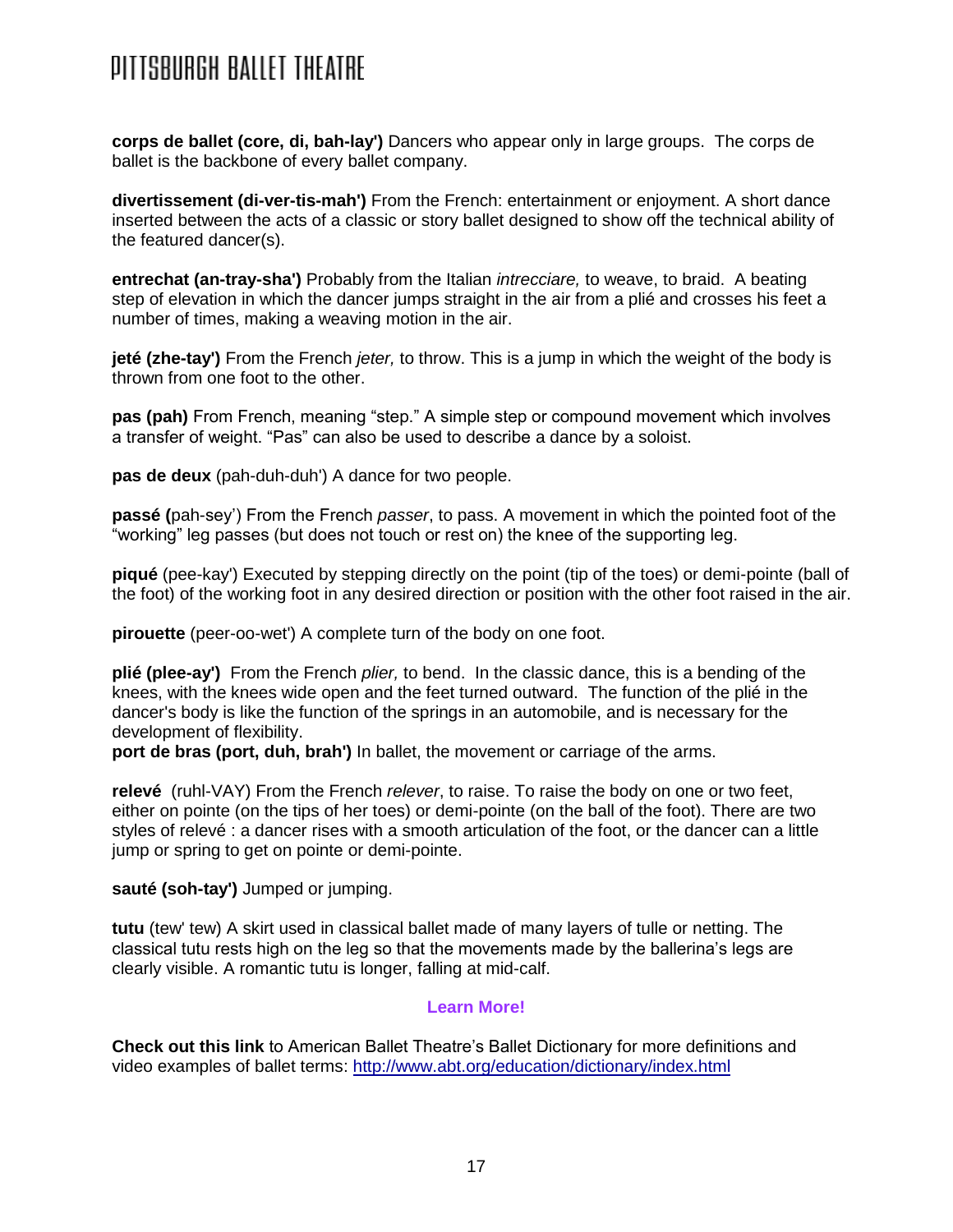### **Educator Activities—Preparation is Key!**

**Movement and Choreography Activities**

**Activity 1: Basic Ballet Positions** Grades: K-12

Time needed: partial class period PDE Academic Standards: 9.1

**Positions of the Feet:** In ballet there are five basic positions of the feet, numbered one through five. Refer to the pictures below and match your feet to each of them.











First Position Second Position Third Position Fourth Position Fifth Position

**Positions of the Arms:** There are also various positions of the arms. Match your arms to the pictures shown below.









Fourth Position **Figure 1** Fifth Position

First Position Second Position Third Position

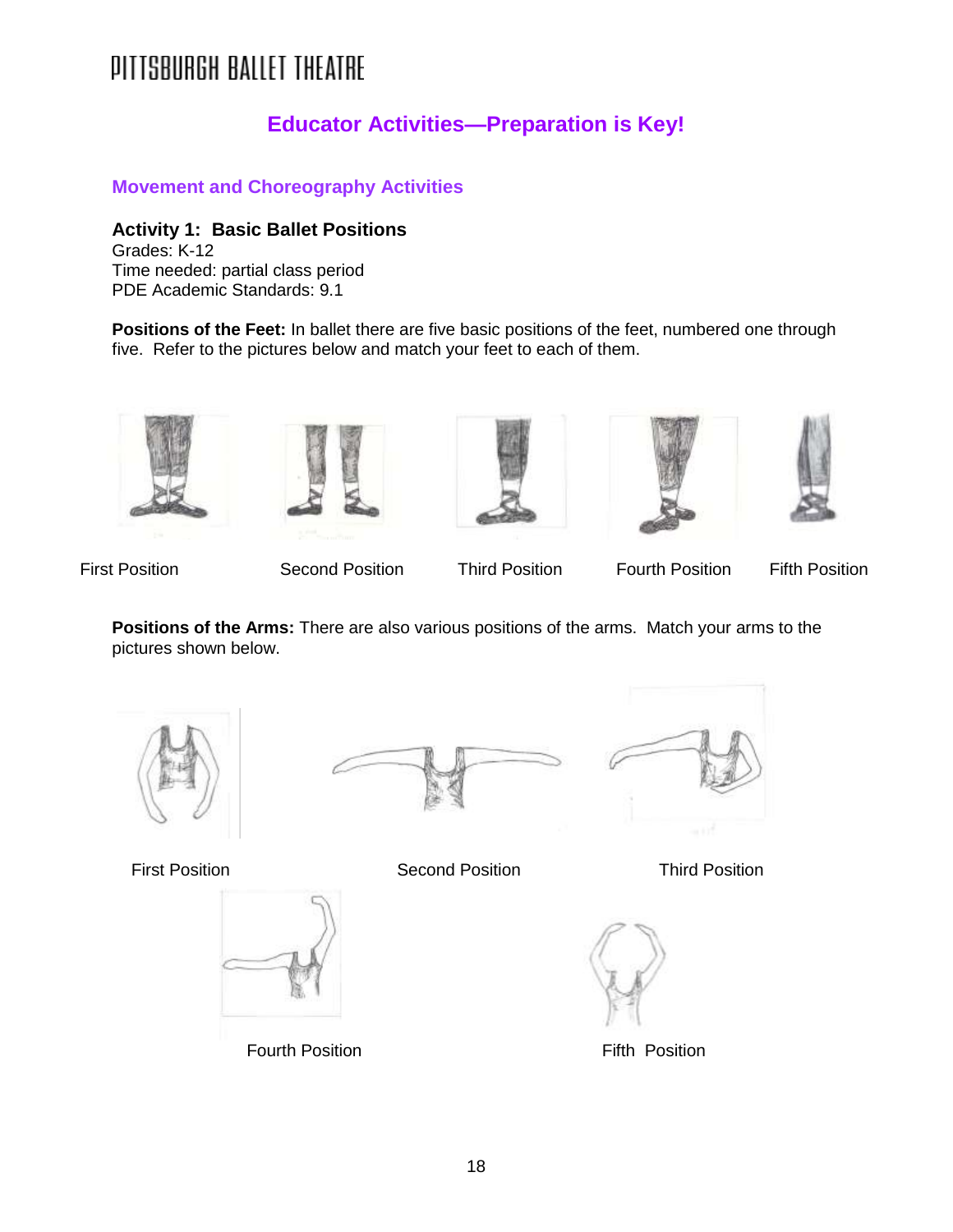### DITTSRURGH RAITET THEATRE

**Movements in Dance:** There are multiple steps referred to as the "movements in dance." There are three movements that ballet/dance beginners are taught. First learn to pronounce the terminology given below, learn the definition, and then attempt to do the movement described.

- 1. **plié (plee-ay):** to bend. Keeping both feet flat on the floor at all times, bend your knees. Remember to send your knees directly out over your toes!
- 2. **relevé (ruh-leh-vay'):** to rise. This can be done on one foot or both feet together. Start with the feet together, keep the knees straight, and lift the heels high enough so all of your body weight is on the balls of the feet – NOT the tips of your toes. Repeat this on one foot.
- 3. **sauté (soh-tay):** to jump. This sort of jump is performed "two feet to two feet." This means that you leave the ground by jumping off of both feet at the same time, and you land on both feet at the same time. Begin in a plié (as described above). Using your feet the same way you did to perform relevé, propel yourself into the air. Be sure to straighten and extend your legs in the air, but land in plié to cushion your knees.

#### **Next Steps**

Now, combine what you have learned. Choose one position of the feet to stand in and one position of the arms to hold at the same time. Next, perform each of the movements of dance listed above while continuing to hold the positions of the feet and arms you chose. Now you're dancing!

#### **Activity 2: Choreograph a Ballet**

Grades: K-12 Time needed: one or two 45-minute class period (depending upon explorations) Materials needed: cd player, ambient music PA Academic Standards: 1.6, 2.4, 9.1, 9.3, 9.4, 10.5

#### **By the end of this activity, students should be able to:**

- correctly demonstrate relational terminology through bodily movement
- create a short movement piece using relational terminology around a topic chosen by the teacher and/or students
- compare and contrast movement choices made
- evaluate the effectiveness and applicability of movement choices with respect to the topic

#### **Introduction**

Choreography, like many other art forms, is concerned with how content, form, technique, and projection come together to create a meaningful dance.

In dance,

content = the central concern of the work;

form = the structure of the piece from beginning to end;

technique = the technical ability of the dancer; and

projection = the interaction between the audience and the performer.

Choreographers will experiment extensively with movement in order to create a new work. The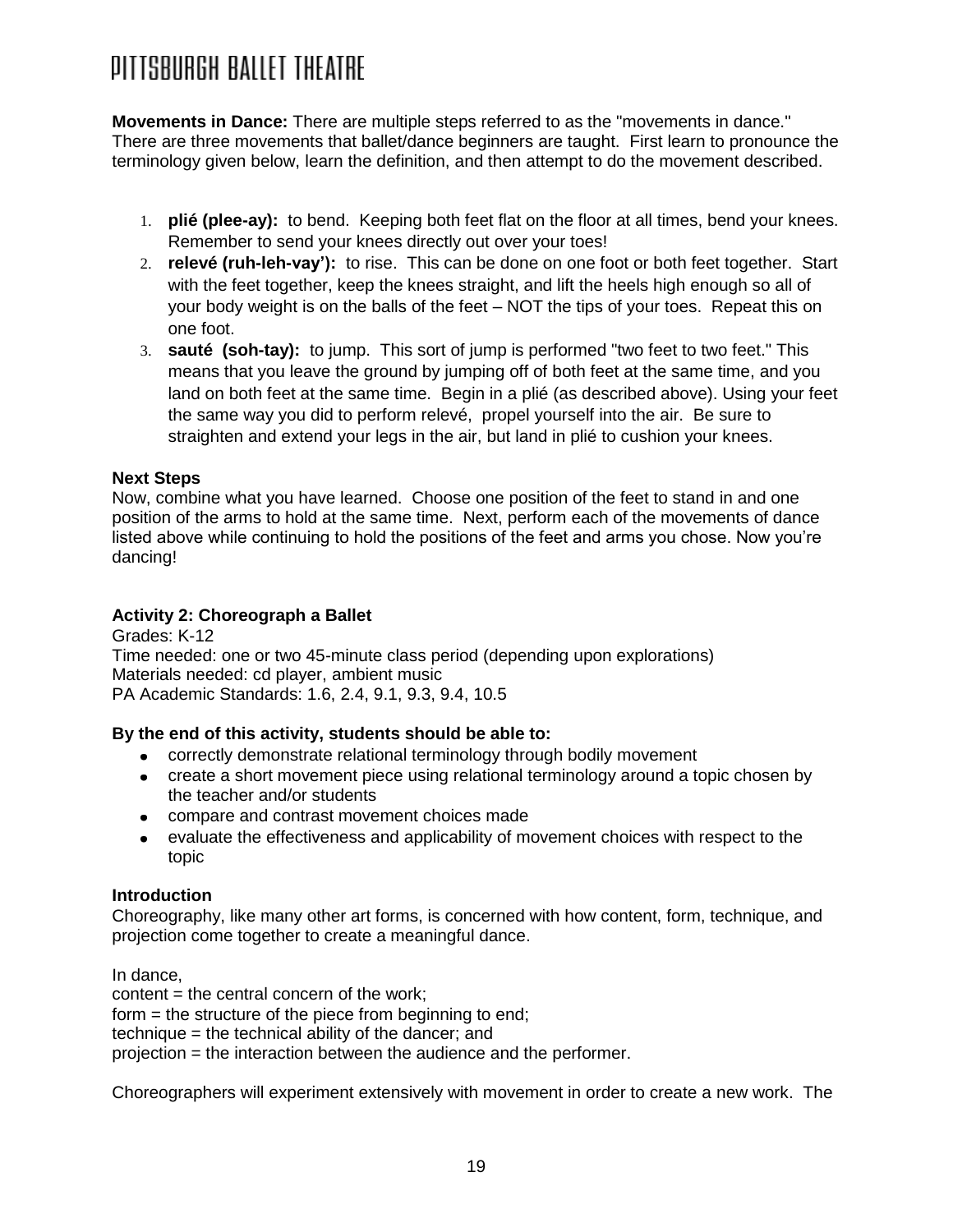following movement exploration focuses on relational math terms in preparation for creating your own dance piece!

#### **Part One--Movement Explorations**

Educator's role:

- Facilitate and guide students through explorations using oral instructions and side- $\bullet$ coaching
- Model concepts if necessary
- Make mental observations about students' movements for reflection and assessment
- turn on ambient music to help focus students
- facilitate reflection discussion

Students pick an inanimate object from the classroom. They do not need to vocalize what the object is and it's okay if multiple students pick the same object. Have students react to the object in the following ways, moving:

Toward Under **Through Over** From bottom to top Around Away As if it were not there

Then have students partner up with someone whom they can maintain focus and concentration with for this next exploration, "Body Question and Answer." One student is Partner A, one student is Partner B. Partner A initiates a movement, Partner B responds using the following (and don't forget to switch leaders throughout the exercise!):

Mirroring Contrasting Extending Reversing

Sidecoaching Suggestions:

- Think about relating to the objects with different parts of your body (i.e. How does your  $\bullet$ head go toward the object? How does your knee go away from the object? How does the torso go under the object?)
- Think about using different levels--high, middle, and low (to the ground if you need to!)
- Think about the speed with which you are moving. On a scale of 1-10, 1 being the slowest, 10 being the fastest, move at a \_\_\_\_\_\_\_\_\_. How does this change the movement and your interaction with the object?
- Try repeating your movement again and again and again (at different speeds, at different levels, etc.) How did the quality of the movement change?

Reflection Questions for Part One--Movement Explorations

- What was exciting about that activity? What was challenging about that activity?
- How did it feel differently to be relating to an inanimate object versus another person?
- Describe the process of moving with another person. How did you have to change and adapt?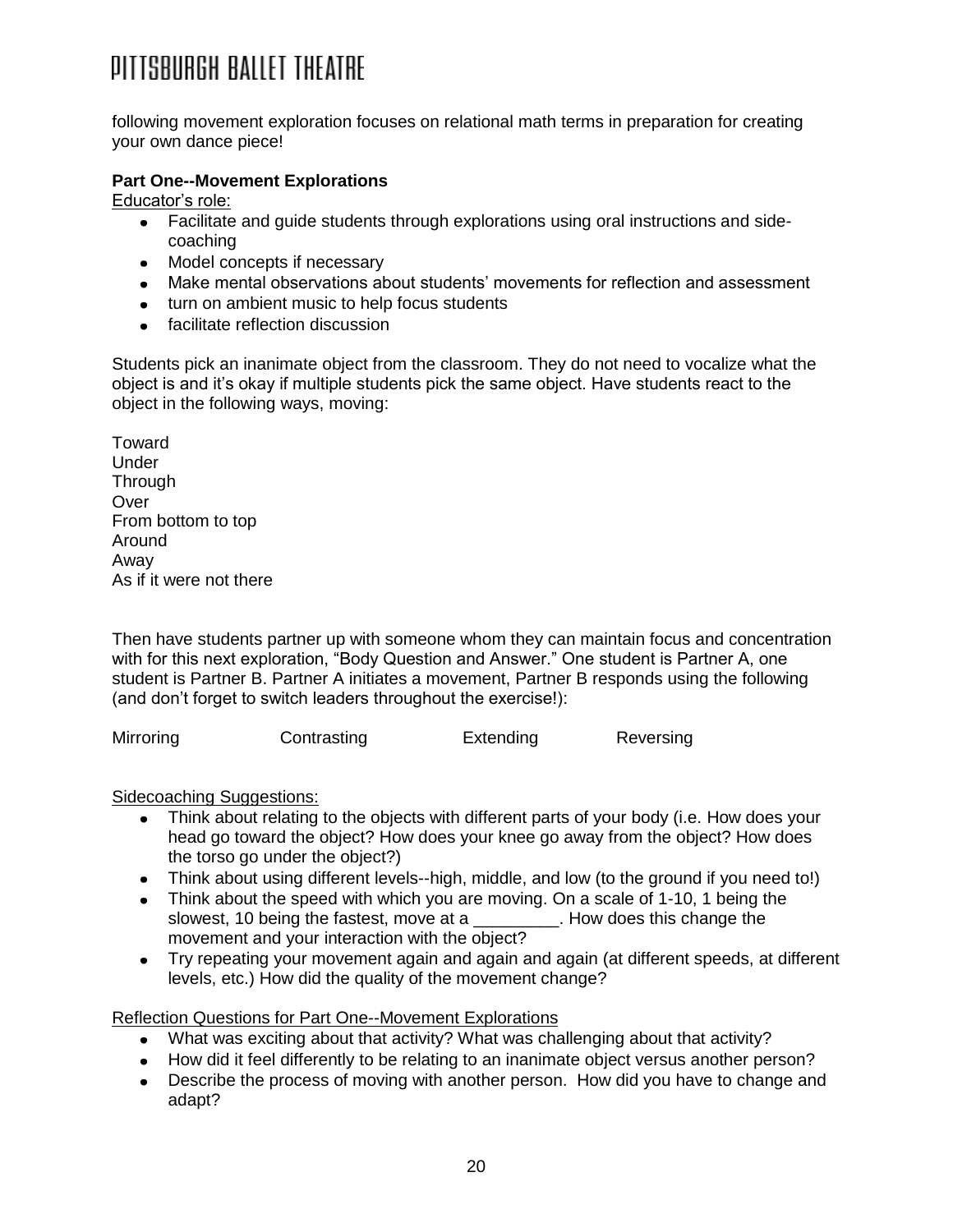$\bullet$ (for middle and high school students) What scientific forces were at work while you were moving? (gravity, levers, balance, etc.) How did you adapt to these various forces while you were moving?

#### **Part Two--Create your own dance!**

Educator's role:

- Facilitate and guide students through the creation of their dance pieces using oral instructions and side-coaching
- Model concepts if necessary
- Make mental observations about students' movements for reflection and assessment
- turn on ambient music to help focus students
- facilitate reflection discussion

Give students a topic that they will create a 5-8 movement dance sequence about or brainstorm topics with students. Topics can be taken directly from your curriculum. Here are some ideas if you're stuck:

- Language arts--fairy tales or another genre
- Math--geometric shapes, patterns
- Science--seasons, weather, life cycles, physical forces
- Social Studies--historical events, famous people
- Social and Behavior Education--friendship, bullying, teamwork

Break students into groups of 3 to create their own dance sequence around the chosen topics. Give students an appropriate amount of time to create their dance based upon their age, the length of the sequence, and their enthusiasm. Things for them to consider:

- Do you all do the same movement all the time in the same direction? What happens if you choose not to?
- How long do you do each movement for?
- Do you do a movement more than once or repeat it later?
- How do you create a beginning, middle, and end to your dance? (starting and ending poses are a great place to start!)
- How do you transition from movement to movement?

#### Sidecoaching Suggestions:

- Use previous suggestions.
- Explore your movement options. Figure out the best way to tell your topic without words!

After students have created their dance and rehearsed it a few time, have students share their dances for each other. While observing the dances, have students pay special attention to the similarities and differences in the dances and be prepared to discuss.

Reflection Questions for Part Two--Create your own dance!

- What was exciting about that activity? What was challenging about that activity?
- Compare and contrast the different dances. What was similar and you saw in many pieces? What was different or unique to just one dance?
- How did the dancers relationship to one another (far away, close together, under/over, etc.) in each piece support or not support the topic?
- What movements did you think really fit the topic? What movements did you think did not fit the topic? How could they be adapted to better fit the topic?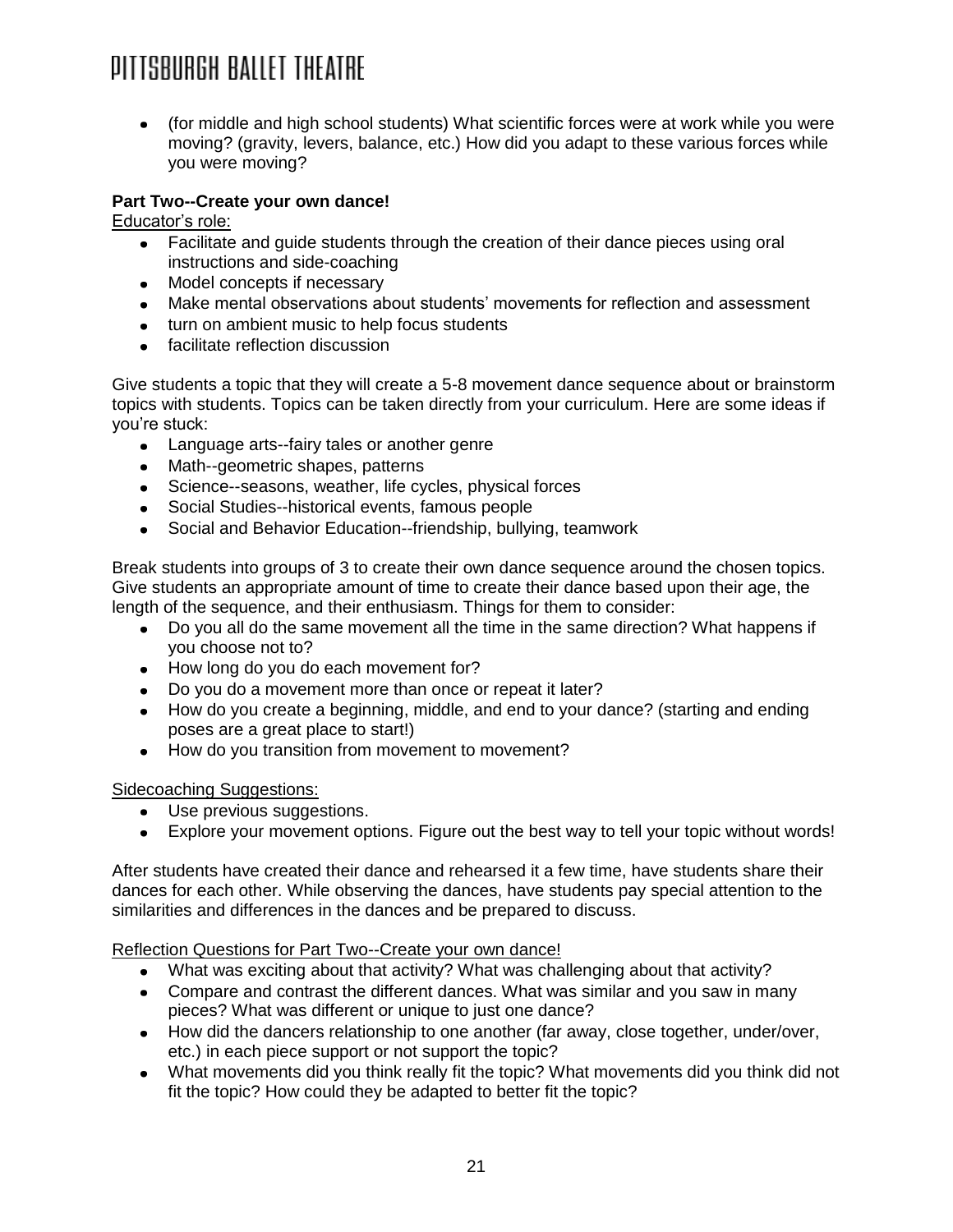• How was the topic accurately displayed through movement?

#### Assessment options:

- Observation by educator during exercises
- Self-reflection by students (journal writing, oral discussion, etc.)
- Video tape the movement pieces and have students assess themselves based on rubric

#### **Activity 3: Mime in Ballet**

Grades: 3-12

Time needed: one 45-minute class period Materials needed: cd player, ambient music, "mime" cards, Classical Mime Worksheet PA Academic Standards: 9.1, 9.2, 9.3, 9.4, 10.5

#### **By the end of this activity, students should be able to:**

- correctly demonstrate mime terminology through bodily movement
- compose a short movement story using mime terminology that has a clear beginning, middle, and end
- interpret movement pieces that were composed by their peers

#### **Introduction**

In ballet there is no dialogue. A story ballet relies primarily on pantomime for exposition. Pantomime helps convey character, and every gesture is important in the telling of the story.

In ballet, there is a standard mime vocabulary used by every ballet company. For example, a dancer from Pittsburgh Ballet Theatre and a dancer from New York City Ballet would mime the word "love" in exactly the same way. The Classical Mime Worksheet explains some basic mime gestures.

#### **Part One--Exploring Mime Charades**

Educator's role:

- Divide students into groups (3-5 students in each)
- Facilitate and guide students through exploring mime movements
- Model concepts if necessary
- Make mental observations about students' movements for reflection and assessment
- turn on ambient music to help focus students
- facilitate reflection discussion

Divide students into small groups. Hand out the Classical Mime Worksheet to every student and have them silently read over. While they are doing this, have each group pick 4-5 of the "mime" cards. Each group will be responsible for figuring out what the movement looks like, based on the description and pictures, and for teaching those movements to the class. Give groups 5 minutes to come up with their mime gestures.

Charades: Have each group share gestures with the class WITHOUT using words. Have students in the audience guess which gesture they are making based on their sheet. After they have correctly guessed, all students should repeat the gesture they have just seen at least 3 times so they will remember it.

#### Sidecoaching Suggestions: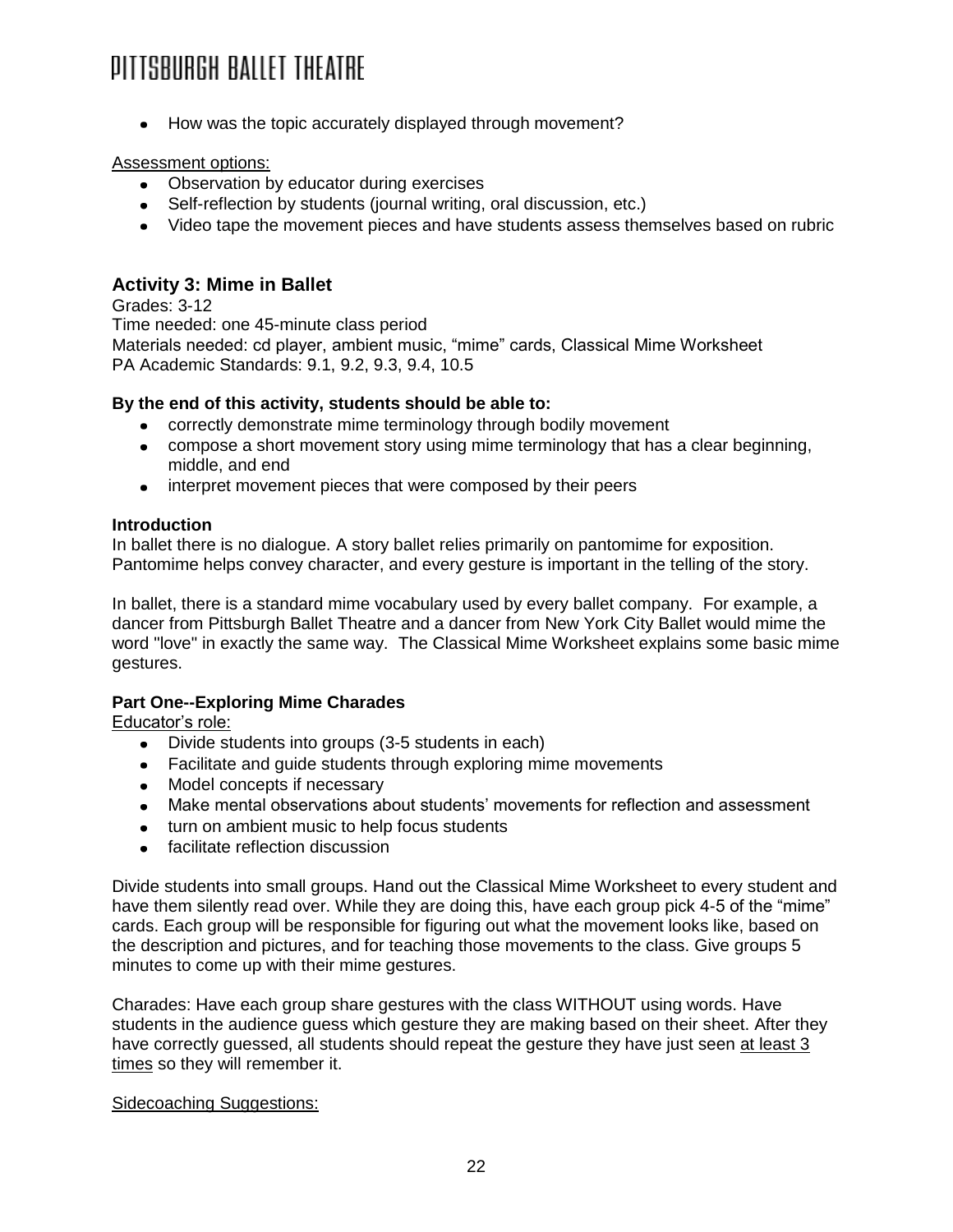- Encourage students to analyze their movements and explore all possibilities. Show all the diifferent ways we "point" to ourselves (for "I") or that we could "hold up two fingers high" (for "true/faithful"). What seems to represent the idea the clearest?
- Rehearse how you are going to teach the movement to the class as a group without talking. What will you teach first, second, third, and fourth?
- What could the rest of your body being doing during these mimes--legs, arms, face? Show us what the idea is with these other body parts (especially the face!).

Reflection Questions for Part One--Exploring Mime Charades

- What were all the different ways you communicated with your group during this activity? How did you have to change your communication when you weren't allowed to talk?
- Quick check: Without looking at the worksheet, recall 3 of the most interesting mime gestures you saw or did and explain why they were interesting.

#### **Part Two--Create your own mime story!**

Educator's role:

- Divide students into groups (3-5 students in each)
- Facilitate and guide students through creating their own mime stories
- Model concepts if necessary
- Make mental observations about students' movements for reflection and assessment
- turn on ambient music to help focus students
- facilitate reflection discussion

In small groups, students will create a story using just mime movements using one of the variations below. Allow students 5-10 minutes to create a story using the 6 movements. The 6 movements should be connected by other movement of "characters" going on or off stage, made up mime gestures, transitions, etc. The story should have a clear beginning, middle and end. After the students have completed their short movement stories, share with the class.

Variation 1: Each group should choose 6 movements from the Classical Mime Worksheet to create a story.

Variation 2: Students draw 6 "mime cards" (will need an extra set) and create a mime story using these.

Sidecoaching Suggestions:

- Have a strong beginning, middle, and end. How could you start and end the piece?
- If you are stuck, draft out your story on paper first to understand how to connect all the  $\bullet$ gestures.
- Rehearse, rehearse, rehearse!
- What could the rest of your body being doing during these mimes--legs, arms, face? Show us what the idea is with these other body parts (especially the face!).

Reflection Questions for Part Two—Create your own mime story!

- What was your interpretation of this group's story? Does anyone have a different interpretation?
- How did different groups effectively communicate their story? What did they do with their bodies?
- Why is it important to speak with our bodies as well as our words?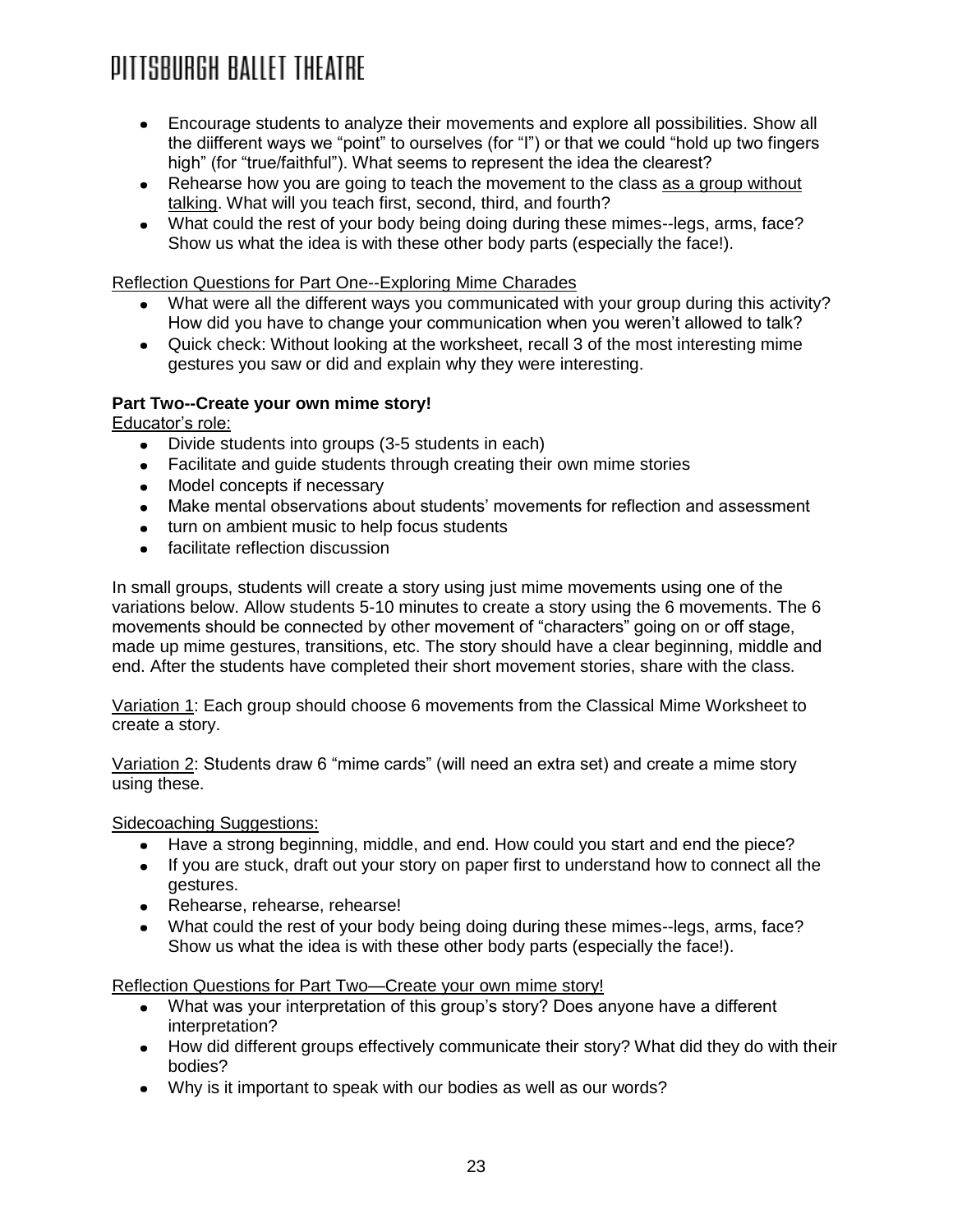#### Assessment

- Observation of participation and engagement during movement activities.
- Participation and insights during reflection.
- Interpretation of Pittsburgh Ballet Theatre performance—did the concepts transfer?

#### **Classical Mime Worksheet**

Here are common ideas in mime and the physical movement used to express these ideas.

| <u>Ideas</u>         | <b>Movement</b>                                       |
|----------------------|-------------------------------------------------------|
|                      | point to yourself                                     |
| King                 | hand gestures on sides of head in form of crown       |
| Devil                | two gestures on top of head/fingers in shape of horns |
| Love                 | two hands on heart                                    |
| Knocking             | tap fist in hand three times                          |
| Sewing               | pull needle through fabric                            |
| You/He/She           | gesture to other person palm up                       |
| <b>Think</b>         | touch your temple                                     |
| See                  | point to each eye                                     |
| Beautiful/Handsome   | circle your face/draw hand down face                  |
| Crazy                | circle around your ear                                |
| Marry                | point to your ring finger                             |
| <b>True/Faithful</b> | hold two fingers high                                 |
| Dress                | gesture along sides of clothing                       |
| Hear                 | cup your ear with your hand                           |
| Someone              | hold your first finger up                             |
| Enter                | sweeping gesture with both arms across your body      |
| Cry                  | gesture with all fingers from eyes                    |
| Mice/Rats            | moving fingers as whiskers                            |
| Dance                | circling hands overhead                               |
| Die/dead             | cross arms-hands in fist                              |
| Yes                  | nod head                                              |
| No.                  | turn head or gesture with arms                        |
|                      |                                                       |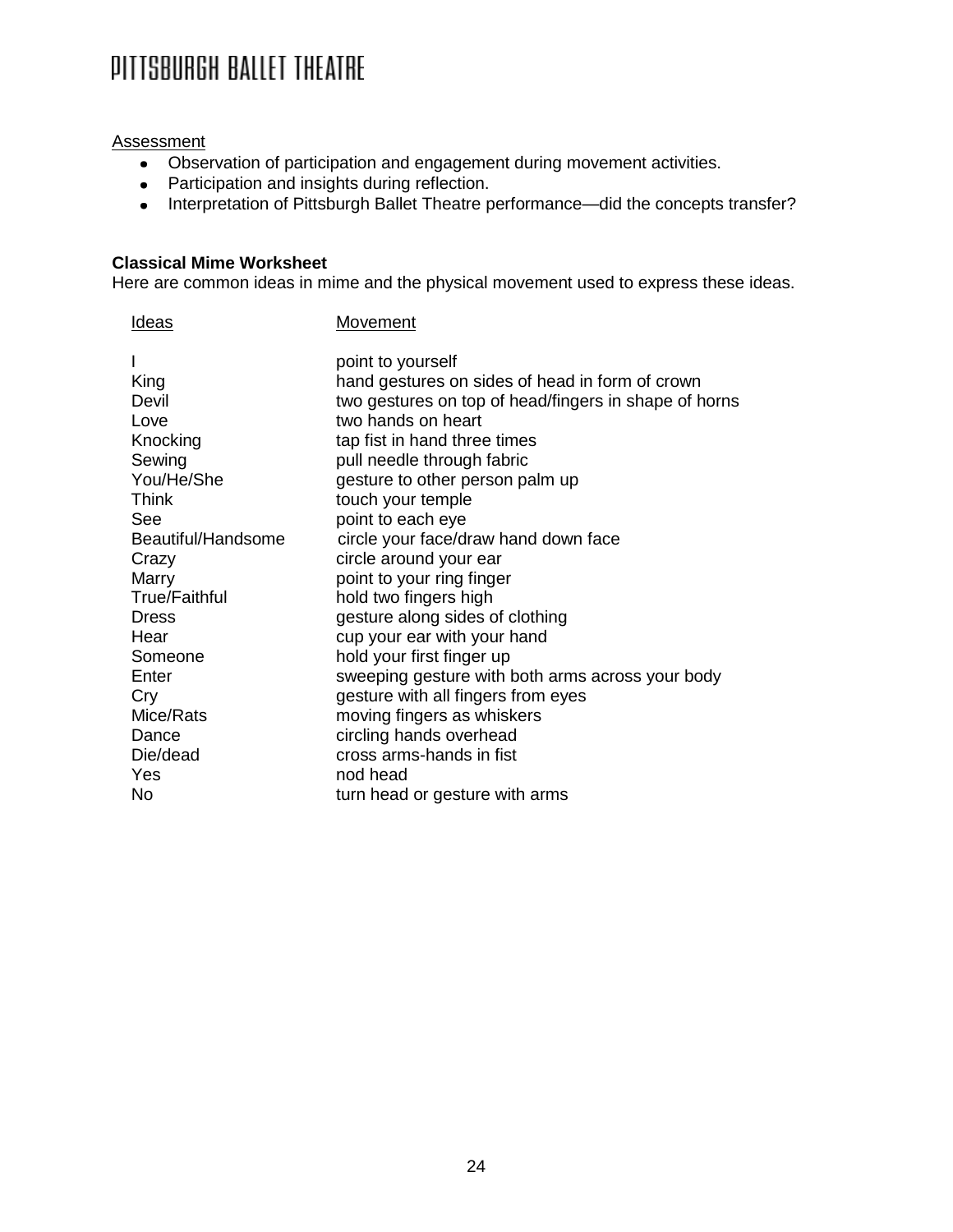#### **Mime Cards**

| $\begin{array}{c} \hline \end{array}$ | King               |
|---------------------------------------|--------------------|
| Devil                                 | Love               |
| Knocking                              | Sewing             |
| You/He/She                            | Think              |
| See                                   | Beautiful/Handsome |
| Crazy                                 | Marry              |
| True/Faithful                         | <b>Dress</b>       |
| Hear                                  | Someone            |
| Enter                                 | Cry                |
| Mice/Rats                             | Dance              |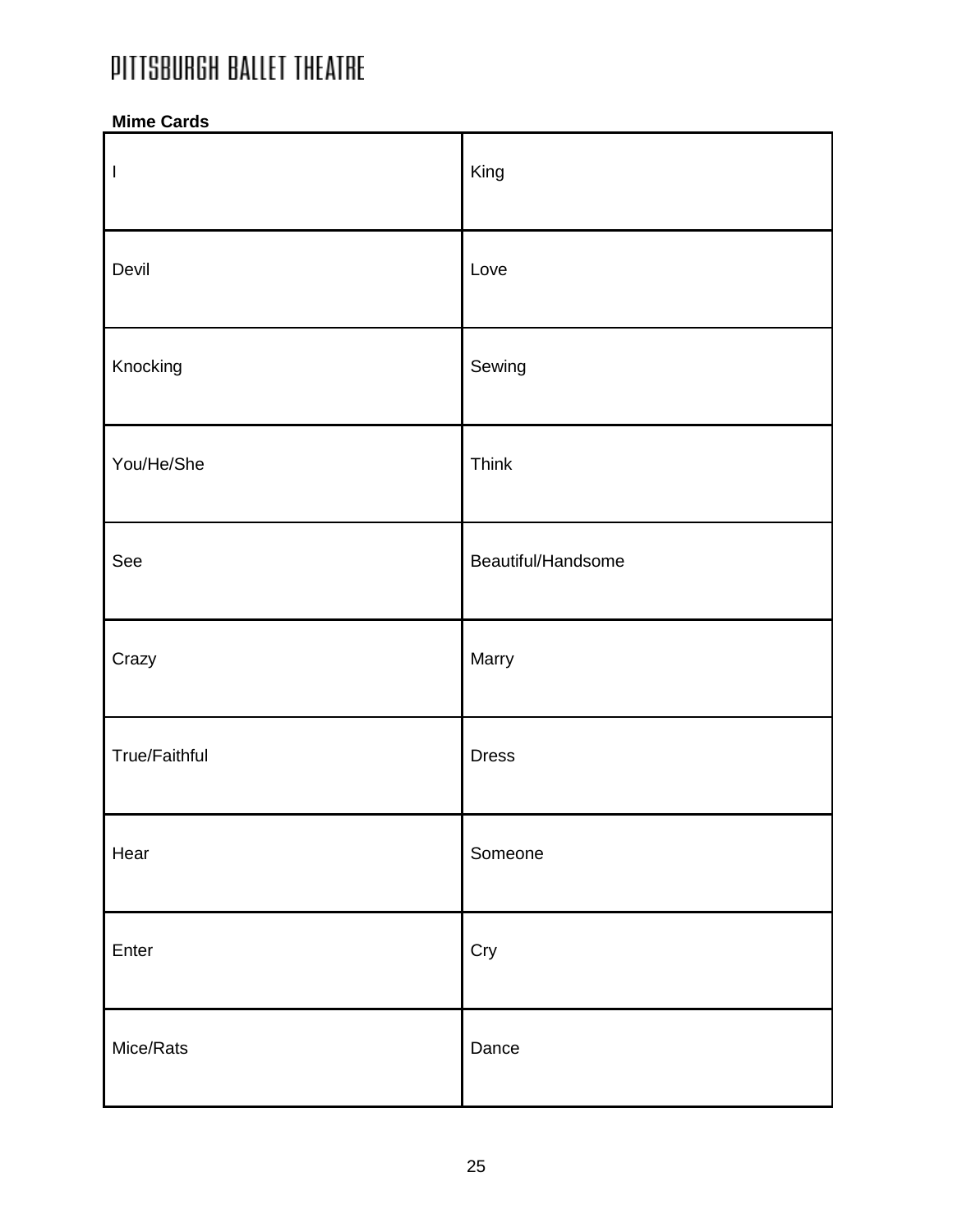| Die/Dead  | Yes |
|-----------|-----|
| <b>No</b> |     |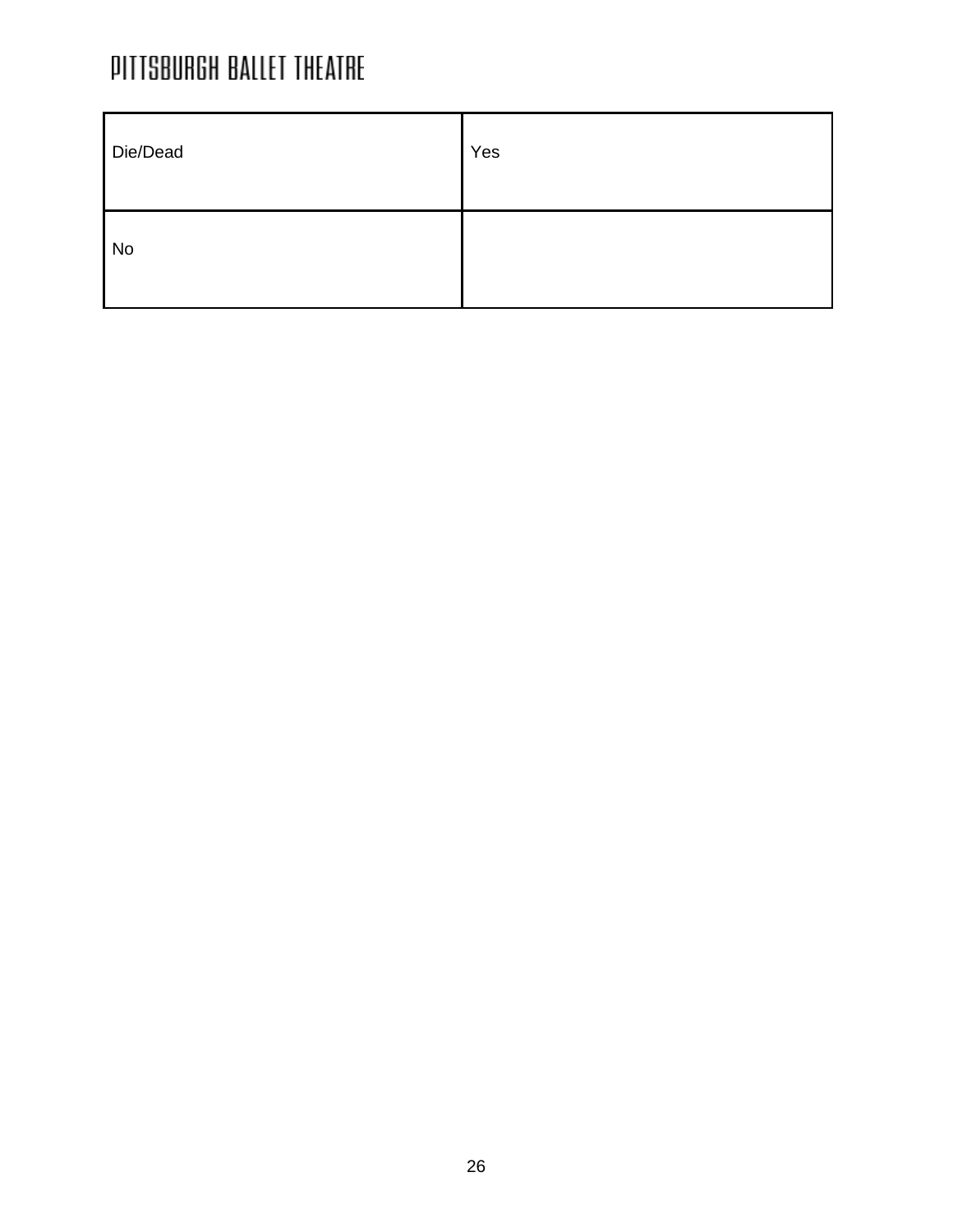#### **Audience Expectations at the Benedum Center**

Grades: 3-12 Time needed: one-two 45-minute class periods Materials needed: "House Rules" worksheet, writing utensils, handouts of Audience **Expectations** PDE Academic Standards: 1.7, 1.8, 9.1, SIS2

#### **By the end of this activity, students will be able to:**

- Explain and analyze different rules and behaviors for different environments (including performing arts experiences) and settings
- Dramatize formal and informal language choices in different situations

#### **Introduction:**

It is a special privilege to attend a live performance at the Benedum Center for the Performing Arts. Courteous behavior allows everyone, including the dancers, to fully enjoy and concentrate on the performance.

#### **Part One--House Rules**

Educator's Role:

- Copy "House Rules" worksheet (1 per group)
- Break students into small groups
- Facilitate follow-up discussion

Divide students into small groups of 4-5. Ask students to complete the following "House Rules" worksheet. After groups have completed it, have groups share responses. A student or two could serve as "recorders" and write down responses on a white board or large post-its. Reflect on and discuss the most appropriate rules for each circumstance.

#### Reflection Questions

- What common rules are there for each environment?
- What considerations do you have to make for a live performance of...a rock concert? A play? A ballet?

#### **Part Two--Setting the "Barre" High**

Educator's Role

- Copy "Audience Expectations" worksheet and cut rules into groups of two.
- Break students into small groups
- Facilitate follow-up discussion

The Pittsburgh Ballet Theatre and the Benedum Center has set the "barre" high for students while attending a student matinee. Divide students into 5 groups. Give each group 2 rules from the "Audience Expectations" worksheet. Ask them to discuss what the purpose of the rule is and why it is in place. Have each group share the rules

#### Reflection Questions

- What will happen if you do not follow audience expectations? Think about not only school policies but the Benedum Center Policies.
- What rules do you think are missing from this list and why would they be important?
- What rules on the list do you think are not important and why?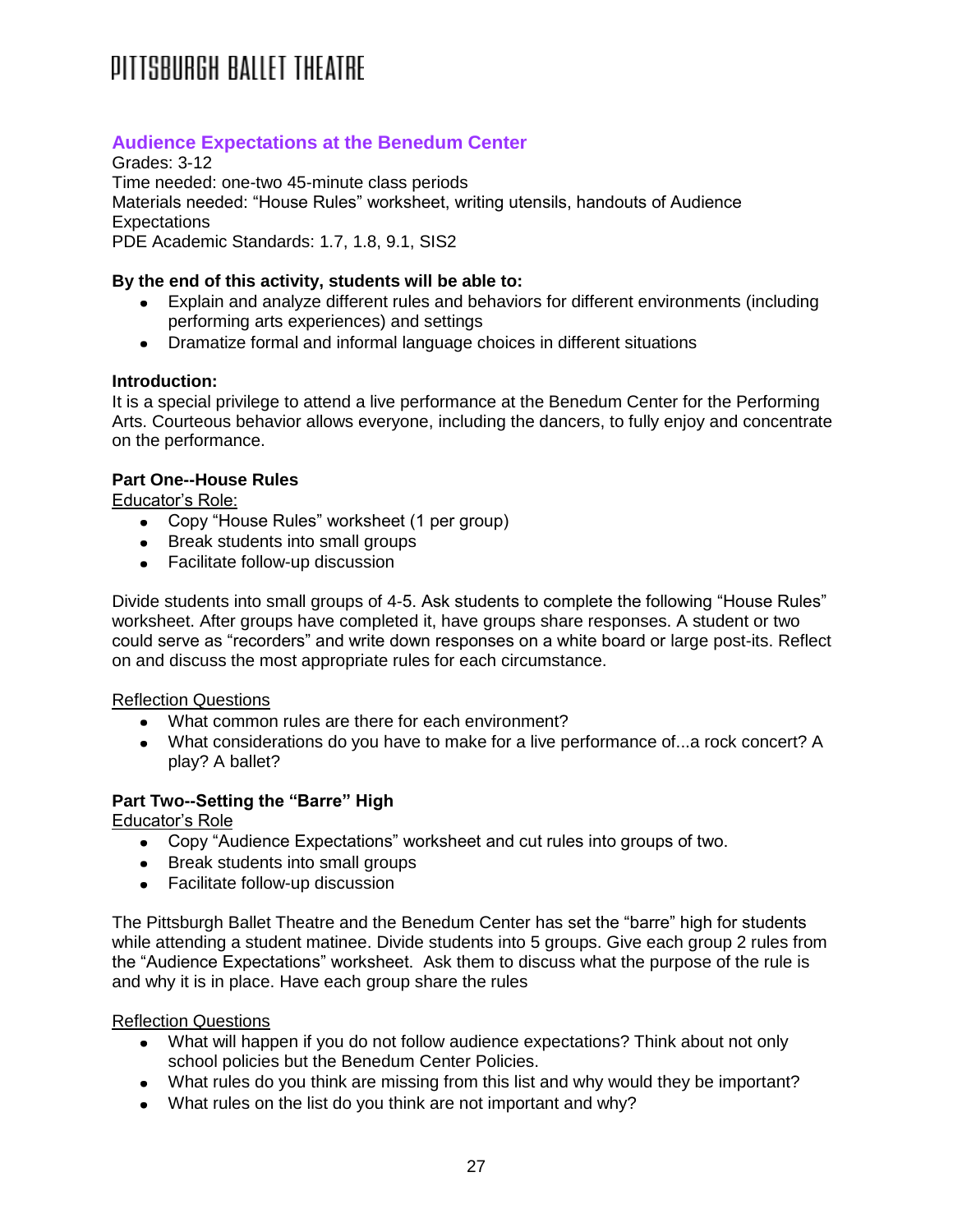#### **Part Three--Say it with Grace!**

Educator's Role

- Model concept of "rude" versus "polite" language and behavior for students
- Break students into partners, if necessary
- Facilitate follow-up discussion.

While you are most definitely responsible for your own behavior while at the Benedum Center, you can also help your peers remember the audience expectations, too. Sometimes figuring out how to address your peers in these situations can be difficult. Just remember--say it with grace!

Discuss the differences between "polite and tactful" words and behavior and "rude and impertinent" words and phrases. Brainstorm "polite" and "rude" words with students. For an extra challenge, brainstorm body postures and gestures associated with "polite" and "rude" behavior.

Model for students the concept using a rule from your classroom (i.e., speaking out of turn). Ask for a student volunteer to pretend to "break" the rule. Then, model a "rude" way of addressing the problem (i.e., "Shut up! You know you're not supposed to be talking right now!) Ask the student volunteer how it made them feel to be addressed that way. Next, ask students to generate some more "polite and tactful" ways of addressing the problem.

Break students into pairs. Give each pair one of the audience expectations to dramatize the "wrong" and "right" way to address behavioral problems.

Assessment

- Discussion
- Student behavior while at the PBT student matinee, both of themselves and managing each other's behavior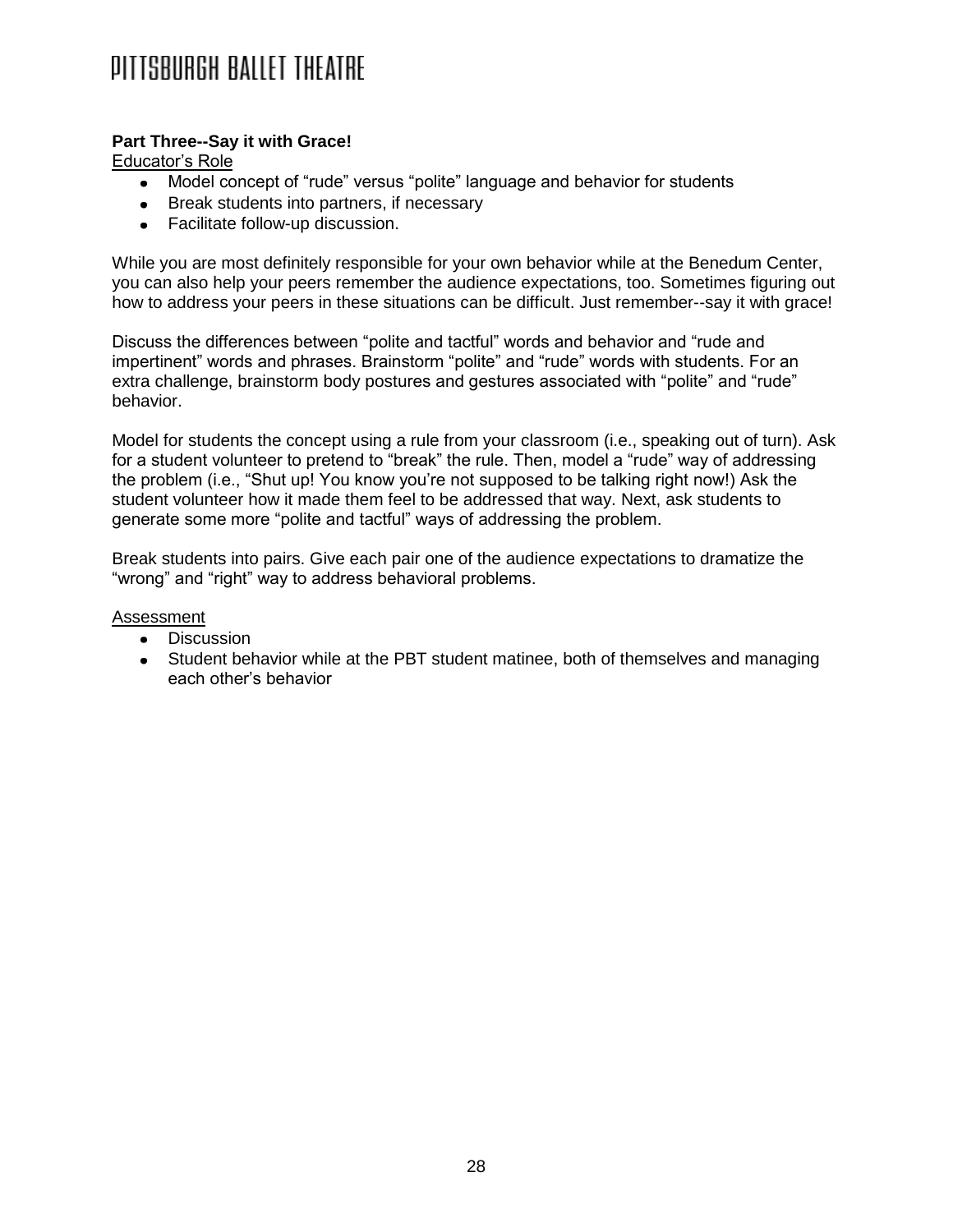#### **House Rules**

Every environment that you are in has different rules and expectations for how you should behave in it. Think about the rules you have encountered in each of the following environments. As a group, discuss and record what you think are the 5 most important rules for each environment.



| Rules at your home       | Rules in your classroom  |
|--------------------------|--------------------------|
| Rules at a movie theatre | Rules at a swimming pool |
| Rules at a funeral       | Rules at the ballet      |

\_\_\_\_\_\_\_\_\_\_\_\_\_\_\_\_\_\_\_\_\_\_\_\_\_\_\_\_\_\_\_\_\_\_\_\_\_\_\_\_\_\_\_\_\_\_\_\_\_\_\_\_\_\_\_\_\_\_\_\_\_\_\_\_\_\_\_\_\_

Group members' names: \_\_\_\_\_\_\_\_\_\_\_\_\_\_\_\_\_\_\_\_\_\_\_\_\_\_\_\_\_\_\_\_\_\_\_\_\_\_\_\_\_\_\_\_\_\_\_\_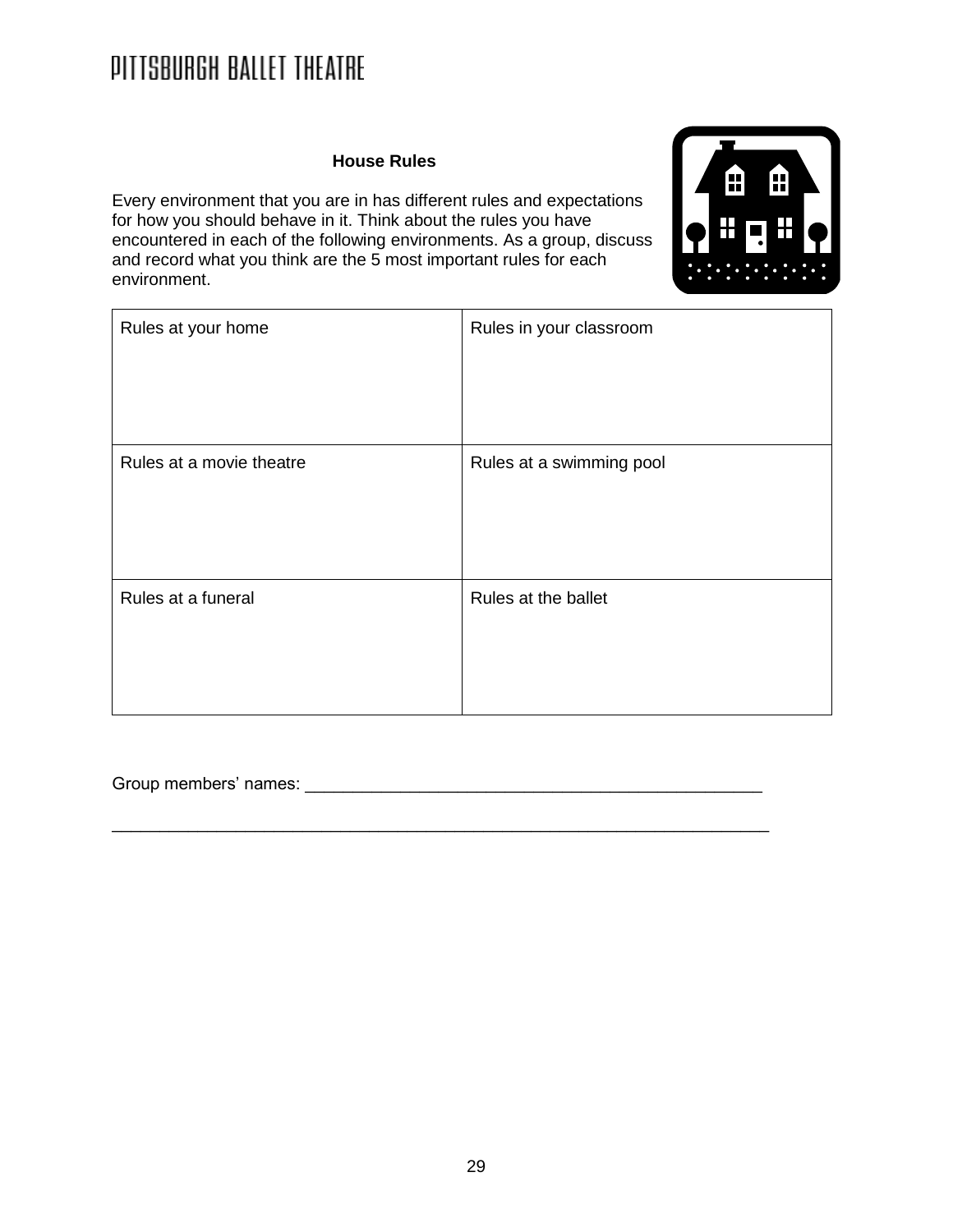#### **Audience Expectations at the Benedum Center**

1. Once inside the Benedum Center you will not be permitted to leave and re-enter the building.

2. Be sure to sit in the section assigned to your school. An usher will be happy to help you find where your school's seats are located.

3. Talking to your neighbor in a normal speaking voice is fine prior to the performance and during intermissions. Remember, the performance begins with the orchestral Overture and during the performance; even the softest whisper can be distracting to those nearby. PLEASE DO NOT TALK DURING THE PERFORMANCE.

4. There may be one or two intermissions during the performance. This allows the dancers time to rest or make elaborate costume changes, the production staff time to make major set changes and students time to stretch their legs and use the rest rooms.

5. The taking of pictures is prohibited during a performance, so it is best to leave your cameras at home.

6. Applause is the best way to communicate with the dancers. It tells them that you are enjoying the performance. However, excessive applauding and cheering can be equally as distracting to your fellow audience members. Bottom line: if you see something you really like, feel free to applaud!

7. Remain with your class. The Benedum Center is very large and it is easy to get lost.

8. Chewing gum, food and drink are not acceptable in the theater.

9. Cell phones should be turned completely off during the performance. No text messaging is allowed during the performance.

10. **Educators and Chaperones**: You are expected to remain with your group at all times and address any behavioral issues as they arise. If you notice behavioral issues with another group at the theatre, please do not hesitate to contact an usher who will handle the problem as quickly and efficiently as possible.

Students and educators who choose not to adhere to audience expectations may be asked to do the following by ushers or PBT staff:

- turn off cell phones
- move to a single seat away from distractions of nearby audience members
- exit the theatre and remain in the lobby during the duration of the performance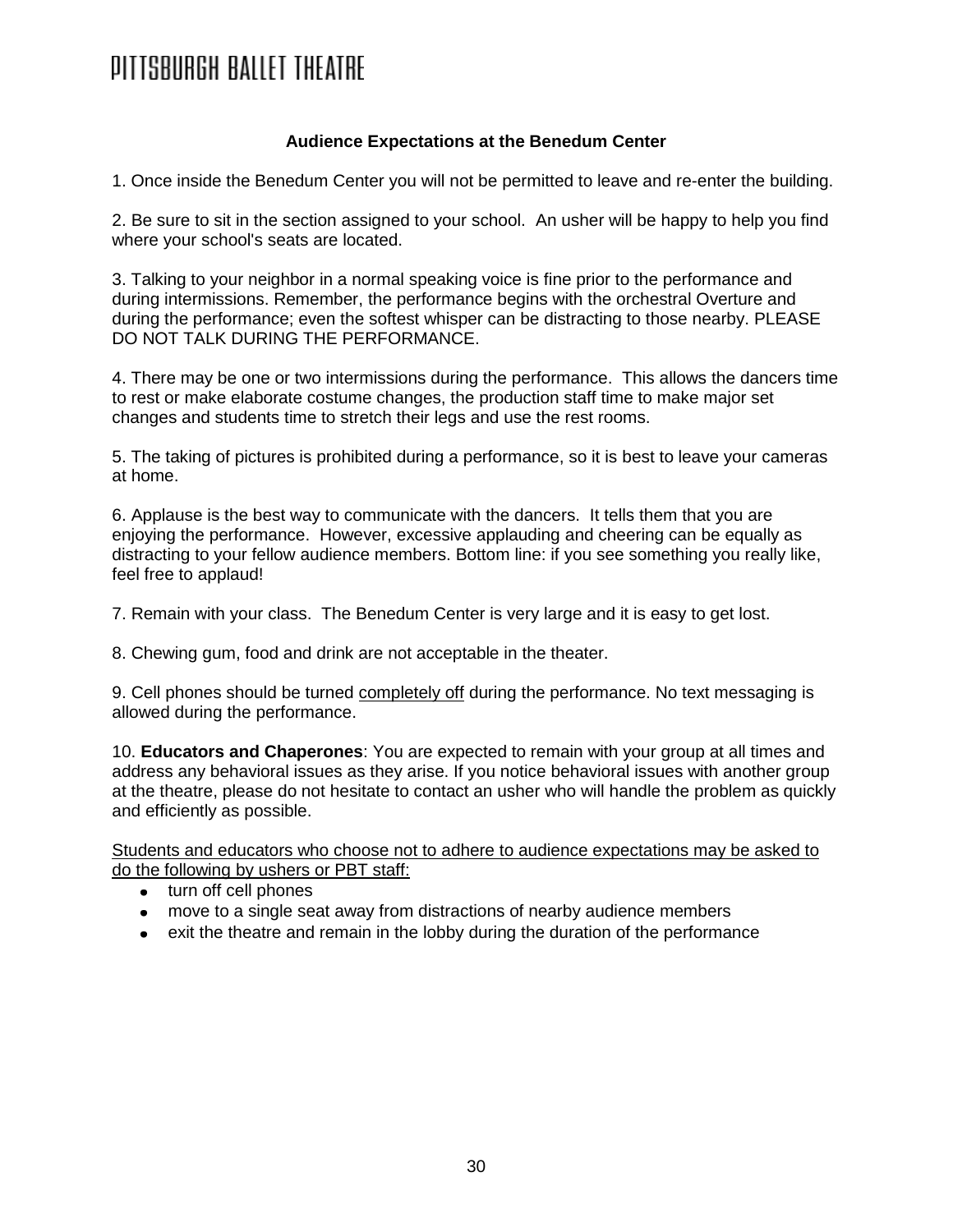#### **What to Wear: Fashion Advice for All Occasions**

*Adapted from an activity created by the Pittsburgh Opera Education Department* Grades: 5-12 Time needed: two 45-minute class periods Materials needed: "Fashion" Worksheet, poster board, old magazines and newspapers, paper, colored pencils, markers PDE Academic Standards: 1.4, 1.6, 9.1, 9.2, 9.3, 9.4, 11.2

#### **By the end of this activity, students will be able to:**

- **Determine clothing characteristics that are appropriate for different social situations.**
- **Convey information about what to wear to a student matinee by creating a group radio PSA using convincing persuasive rhetoric.**

#### **Introduction:**

On any normal school day, what do you wear? Would you ever wear a ballgown and tiara to school? Would you ever likely wear a swimsuit to a hockey game? Or bright, cheery colors to a funeral? Or holey jeans to a corporate job interview? Every social occasion in our lives often has implied rules for dress. Sometimes, it can be hard to figure out what to wear if you've never been in those situations before. Determining what is and is not appropriate can make the difference between self-confidence and total embarrassment.

#### **Part One—Event Categories**

Educator's role:

- Copy off "Fashion" worksheet
- Divide students into small groups (3-4 students in each)
- Facilitate the reflection discussion.

Divide students into small groups. First, have students complete the "Fashion" worksheet. Then, have them find appropriate examples from magazines or draw examples each category to create a picture collage for each category. The photos/drawings they find should best illustrate the characteristics of each category.

#### Reflection Discussion

- What do all the clothes in each category have in common?
- What were the clothing characteristics you thought were most important for each of the categories?

#### **Part Two—Student Matinee Fashion PSA**

#### Educator's role:

- Discuss with students what a PSA is and why they are used.
- Show an example PSA from YouTube or the Ad Council  $\bullet$
- Brainstorm, discuss, and/or model persuasive rhetoric
- Divide students into small groups (3-4 students in each)
- Sidecoach while the students are scripting and rehearsing their Student Matinee Fashion  $\bullet$ PSA
- Recording the PSAs, if possible.
- Facilitate the reflection discussion.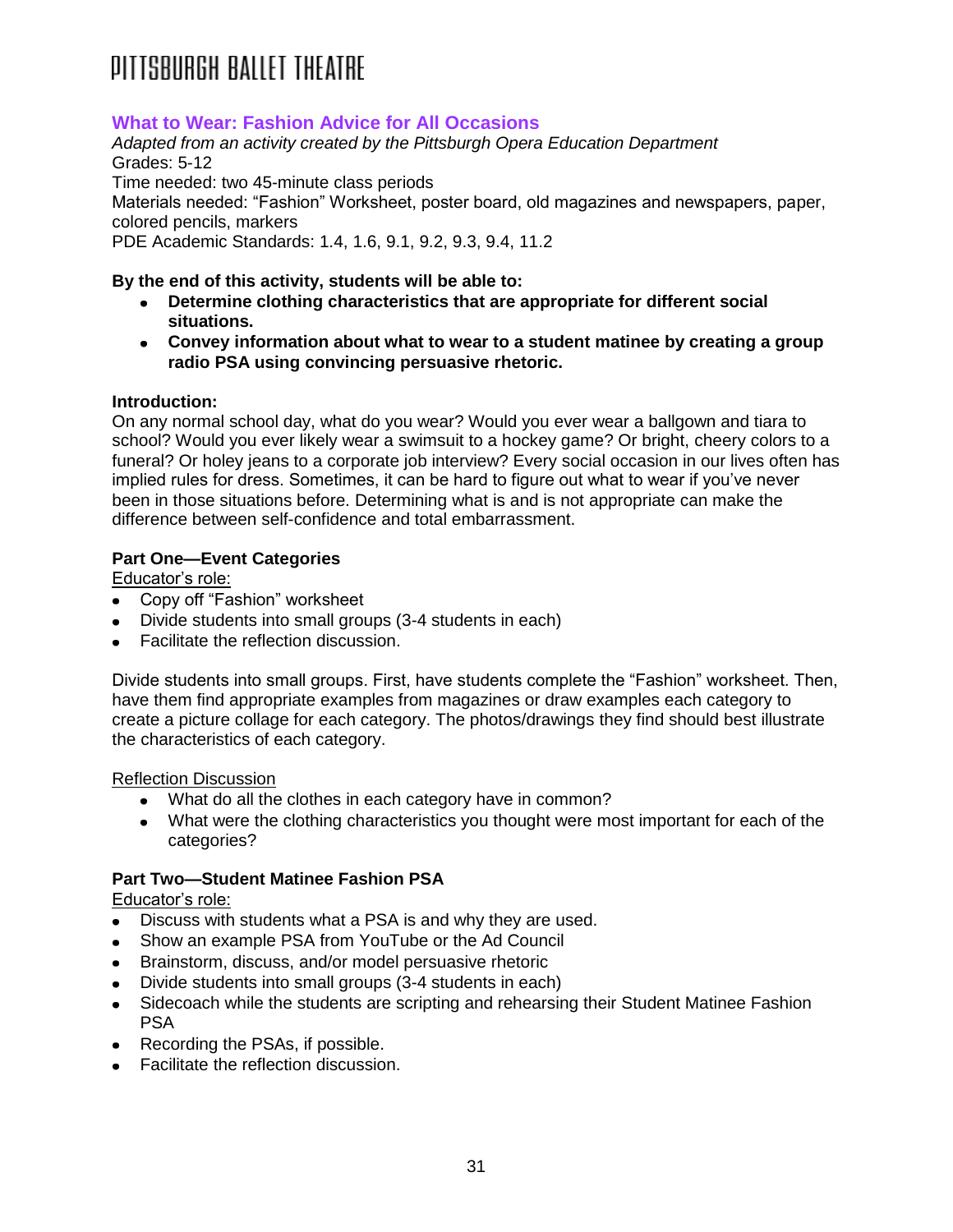Discuss with students what a PSA (Public Service Announcement) is and ask if they have ever seen any PSAs on television (common campaigns: Drug prevention, Smokey the Bear, etc.). The main features of a Public Service Announcement are:

- Raising public awareness about a topic
- Stimulating the public to action
- Short 30-60 second pieces aired on radio or television

If possible, show some sample PSA's from the Ad Council website [\(www.adcouncil.org\)](http://www.adcouncil.org/) and discuss the idea of "persuasive rhetoric" (convincing words and phrases).

In small groups, students are to script and rehearse their own PSA about "Student Matinee Fashion." Parameters of the project are:

- Every student must be involved in the writing and performing of the PSA.
- The PSA will be for the radio. All students have to focus on is reading and "performing" their lines convincingly.
- The PSA should last approximately 30 seconds.
- Each PSA should have an engaging and catchy "tag line."

Groups should be given 20-25 minutes to write and rehearse their PSA. At the end of this time, share PSAs with each other. If possible, videotape the PSAs for documentation and reflection purposes.

#### Sidecoaching

- Find a compelling beginning and a strong ending.
- Think about you might use pauses and/or sounds to help convey your message.
- Make sure everyone is involved!
- Think about creating "visual imagery" for your listeners. What do you want them to see in  $\bullet$ their minds while listening to your PSA?

#### Reflection Questions

- What PSA was the most compelling to you and why?
- What were some common themes/phrases/ideas between the PSAs?
- What was difficult or challenging about creating your PSA? How do you overcome this challenge?
- After seeing the other PSAs, what is one thing you would change about your PSA and why?

#### Assessment

- Worksheet
- Participation during discussion
- Recordings of PSAs (if possible)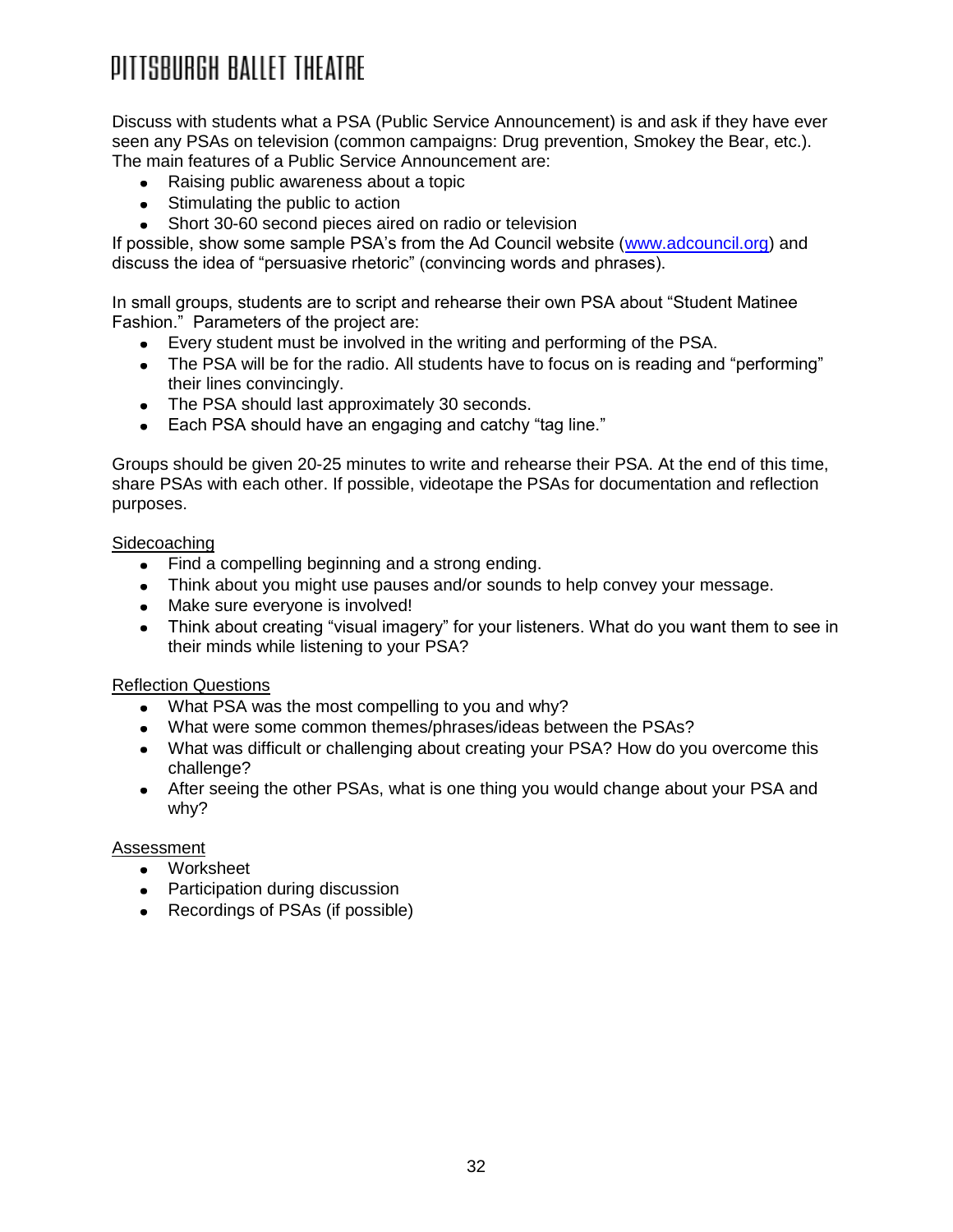#### **What to Wear Fashion Worksheet**

Every social occasion in our lives often has implied rules for dress. Sometimes, it can be hard to figure out what to wear—and what NOT to wear—if you've never been in those situations before. Determining what is and is not appropriate can make the difference between selfconfidence and total embarrassment.

First, brainstorm with your group different events you attend or might attend in the future. Then decide under what category below each event falls into and write it in the appropriate column. Under which heading do you think a ballet student matinee would fall? In which category would opening night for a Pittsburgh Ballet Theatre production be listed?

| Casual/Recreational | Informal/Professional | Formal/Special Event |
|---------------------|-----------------------|----------------------|
|                     |                       |                      |
|                     |                       |                      |
|                     |                       |                      |
|                     |                       |                      |
|                     |                       |                      |
|                     |                       |                      |
|                     |                       |                      |
|                     |                       |                      |
|                     |                       |                      |
|                     |                       |                      |
|                     |                       |                      |
|                     |                       |                      |
|                     |                       |                      |
|                     |                       |                      |
|                     |                       |                      |
|                     |                       |                      |
|                     |                       |                      |

(turn over)

Next, in your groups, create a small photo collage for each category using photos from magazines, newspapers, online, or hand-drawn. The photos/drawings you find should best illustrate the characteristics of each category.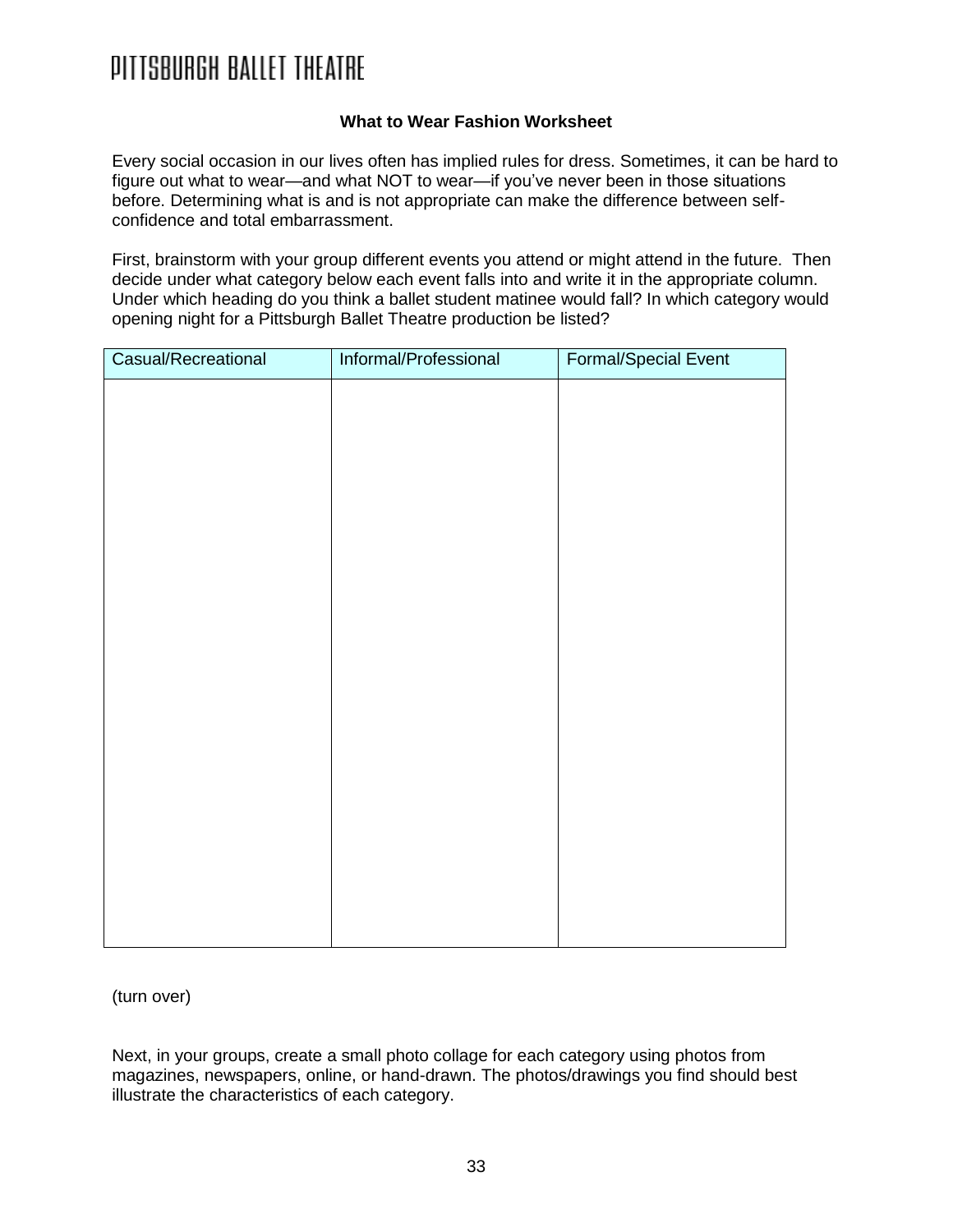#### **Where are We Sitting? Reading the Benedum Seating Chart**

*Adapted from an activity created by the Pittsburgh Opera Education Department* Grades: 5-12 Time needed: one 45-minute class period Materials needed: "Seating Chart" worksheet

PDE Academic Standards: 2.1, 2.2, 2.4, 2.5, 2.6

#### **By the end of this activity, students will be able to:**

- **Accurately interpret a seating chart that contains one-to-one data correlation**
- **Compute basic addition, subtraction, and multiplication problems involving the chart data**
- **Make inferences about what the chart means**

#### **Introduction:**

When patrons buy tickets to the Pittsburgh Ballet Theatre, they have a choice of where they would like to sit. Where they choose to sit determines the price of the tickets. In general, those seats closest to the stage with the best views cost the most! But many adults have trouble reading and interpreting charts and graphs like these that they encounter in their daily life. You will study the information and then see if you can answer the questions correctly.

#### **Reading a Seating Chart**

Educator's role:

- Copy off "Seating Chart" worksheet
- Share solutions with the class.
- Facilitate the reflection discussion.

Have students complete the "seating chart" worksheet, showing their mathematical work on an extra sheet of paper. Share solutions with the class.

#### Reflection Discussion

- Describe the process you used to make your calculations.
- What information are you able to infer from this chart?
- In your opinion, what makes this chart easy or difficult to read and understand?

#### Assessment

- Worksheet and examples of work
- Participation during discussion

#### **Where are We Sitting? Reading the Benedum Seating Chart Worksheet**

When patrons buy tickets to the Pittsburgh Ballet Theatre, they have a choice of where they would like to sit. Where they choose to sit determines the price of the tickets. In general, those seats closest to the stage with the best views cost the most! But many adults have trouble reading and interpreting charts and graphs like these that they encounter in their daily life. You will study the information and then see if you can answer the questions correctly.

The following chart is taken from the Pittsburgh Ballet Theatre's website [\(www.pbt.org\)](http://www.pbt.org/). The seating chart is for the Friday Evening 4 Show season subscription option.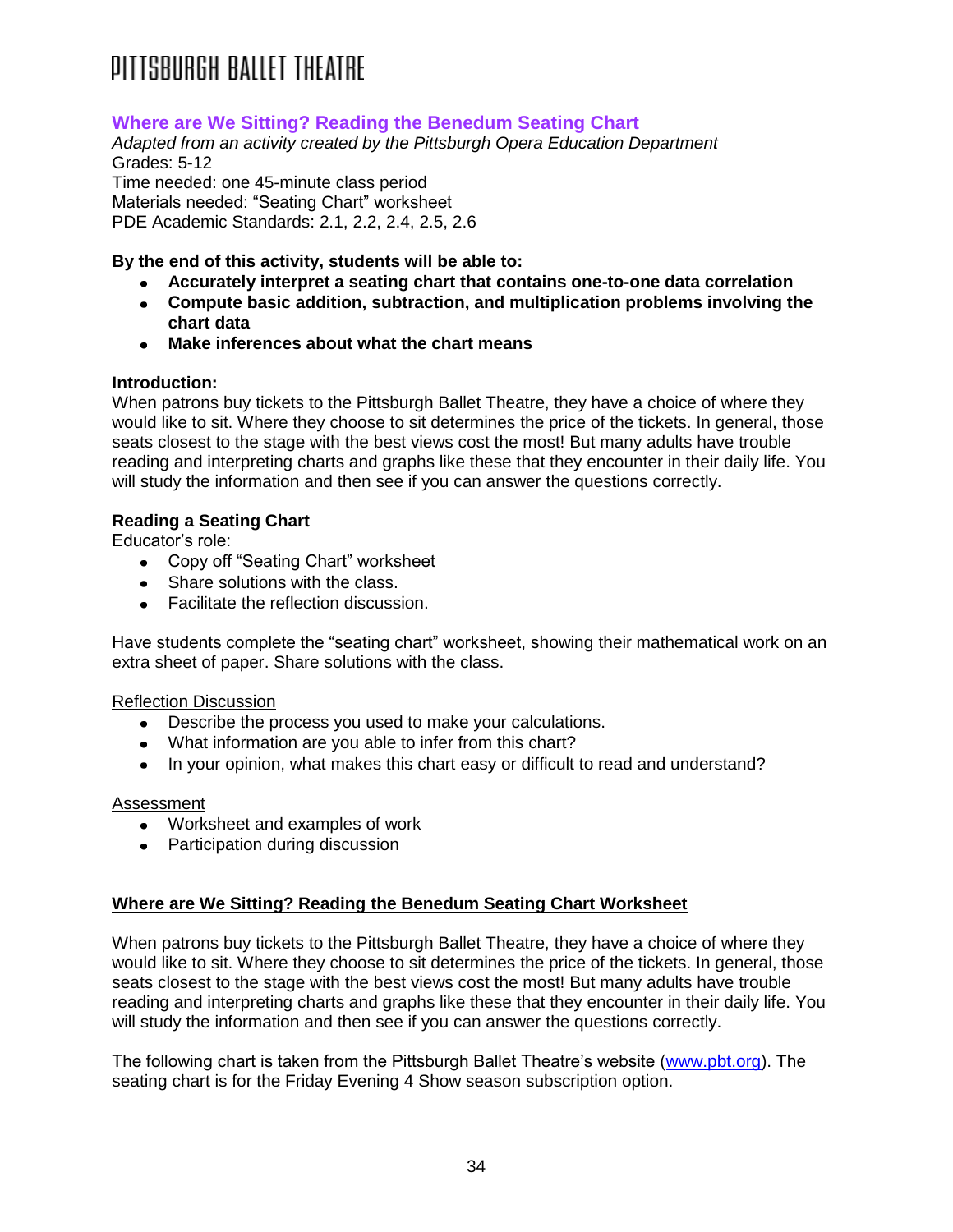# DITTSRURGH RAILET THEATRE

Select Your Seating Section

You select the section and we'll suggest the best seats available.



| <b>Price Range</b> |
|--------------------|
| \$363.00           |
| \$333.00           |
| \$241.00           |
| \$201.00           |
| \$160.00           |
| \$85.00            |
|                    |

**Benedum Center Floor Plan** 

- What is the difference in price between a Zone 1 subscription and a Zone 6 subscription? A Zone 2 subscription and a Zone 5 subscription?
- What is the total cost for two subscriptions in Zone 2, three subscriptions in Zone 3, and one subscription in 5?
- Pittsburgh Ballet Theatre has a special "Family Package" for adult subscribers where  $\bullet$ they can add on a child ticket for 3 family shows at a greatly reduced rate. If the two adults purchased 4 show season subscriptions in Zone 2 and added on two "Family Package" subscriptions, also in Zone 2, at \$126.95 per "Family Package" subscription, what would the total cost be? What percentage off is a Family Package subscription from the regular adult subscription price?
- Why are the tickets in the Main Floor on the sides the least expensive?
- If you could afford the price of a subscription, in what section would you want to sit? Why? How many tickets are included in a subscription?

#### **Bonus**

 $\bullet$ Check out the Pittsburgh Ballet Theatre website [\(www.pbt.org\)](http://www.pbt.org/). Investigate other subscription options. Why are some days more expensive than others?

#### **Can We Afford This Trip?**

*Adapted from an activity created by the Pittsburgh Opera Education Department* Grades: 3-12 Time needed: one 45-minute class period Materials needed: "Budget" Worksheet, computers PDE Academic Standards: 2.1, 2.2, 2.4, 2.5, 6.5, 7.1, 7.4

#### **By the end of this activity, students should be able to:**

- **Generate a variety of budgets**
- **Make relevant and justifiable decisions regarding what to spend money on**
- **Perform basic mathetmatical computations**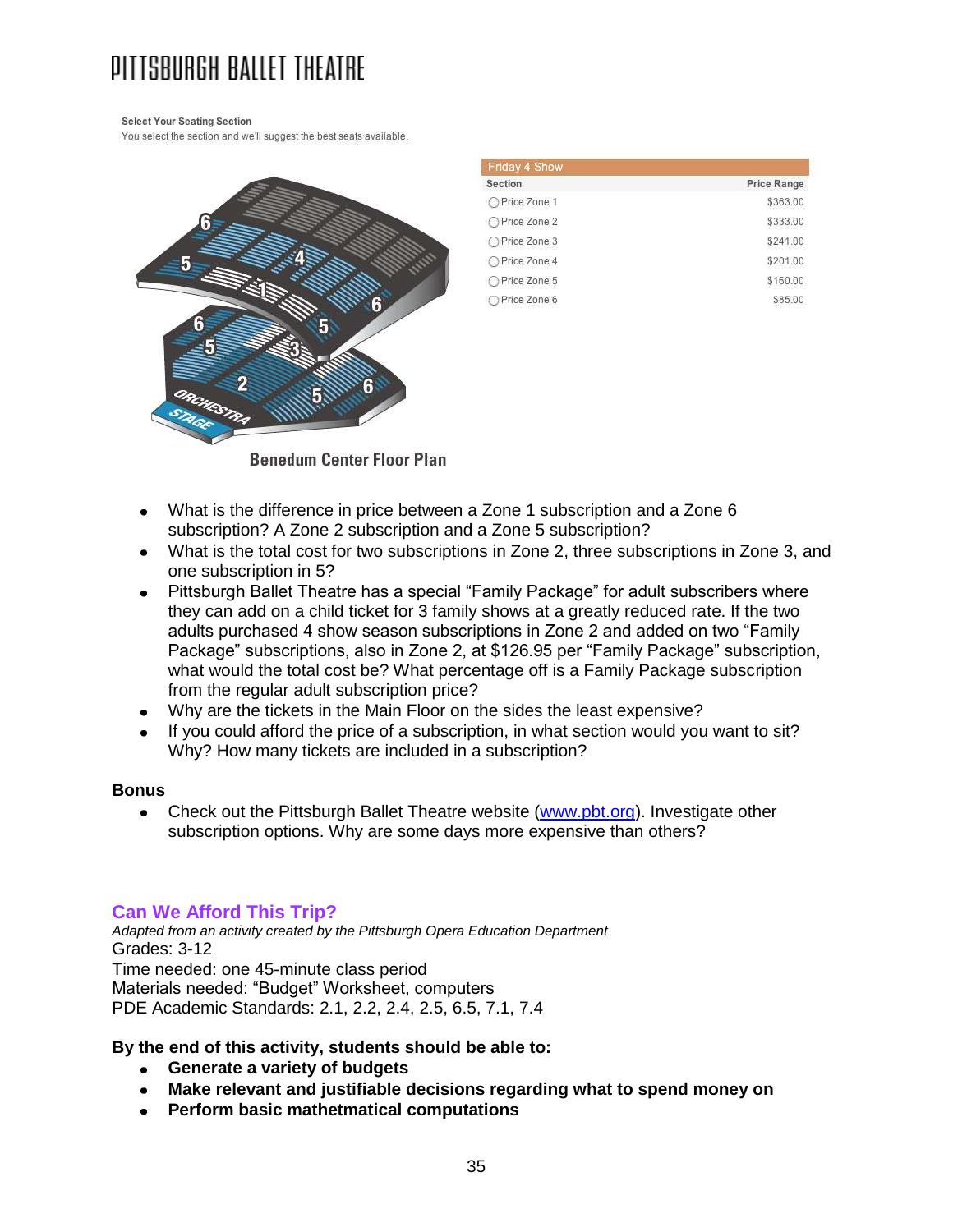#### **Introduction:**

Going out for a day at the Ballet can add up quickly between tickets, parking fees, food, etc.

#### **Budgeting the Trip**

Educator's role:

- Copy off "Budget" worksheet
- Divide students into small groups (3-4 students in each)
- **•** Facilitate the reflection discussion.

Divide students into small groups. Have students complete the "Budget" worksheet by creating 3 different budgets.

#### Reflection Discussion

Once the groups have completed the worksheet, have each group share the process of how they budgeted for the trip, including:

- Decisions about what to spend money on
- What other decisions they had to make as a group
- Where they got their numbers from

#### Assessment

- Worksheet
- Participation during discussion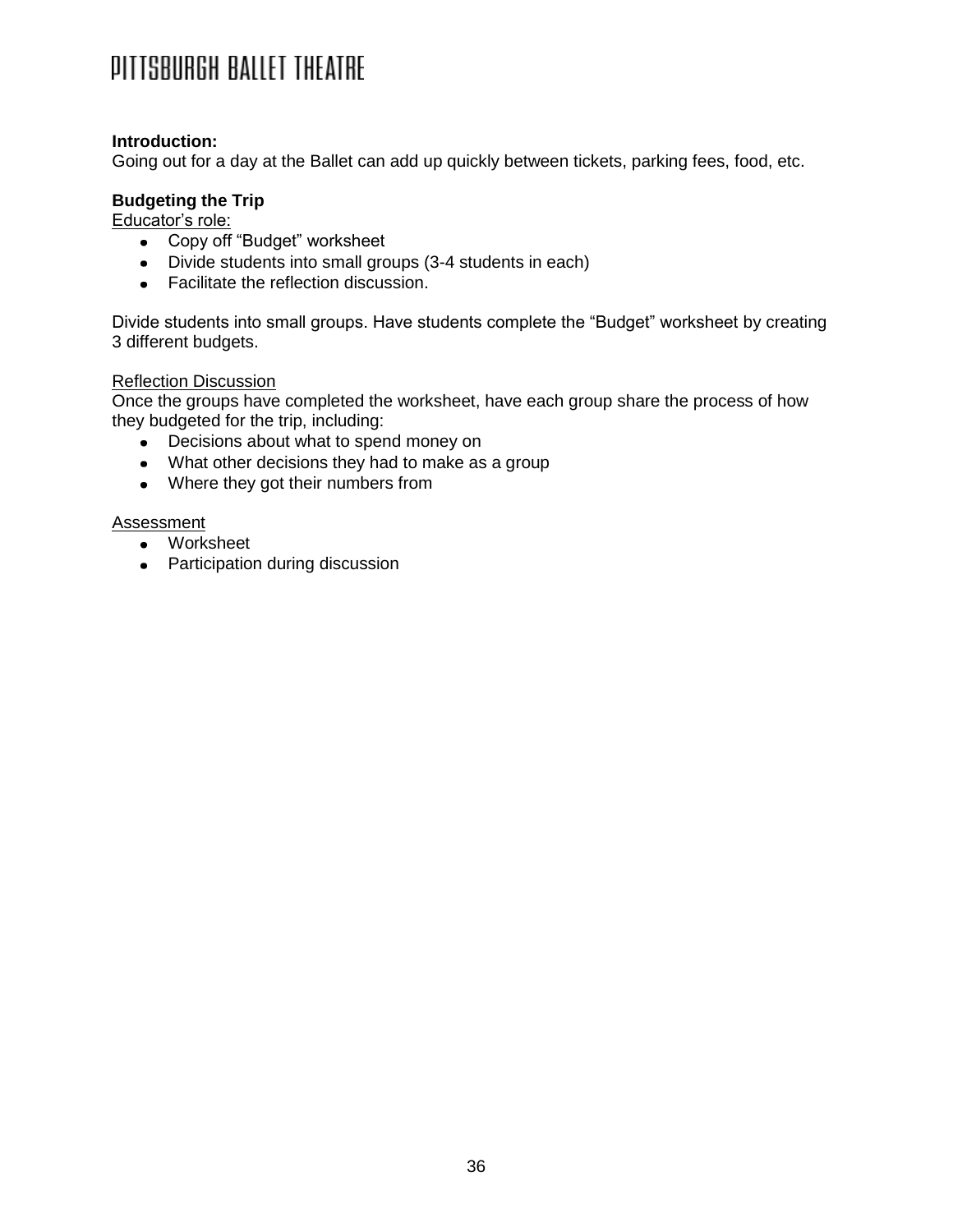#### **Can We Afford This Trip? Budget Worksheet**

You are in charge of creating 3 sample budgets that illustrate the cost for  $\sqrt{2}$  a family of four (2 adults, 2 children under the age of 18) to attend a performance of the Pittsburgh Ballet Theatre at the Benedum Center  $\frac{1}{\sqrt{2}}$  **for** for for the Performing Arts.

Using Microsoft Excel, generate 3 different budgets—one under \$300, between \$300 and \$500, and one greater than \$500. Here are some expenses to consider:

- Cost of tickets
- Parking fees
- Food--reservations, costs, etc.
- Donation to Pittsburgh Ballet Theatre
- Miscellaneous  $\bullet$

Be specific about what production the family will attend, where the family will sit in the theatre, where they will park, where they will eat, etc. Use the internet to research each of these expenses, if possible, and cite where you found your numbers.

#### **Sample Budget**

| <b>Expense</b>                                       | <b>Details</b>                              | Price<br>Each | Price X 4    | Total    |
|------------------------------------------------------|---------------------------------------------|---------------|--------------|----------|
| Tickets to The<br>Nutcracker on<br>Sunday<br>matinee | Sitting in Orchestra Center                 |               |              |          |
| Parking Fee                                          | At Theatre Square Garage                    | \$7.00        | --           | \$7.00   |
| Food                                                 | Brunch at Six Penn Kitchen                  | \$25.00       | \$100.00     | \$100.00 |
| Donation to<br><b>PBT</b>                            |                                             | \$10.00       | \$40.00      | \$40.00  |
| <b>Miscellaneous</b>                                 | Soft drinks in lobby during<br>intermission | \$4.00        | \$12.00      | \$12.00  |
|                                                      |                                             |               | <b>TOTAL</b> |          |

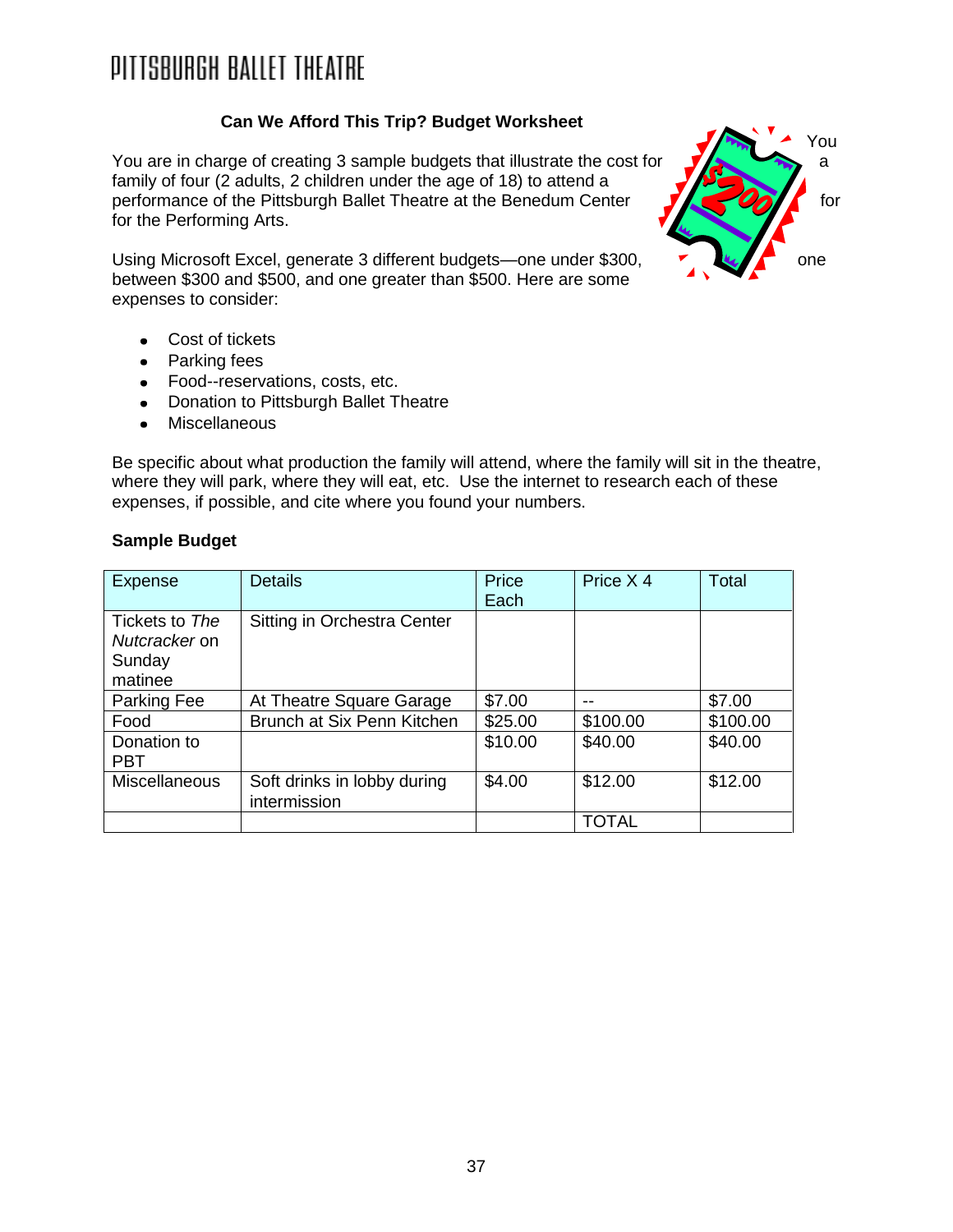#### **Are We There Yet?**

*Adapted from an activity created by the Pittsburgh Opera Education Department* Grades: 6-12 Time needed: one 45-minute class period Materials needed: computers, paper, writing and drawing utensils, printouts of maps of **Pittsburgh** PDE Academic Standards: 7.1, 7.2, 7.3, 7.4

#### **By the end of this activity, students should be able to:**

- **Read and decipher various types of maps (topographical, street, etc.)**
- **Apply their knowledge of maps to develop an original map pertaining to the problem at hand.**

#### **Introduction**

Patrons of the Pittsburgh Ballet Theatre, including schools, often drive long distances and times to attend a performance at the Benedum Center for the Arts. But some drive for an hour and travel approximately 60 miles, while others may drive for an hour but only travel 10 miles. Why do you think this is?

#### **Mapping Pittsburgh**

Educator's role:

- Divide students into partners.
- Facilitate the reflection discussion.

Divide students into partners. Each group will be responsible for creating their own, original map of the Pittsburgh region. The map should include geographical features (rivers, parks, etc.), major roadways and a map legend. Make sure to also include where the school is on the map! Before beginning on their own map and using computers or pre-printed maps, have students research different types of maps of Pittsburgh (topographical, street, etc.) to gather information from.

After creating the map, the next task is for students to draw concentric circles showing the areas where people have to spend 15 minutes in the vehicles to get downtown, 30 minutes in their vehicles, and finally 60 minutes.

Be sure to consider:

- Road construction
- Bridges or tunnels along the route  $\bullet$
- Traffic patterns at different times of dav

Finally, have students exchange maps. Using the "Mapping Pittsburgh" worksheet, have them record similarities and differences they notice between their map and their classmates' maps.

#### Reflection Discussion

- Once the groups have completed exchanging maps, have each group share the process of how they created the map, including deciding what features and roads to include, how they determined the length of commute, etc.
- What would happen to the commute times if a bridge were taken out?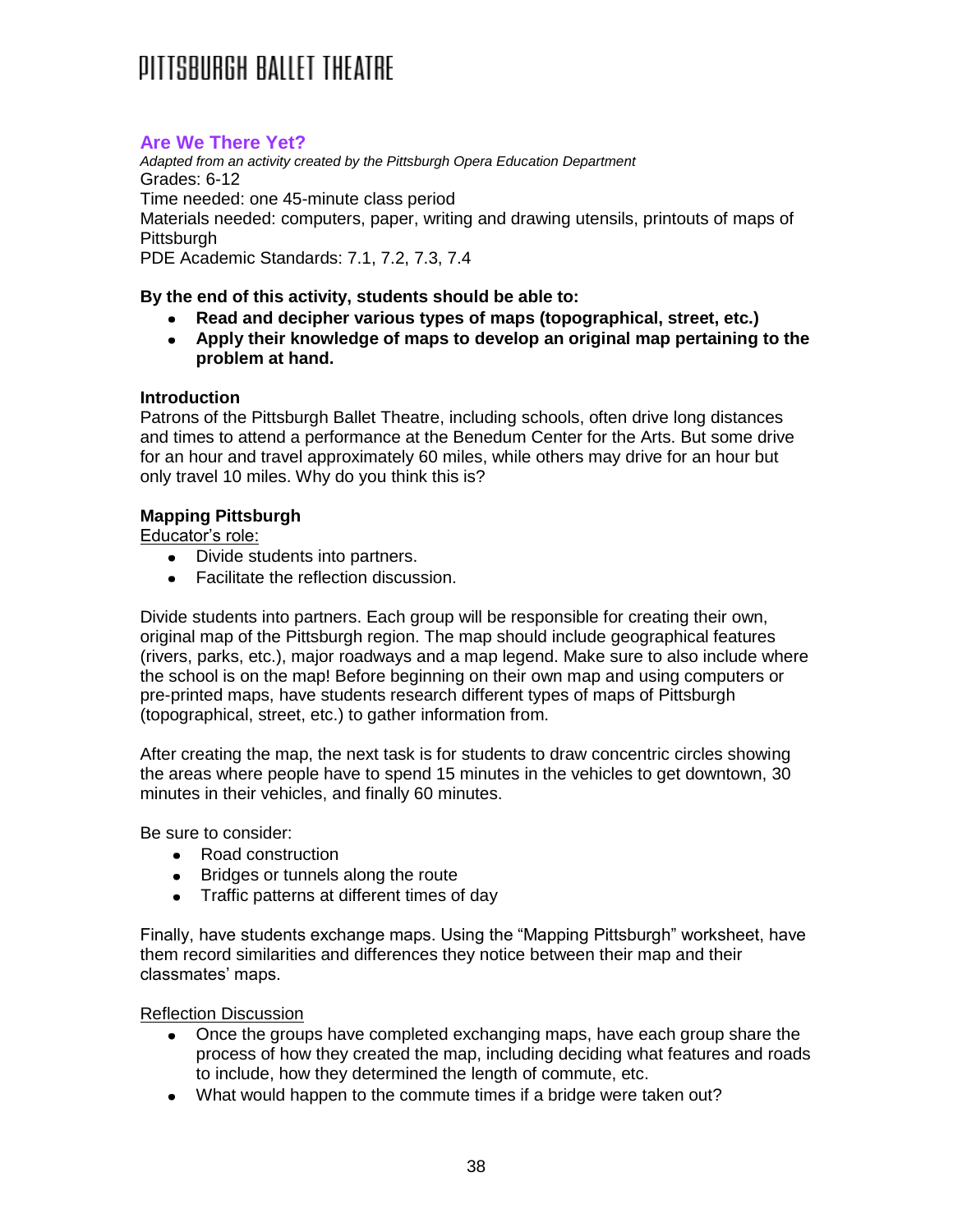- What other data could we analyze from your map? How could we analyze that data?
- What inferences can you make from using your map?

#### **Assessment**

- Worksheet, including comments of similarities and differences
- Participation during activity and discussion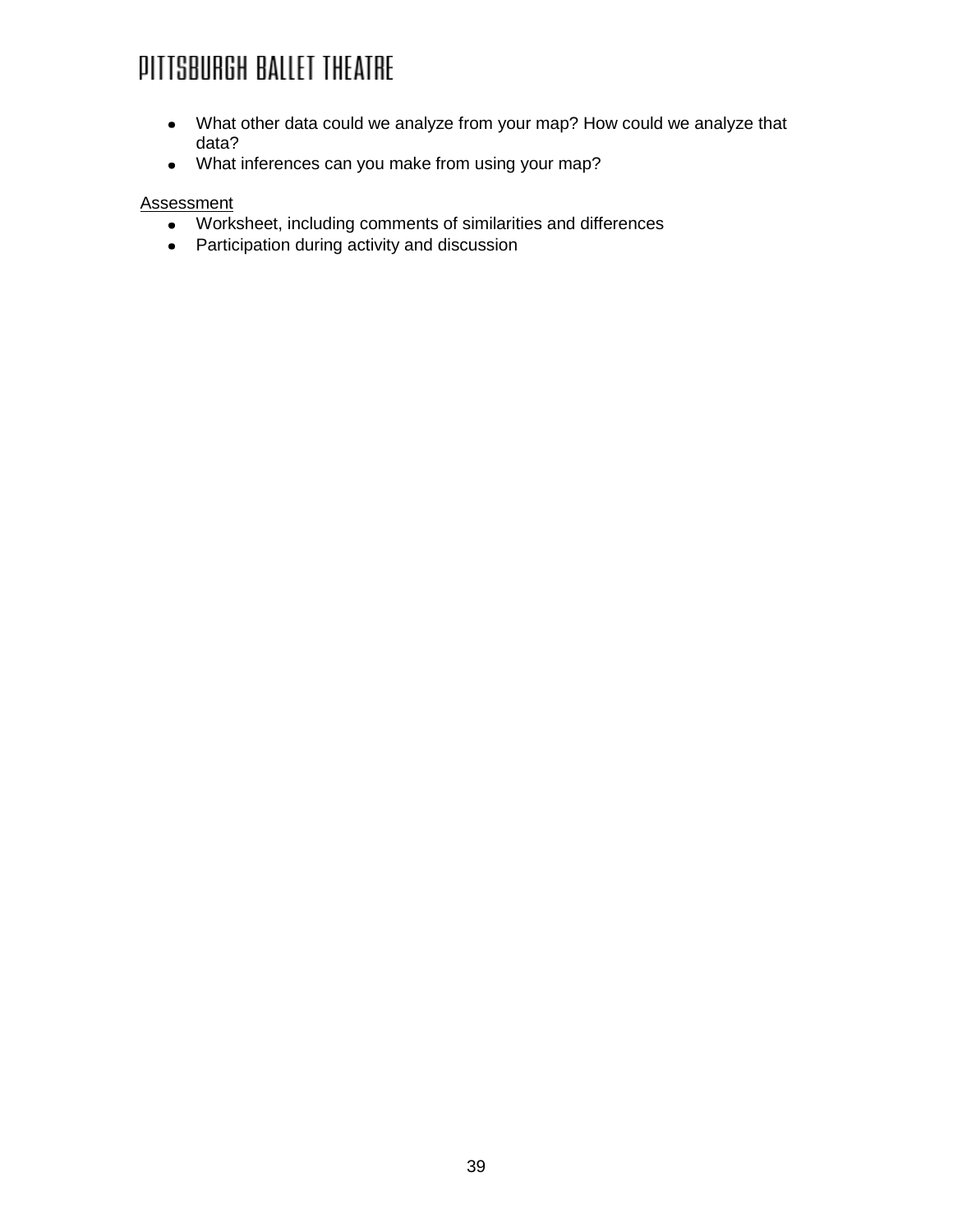#### **Mapping Pittsburgh Worksheet**

**Part One:** Working with your partner, create your own, original map of the Pittsburgh region. The map should include geographical features (rivers, parks, etc.), major roadways, and a map legend. Make sure to also include where the school is on the map!

两

North Sid

South Side

After creating the map, the next task is for students to draw concentric circles showing the areas where people have to spend 15 minutes in the vehicles to get downtown, 30 minutes in their vehicles, and finally 60 minutes.

Be sure to consider:

- Road construction  $\bullet$
- Bridges or tunnels along the route  $\bullet$
- Traffic patterns at different times of day

**Part Two**: Exchange maps with your

classmates and compare them to the map

you created. In the box below, record similarities and differences you see in their maps.

22 3rd 30

| <b>Similarities</b> | <b>Differences</b> |
|---------------------|--------------------|
|                     |                    |
|                     |                    |
|                     |                    |
|                     |                    |
|                     |                    |
|                     |                    |
|                     |                    |
|                     |                    |
|                     |                    |
|                     |                    |
|                     |                    |
|                     |                    |
|                     |                    |
|                     |                    |
|                     |                    |
|                     |                    |
|                     |                    |
|                     |                    |

#### **Challenge:**

Determine a scale to use for your map (1 inch = 2 miles, for instance) and create your map to scale.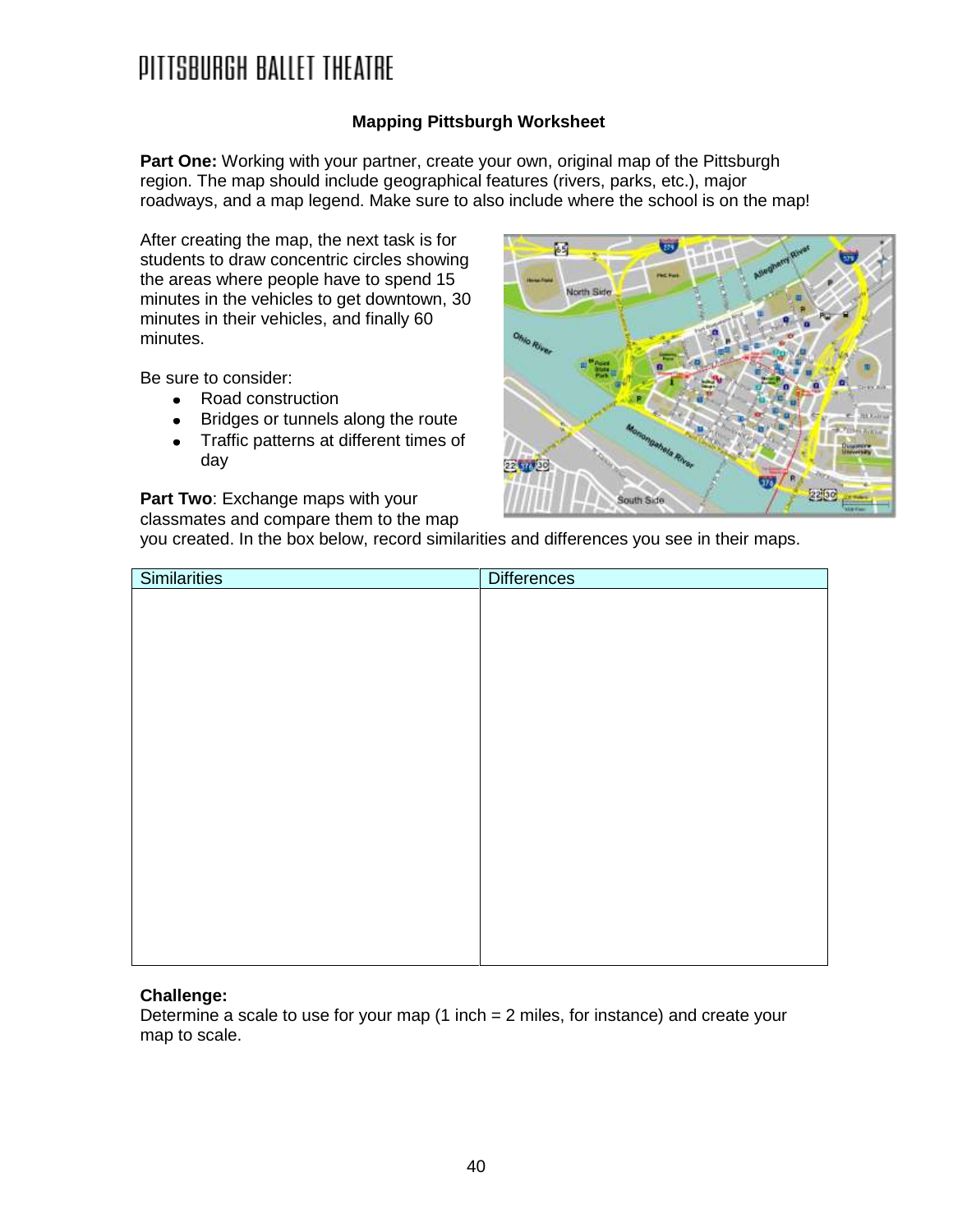#### **Renovating the Benedum Center for the Performing Arts**

Grades: 6-12

Time needed: one-three 45-minute class periods, depending upon which activites are done

Materials needed: "House Rules" worksheet, writing utensils, printouts of Benedum pictures, pdf file "Benedum Ground Plan" from PBT website PDE Academic Standards: 2.2, 2.3, 3.4, 4.3, 4.4, 9.2, 11.1

#### **By the end of these activities, students will be able to:**

- **Compute complex mathematical problems using mathematical reasoning skills**
- **Research various technologies used in performing arts spaces**
- **Synthesize new information to creatively generate design and engineering solutions to real-life problems.**

#### **Introduction:**

The Benedum Center for the Performing Arts went under massive renovations in the 1980s to bring the theatre back to its former glory, expand the stage and backstage areas, and update it to meet the needs and demands of the time. Consider ways to renovate the building using technology and resources for one of the following problems:

#### **Activity One—Lighting Systems**

Educator's Role:

- Secure computer access
- Break students into small groups
- Facilitate discussions on students' findings

First, in small groups, research and create a timeline of the history of stage lighting. How have the technologies changed over time? Timelines can be written in narrative form, written in chronological order, or visually represented on a poster.

Most stage lighting systems in modern theatres have a mixture of different lighting instruments. In small groups, research the following stage lighting instruments (Fresnellensed spotlight, Ellipsoidal Reflector Spotlights, and Followspots) and answer the following questions:

- What kind of lighting is each instrument used for?
- Find the specifications:
	- o intensity (in lumens)
	- o focus--how is the light focused?
	- o color--how is the color changed on this light?
- Where is the most logical place to position this light--on stage or in the house?

The Benedum Center currently has a stock of 473 lights. At today's current costs, investigate what the total value of this lighting system is if they have the following distribution of lights:

- 3 Followspots
- 215 Fresnel-lensed spotlights
- 255 Ellipsoidal Reflector spotlights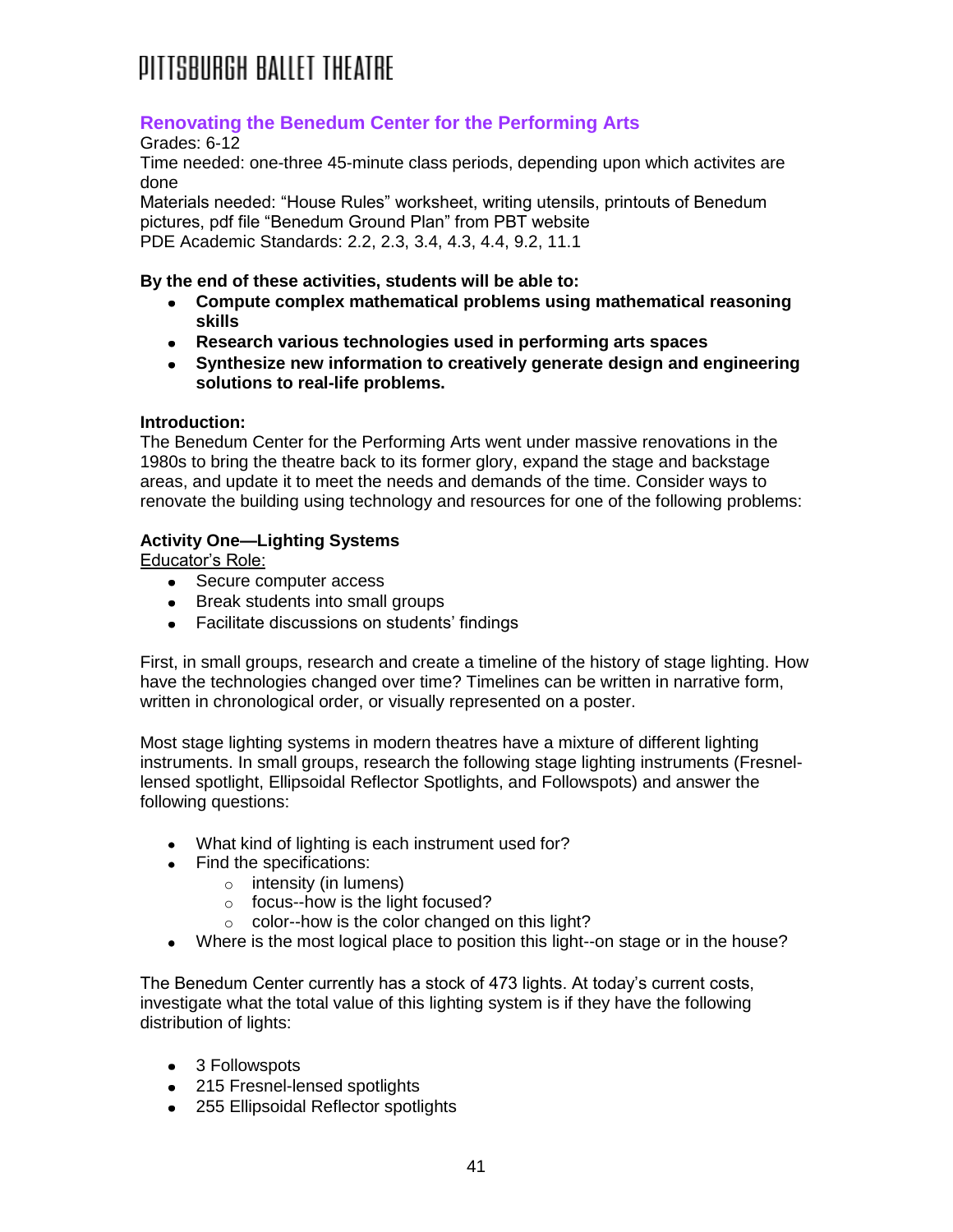Your job will be look at pictures of the Benedum and determine places to "hide" stage lighting. In order to maintain the historic status, the Benedum Center must make modern technology as non-obtrusive as possible. Determine how you would best "hide" stage lighting in the house of the Benedum Center. Please see the pdf file "Benedum Ground Plan" on our website to use in facilitating this portion of the exercise.

#### **Activity Two—The New Proscenium**

Educator's Role:

- Printout image
- Break students into small groups
- Facilitate discussions

Facilitate a discussion on the parts of a performing arts auditorium—stage (where artists perform), proscenium (the archway that "frames" the stage), and the "house" or "orchestra" (seats for patrons).



<http://cdn.calisphere.org/affiliates/images/csdhi/kt0290182t/hi-res/5727.jpg>

Explain to the students that the original proscenium of the Benedum Center is too large for modern performing arts companies. At 70 feet wide and 40 feet tall, it is too large for even the biggest touring Broadway shows or grandest operas.

You job is to design a new proscenium archway that will better accommodate modern performing arts companies. The new proscenium archway will be built in front of the original proscenium. It should be sturdy yet removable in order to maintain the building's historic status. It should also have the capability to hold extra speakers and sound equipment. The final dimension of the new proscenium arch should be 57 feet wide and 38 feet tall. Make a scale model (i.e. 1 inch = 1 foot) of the new arch and write a short description that answers

- What materials would you use for
	- o supports?
	- o frame?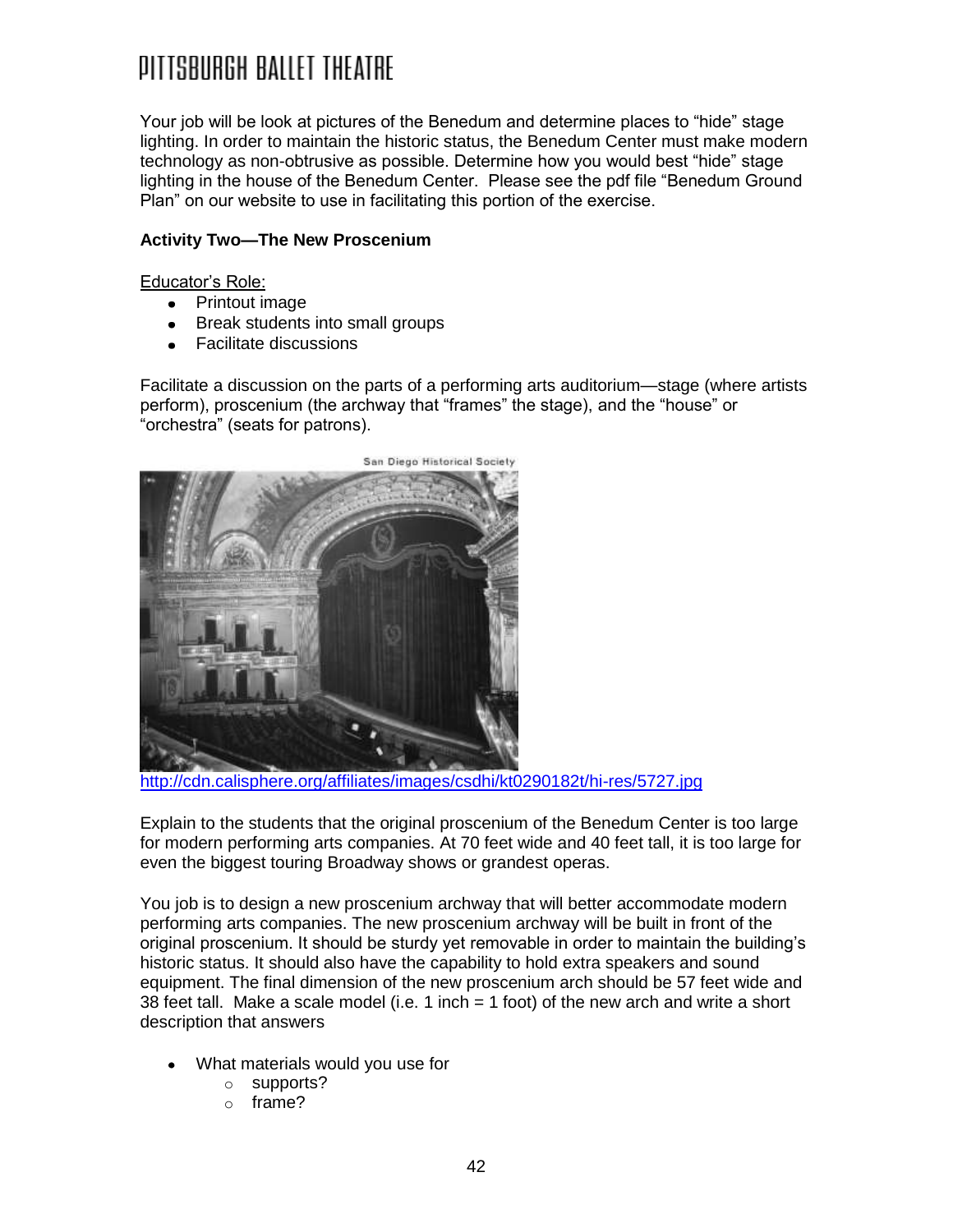- What color or decoration do you use on the proscenium, if any?
- How is the proscenium removable? What is the amount of storage space (sq. foot) required to store your design once it is disassembled?

When you visit the Benedum Center, check out *their* solution for the proscenium. What materials is it made out of? What features do you notice about it?

#### **Activity Three--Reupholstering the Chairs**

Educator's Role:

- Break students into small groups
- Secure computer access
- Facilitate discussions

The 2,881 chairs in the Benedum Center were originally upholstered during the renovation nearly 20 years ago and it's time to do it again! But a lot has changed in the textile industry.

First, research what the textile industry was like here in the United State in the 1980s and what it is like now. Answer the following questions:

- What types of textiles were being created for upholstering furniture? How were the various fibers grown, processed, produced, and distributed?
- What factors are related to the growth or decline of the textile industry in the United States?

Your job will be to locate and "purchase" fabric for the reupholstering project, and create a timeline and budget for the reupholstering project from start to finish. Here is the data that should be found and/or used:

- Locating and Purchasing the Fabric
	- o Numbers to Know:
		- The specific type of fabric needed to reupholster the chairs at the Benedum is a mixture of 90% natural fibers and 10% synthetic. Because most current fabric is not this mixture, the fabric must be custom made and takes approximately 10 weeks for it to be made.
		- Each chair will need 7 yards of fabric for the cushion and back of the seat.
		- **There are 2881 chairs in the Benedum Center, but 300 spare** chairs are also prepared during renovations.
	- $\circ$  Locate the fabric. What is the cost per yard? How many yards will you need total? What company are you buying the fabric from?
	- $\circ$  Where is the fabric coming from? Don't forget shipping charges!<br>  $\circ$  What is the estimated time it will take for the fabric to arrive?
	- What is the estimated time it will take for the fabric to arrive?
- Reupholstering the Chairs:
	- $\circ$  Each person who reupholsters the chairs is paid \$23.17 an hour. The total labor costs for the project are estimated to be close to \$200,000. If the laborers are working 8 hours a day for 6 days a week for 3 weeks, how many total laborers is the Benedum expecting to hire?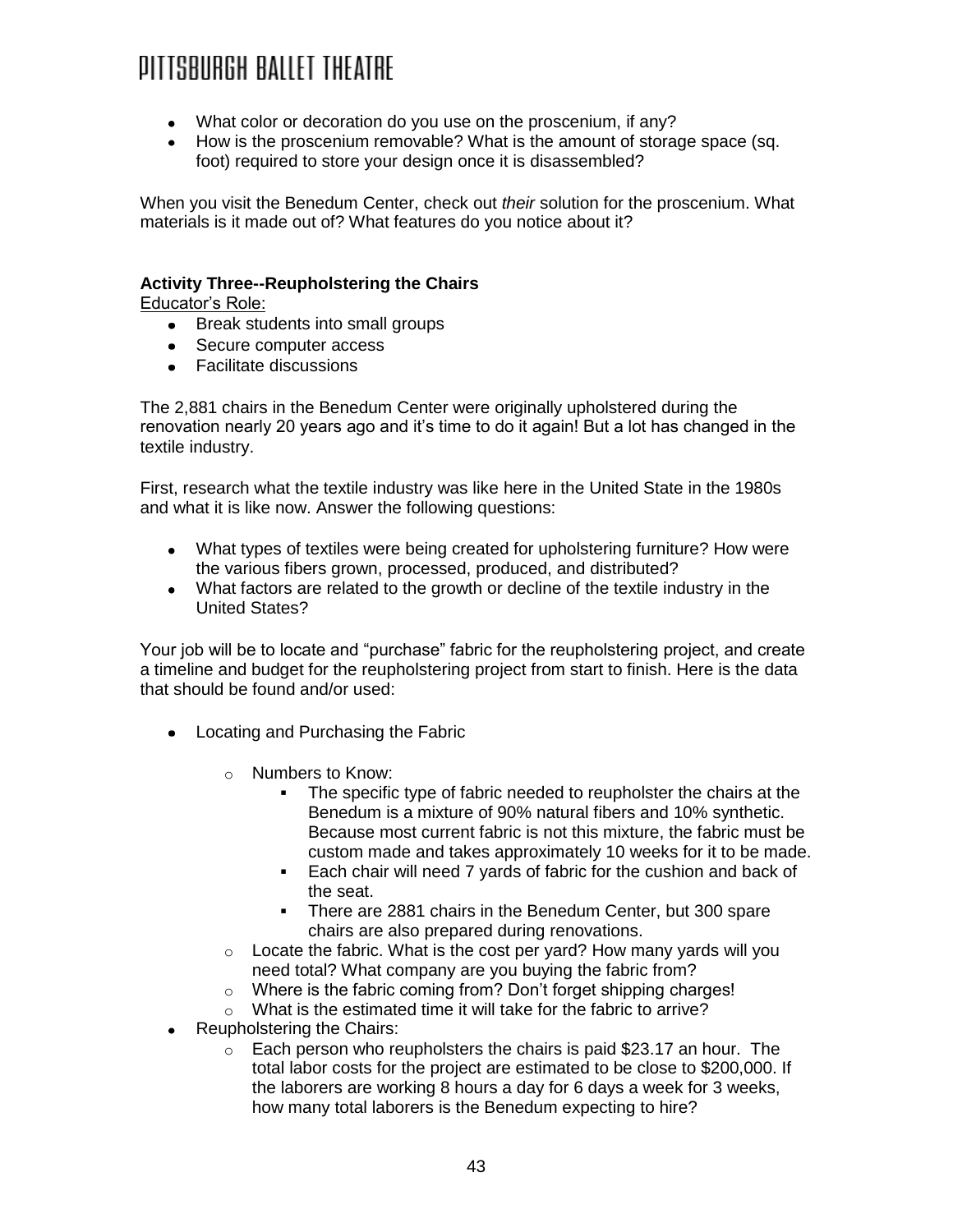### DITTSRURGH RAITET THEATRE

- $\circ$  Each chair must be hand-upholstered. Based on the information you calculated in the previous problem (total number of laborers), calculate the total number of labor hours accrued over the 3 week period. Then, calculate how long each chair approximately take to reupholster.
- o What challenges might arise that would delay a project of this scale? What remedies to these challenges can you propose?
- Getting rid of Waste:
	- o How much waste fabric will you accumulate?
	- $\circ$  Investigate how much it will cost to rent dumpsters to trash the fabric. How many dumpsters will you need?
	- o What happens to this industrial waste? Where does it go in Allegheny County? Investigate options for reusing the old fabric.
- Create Timeline and Budget:
	- o Using the answers to your investigations, create an overall timeline and budget for the project.
	- o After students have completed their budgets, share with them the Benedum's projections for the project:
		- **\$250,000 in materials**
		- **\$200,000 in labor**
		- $\textdegree$  \$450,000 total cost
	- o How might you account for the differences between your budget and the Benedum's budget?

#### **Jobs at PBT**

Grades: 5-12 Time needed: one 45-minute class period Materials needed: "Jobs at PBT," "Job Profile," and "Salaries" worksheet PDE Academic Standards: 1.4, 1.5, 1.8, 2.1, 2.2, 2.4, 2.5, 2.6, 9.1, 11.1, 13.1, 13.3

**By the end of this activity, students will be able to:**

- **Generate appropriate and relevant questions pertaining to their topic**
- **Use the internet to decipher between reliable and unreliable sources and accurate answers to their questions**
- **Identify various preparatory paths and skill sets needed for different jobs**
- **Perform basic computation and mathematical reasoning skills to solve the problems at hand**

#### **Introduction:**

Dancers are not the only employees at Pittsburgh Ballet Theatre! It takes many skilled professionals to run a ballet company or any arts organization.

#### **What does it take to be a \_\_\_\_\_\_\_\_\_\_\_\_\_?**

Educator's role:

- Make copies of worksheets
- Secure computer access and gather supplies, if needed.
- Prepare students with discussion and information about sources and bibliographies, if necessary.
- Facilitate the reflection discussion.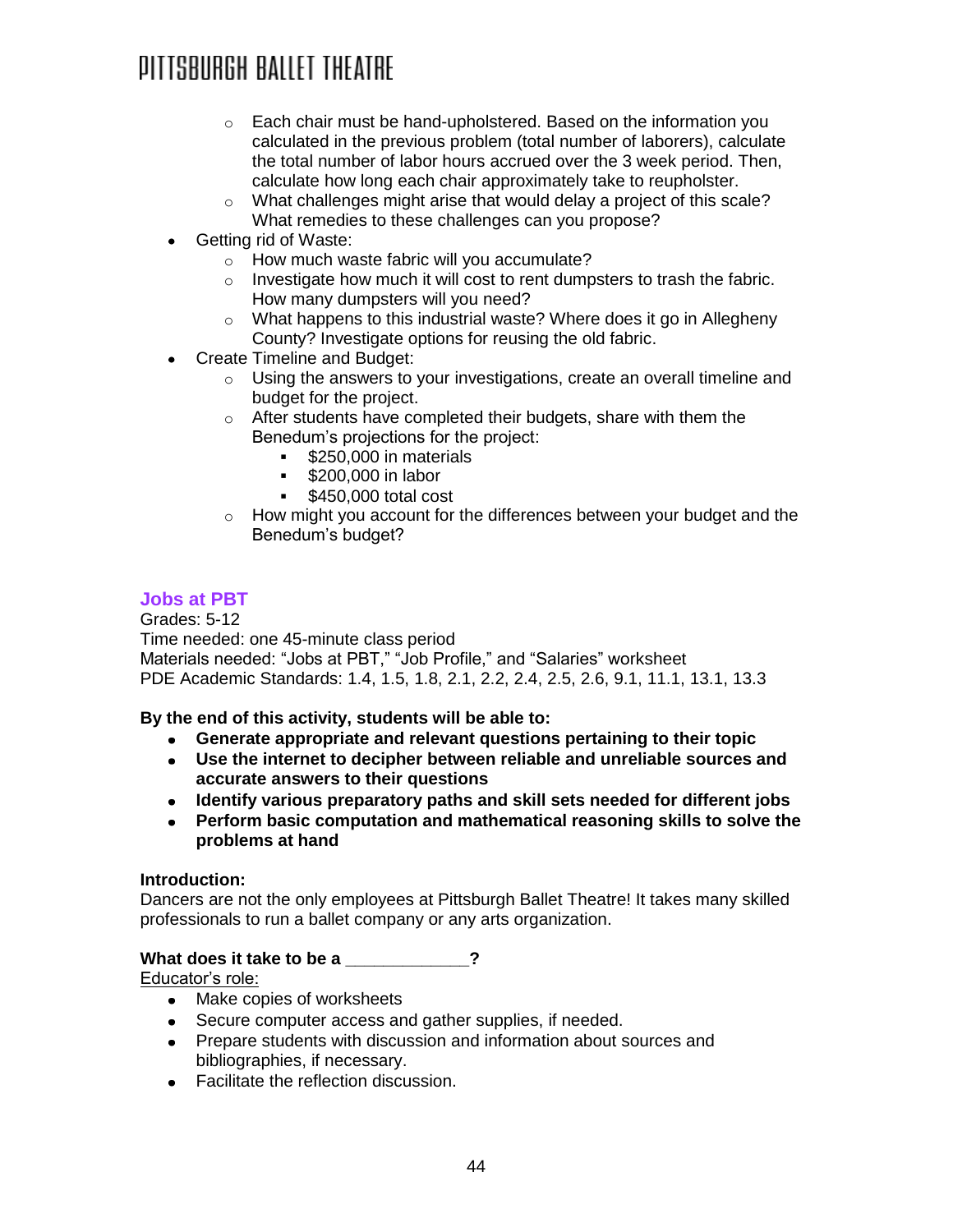As a large group, brainstorm questions you would ask a person about their career or job. Hand out the "Jobs at PBT" worksheet and discuss. Assign individuals or partners a job from the list research.

Using the internet or print resources, have students research and find answers to the questions generated by the group during the brainstorm. Students should cite their sources for their answers and create an annotated bibliography of their sources that reflects upon the reliability and usefulness of each source.

Next, have students complete the "Job Profile" worksheet using their research.

Reflection Discussion

- What surprised you about the job you were given as you were conducting research?
- After conducting your research, what questions do you still have about the job you were given?
- What similarities and differences do you see between various jobs in their preparation, skills needed, and tasks?
- How did you determine what sources to use and their reliability? Which were most useful to you and why?

#### **Salaries**

Educator's role:

- Make copies of the "Salaries" worksheet
- Secure computer access and gather supplies, if needed.
- Share solutions with the class.

Salaries account for a large portion of the annual budget at Pittsburgh Ballet Theatre. Using the internet, research the average salary for each of the positions listed on the worksheet. Some useful websites to look at include:

- "Bureau of Labor Statistics website"<http://www.bls.gov/bls/blswage.htm>
- [www.salary.com](http://www.salary.com/)
- [www.monster.salary.com](http://www.monster.salary.com/)

Using the worksheet, compute how much the ballet spends on its full-time employees.

\*Challenge: Fringe benefits, including health care, retirement plans, life insurance, etc., are available to all full-time employees. The current percentage of a person's salary that fringe benefits account for is 24.2736%. Compute the amount of fringe benefits the company pays for each employee, and recomputed the total amount for company salaries to include fringe benefits.

#### Reflection questions:

- Why are fringe benefits important to employees?
- How might hiring part-time versus full-time employees help and/or hurt the employer and the employee? Make a pro and con list for each side if needed.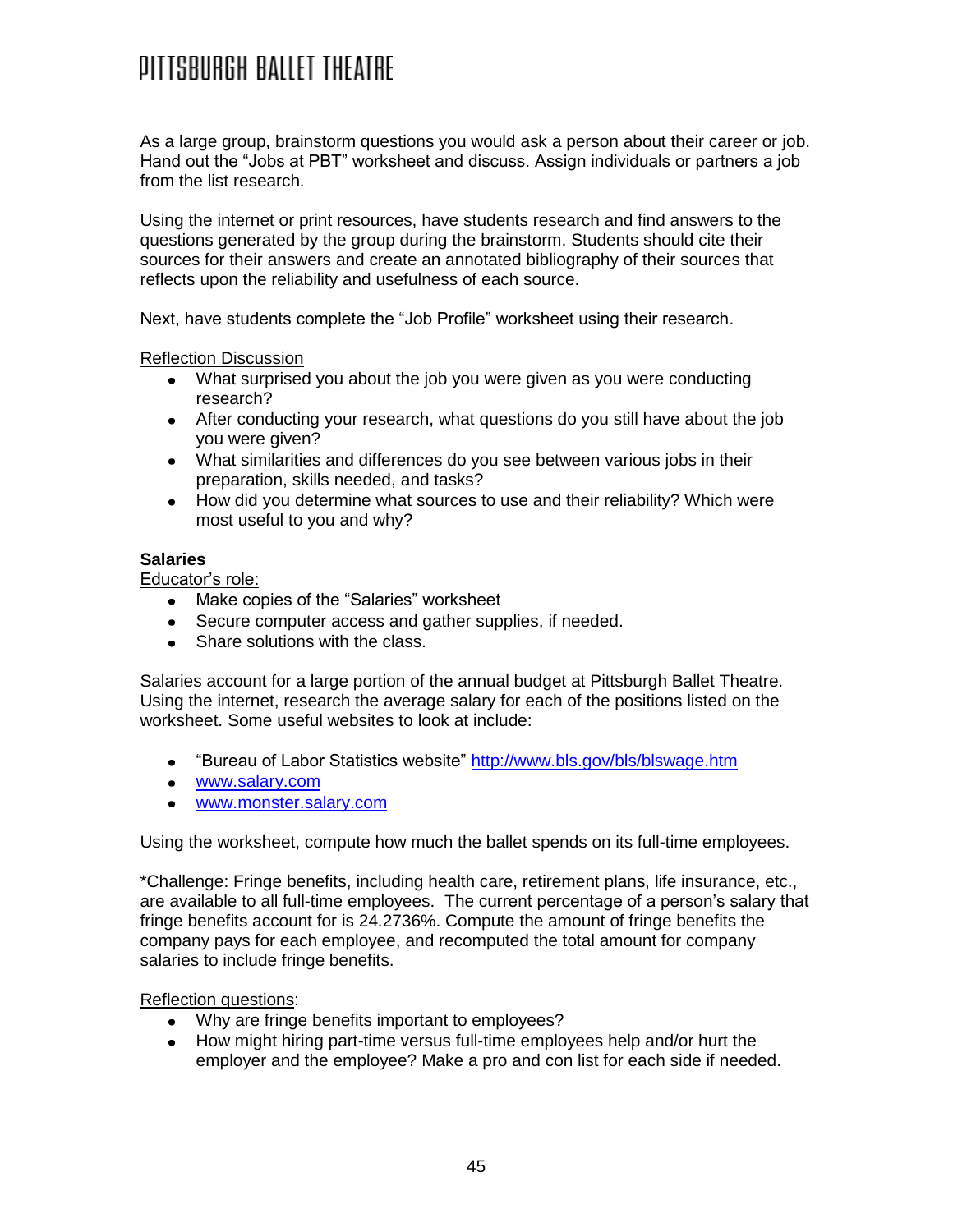#### **JOBS AT PBT**

**Artistic Director**: The guiding force behind the company. Responsible for the artistic growth and direction of the organization. Among other things, the artistic director selects the dancers for the company and determines what the ballet company will perform each season.

**Executive Director**: Responsible for the financial and professional success of the company. Oversees all non-artistic personnel.

**Conductor**: Auditions and selects musicians for the PBT Orchestra. Conducts the orchestra for the performances. Arranges music and determines the size of the orchestra for the piece. Works with dancers and ballet masters on tempo. Controls tempo and sound of the orchestra while considering the dancers' needs.

**Ballet Master/Mistress**: Advises the Artistic Director on scheduling and casting. Scouts for new talent and choreography. Works with the dancers on a regular basis: teaching company class, rehearsing upcoming ballets, as well as constantly coaching and refining the dancers' work.

**Company Pianist**: A pianist who works with the Company on a daily basis playing music for Company class and rehearsals.

**Production Manager**: Responsible for making the production look the way the Artistic Director perceives it to look. Negotiates with designers and union personnel.

**Stage Manager**: Assists the production manager and "calls" the shows. The Stage Manager gives everyone their cues during the performance, including lighting technicians, dancers, conductor, and stagehands responsible for props and sets. He runs the show. He is also responsible for the audio and video requirements for the company.

**Costumier**: Makes new costumes for ballets and alters existing costumes to fit other dancers. PBT's Costumier also designs costumes and creates her own patterns out of plain brown paper.

**Director of Marketing**: Responsible for all income goals. Oversees Public Relations, Subscriptions, Group Sales and Telemarketing.

**Director of Education**: Responsible for developing education materials about the productions and for implementing arts education programs within schools and the community.

**Subscription Manager**: Handles seating and ticketing for ballet subscribers as well as all customer service opportunities.

**Director of Development**: Responsible for soliciting contributions from corporations, foundations and individuals.

**Tour Manager**: Responsible for booking PBT on national and international tours. Handles all logistics of the dancers' itinerary.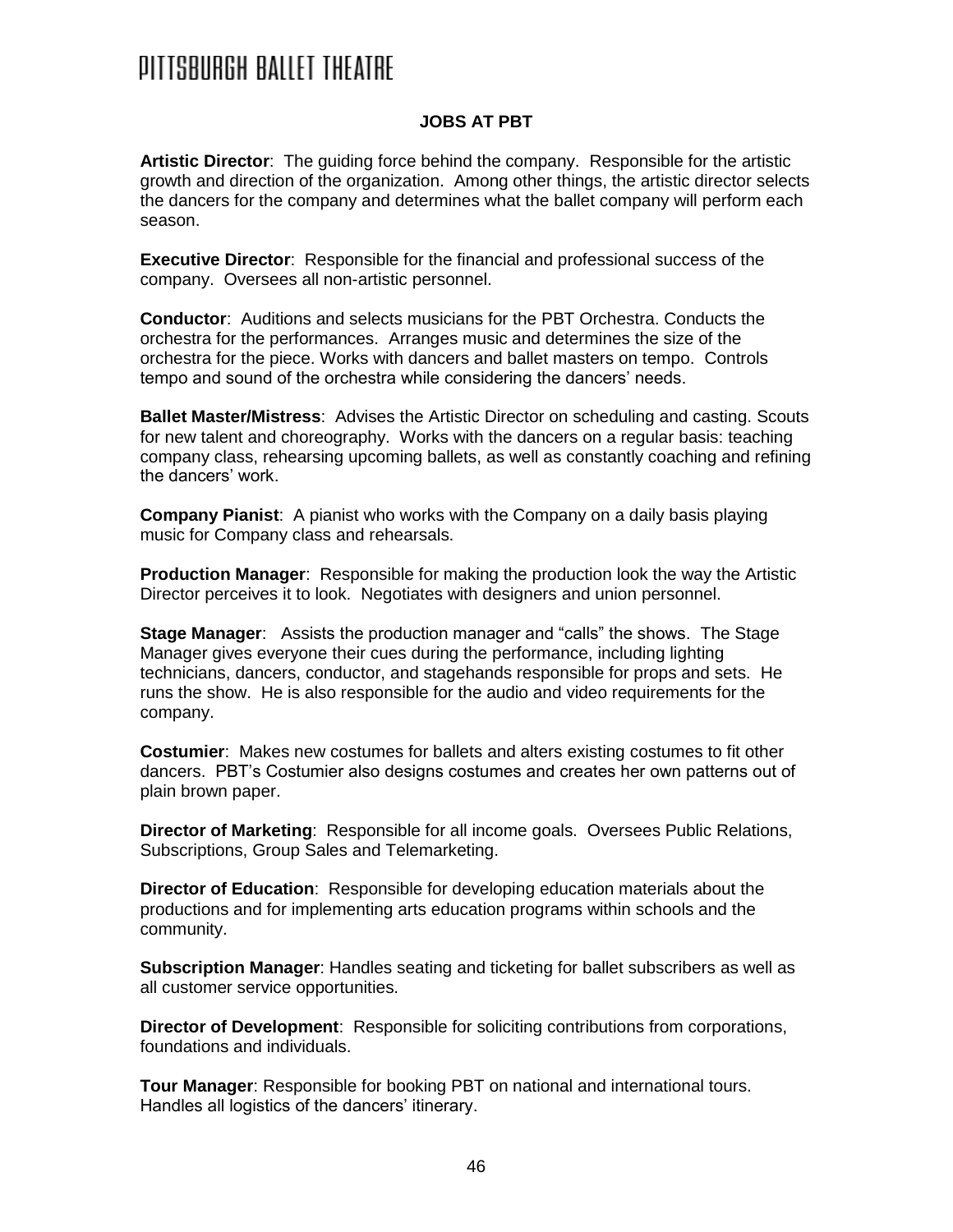**Director of Finance**: Accountant for the Ballet. Oversees the budget by tracking expenses, income and cash flow.

**School Director:** Manages all aspects of the Pittsburgh Ballet Theatre School including training, recruiting and scholarships.

**Ballet Faculty**: Responsible for teaching dance to children and adults through PBT School.

**Company Dancers**: Perform dances for company productions.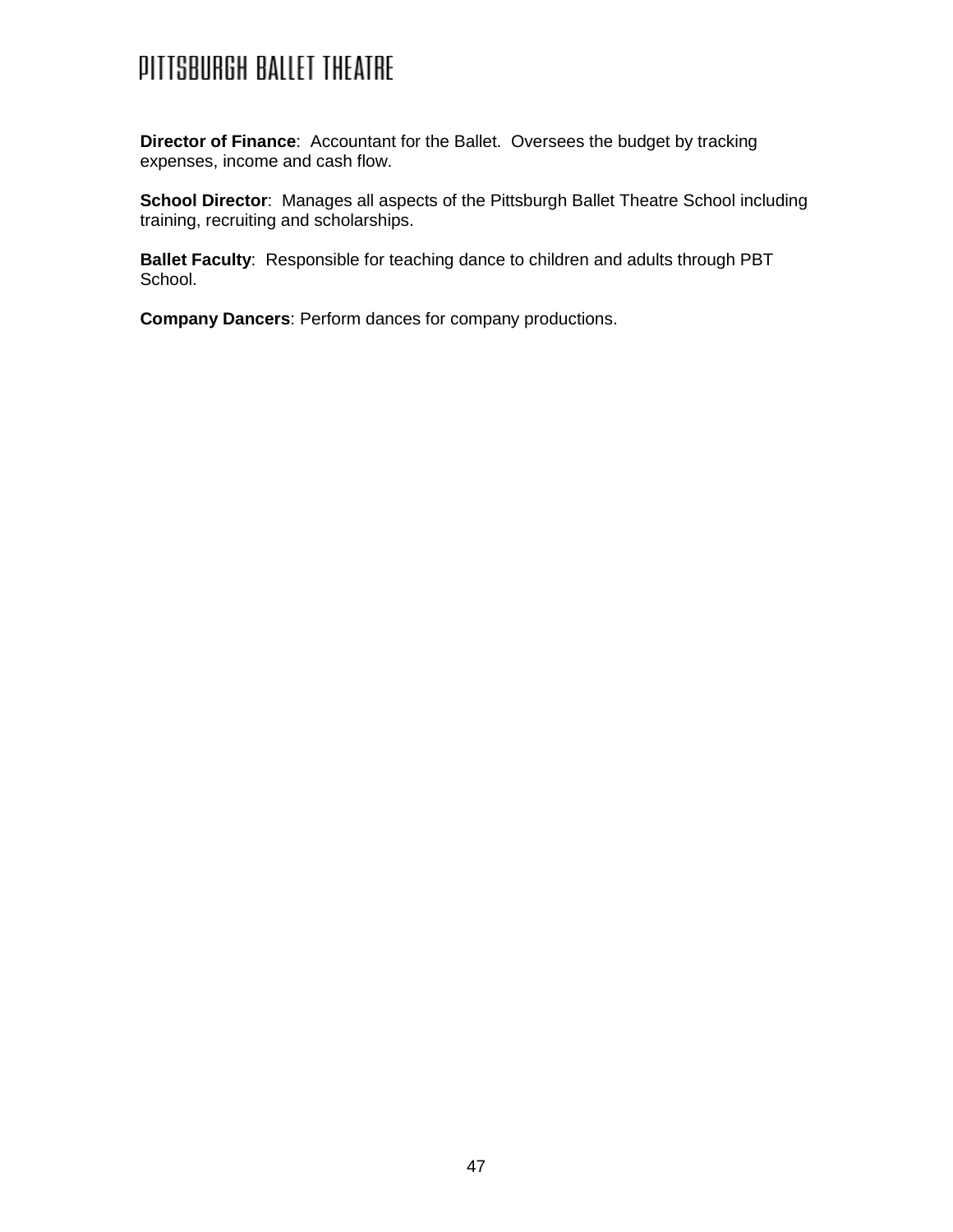#### **JOB PROFILE WORKSHEET** (please use complete sentences)

| Name of<br>job:__                                                                                                |
|------------------------------------------------------------------------------------------------------------------|
| Main tasks of job:                                                                                               |
|                                                                                                                  |
|                                                                                                                  |
| Skills needed for job:                                                                                           |
|                                                                                                                  |
|                                                                                                                  |
|                                                                                                                  |
| Likely preparation needed to achieve this job, including school, courses,<br>experience, etc.:                   |
|                                                                                                                  |
|                                                                                                                  |
|                                                                                                                  |
| Create a career preparation plan for attaining this career. List all steps necessary<br>to obtain this position. |
|                                                                                                                  |
|                                                                                                                  |
|                                                                                                                  |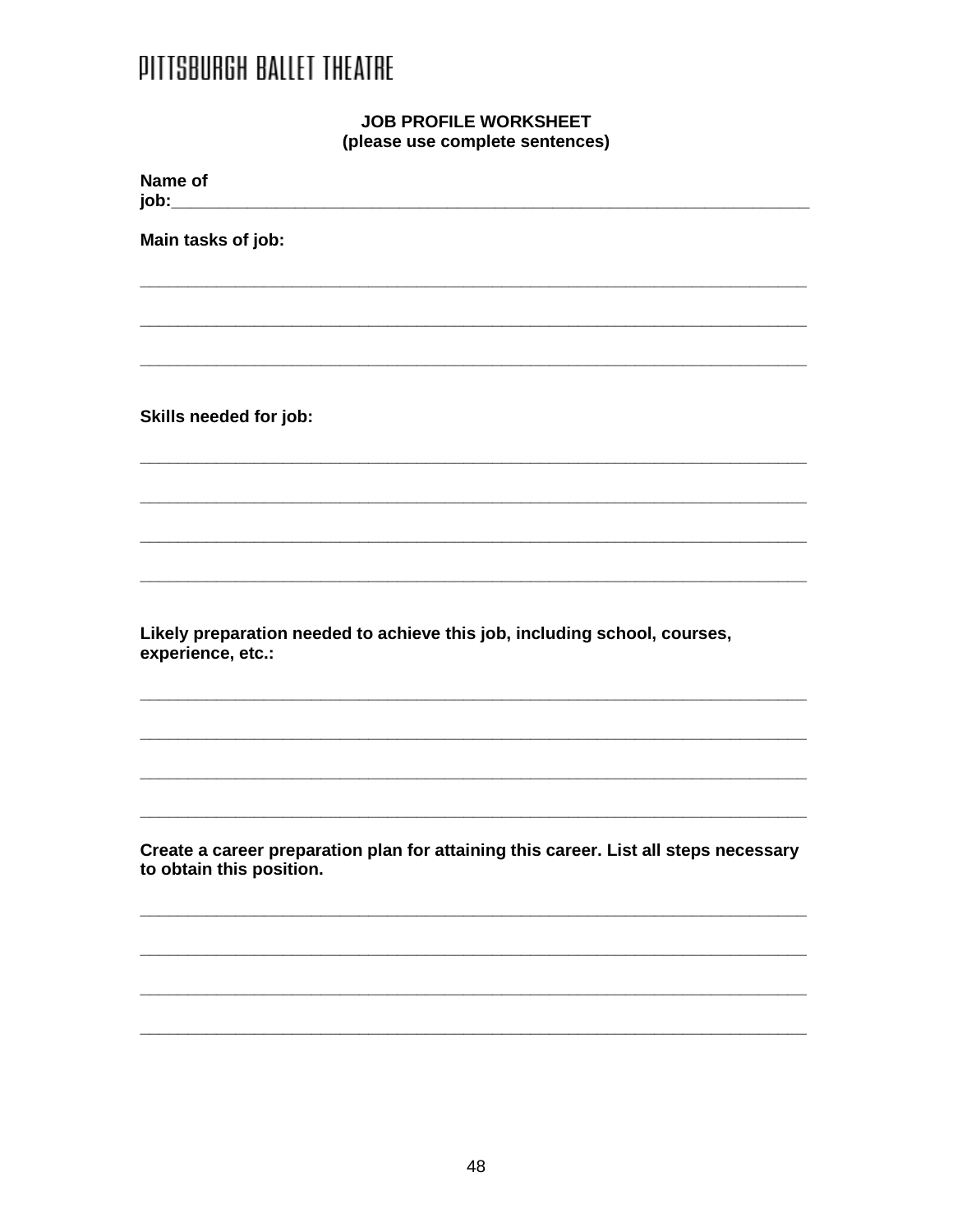| <b>Salaries Worksheet</b> |
|---------------------------|
|                           |

| Job Title         | # of staff with title | <b>Average Salary</b> | Total |
|-------------------|-----------------------|-----------------------|-------|
| Artistic          | 1                     |                       |       |
| <b>Director</b>   |                       |                       |       |
| Company           | 30                    |                       |       |
| Dancer            |                       |                       |       |
| Conductor         | $\mathbf{1}$          |                       |       |
|                   |                       |                       |       |
| Executive         | $\mathbf 1$           |                       |       |
| <b>Director</b>   |                       |                       |       |
| Development       | $\overline{4}$        |                       |       |
| Associates        |                       |                       |       |
| Education         | 1                     |                       |       |
| Associates        |                       |                       |       |
| Marketing         | $\overline{4}$        |                       |       |
| Associates        |                       |                       |       |
| Stage             | $\mathbf 1$           |                       |       |
| Manager           |                       |                       |       |
| <b>PBT School</b> | $\overline{2}$        |                       |       |
| Principals        |                       |                       |       |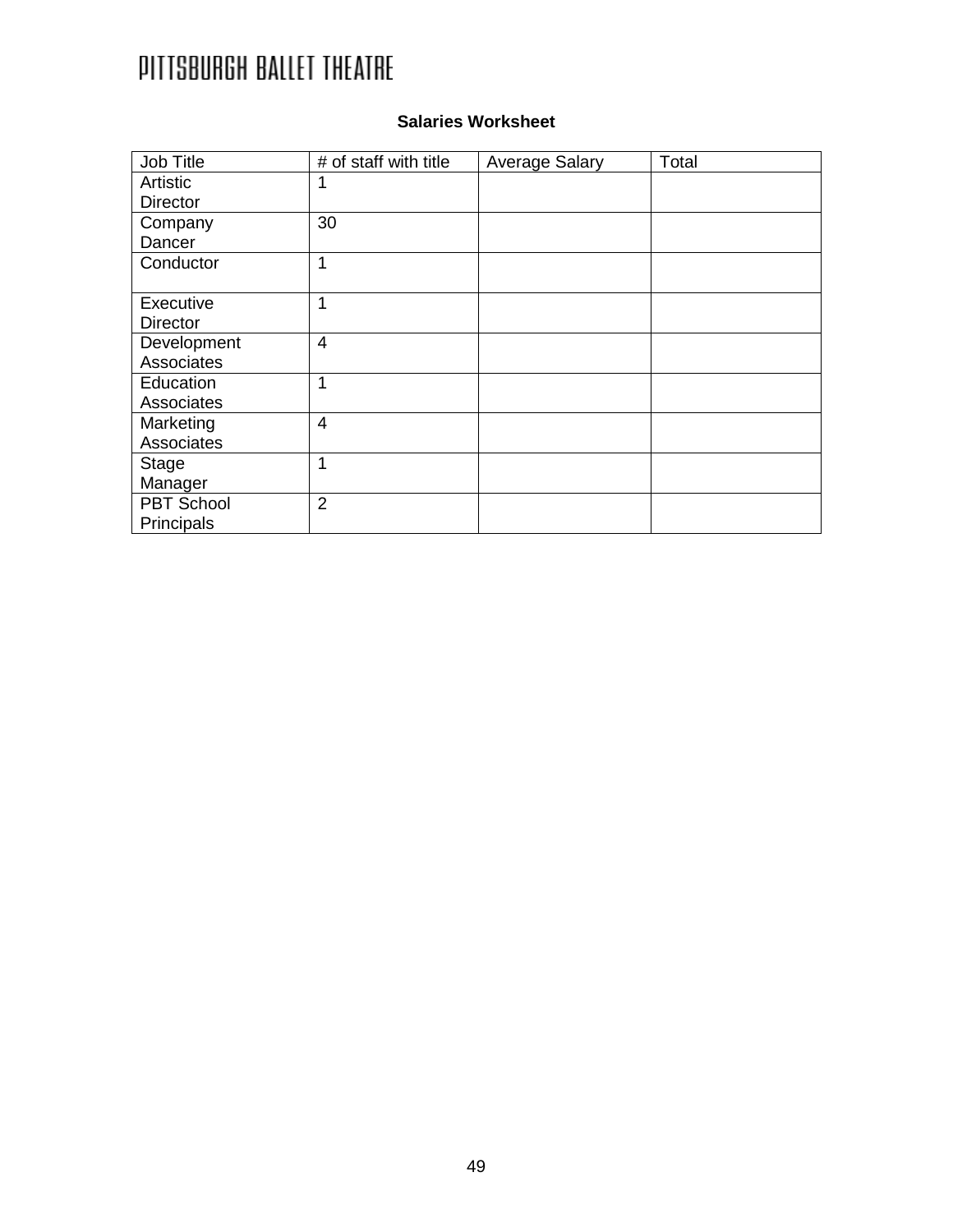#### **Get With the Program**

*Adapted from an activity created by the Pittsburgh Opera Education Department*

Grades: 5-12 Time needed: one 45-minute class period Materials needed: "Program" worksheet for grades 5-8 OR grades 9-12 PDE Academic Standards: 1.8, 2.2, 5.1, 5.3, 6.4, 6.5, 9.1, 11.1

#### **By the end of this activity, students will be able to:**

- **Demonstrate estimation skills.**
- **Develop and compute equations involving addition, multiplication, and percentages.**
- **Investigate and analyze current recycling practices.**

#### **Introduction:**

Often when you attend a live performing event, including the ballet, theatre, opera, or symphony, you are given a program that includes information about the production, artist biographies, staff listings, donor listings, ads, and other important information about the production. The Marketing Department at Pittsburgh Ballet Theatre creates a new program for every one of their productions.

#### **Number of Programs**

Educator's role:

- Copy off "Program" worksheet
- Divide students into small groups (3-4 students in each)
- Facilitate the reflection discussion.

Divide students into small groups. Have students complete the "program" worksheet, showing their mathematical work on an extra sheet of paper and including any research they find. Share each group's programs with the class. See who got the closet to the actual number (on average, the Pittsburgh Ballet Theatre orders **7,000 programs** for each production.)

#### Reflection Discussion

- Describe the process you used to determine your estimations.
- What other items can you think of that might make a difference in the number of programs needed?
- Why are programs important to the overall experience? How could they be reimagined to save on resources (money, paper, etc.)?

#### **Assessment**

- Worksheet and examples of work
- Participation during discussion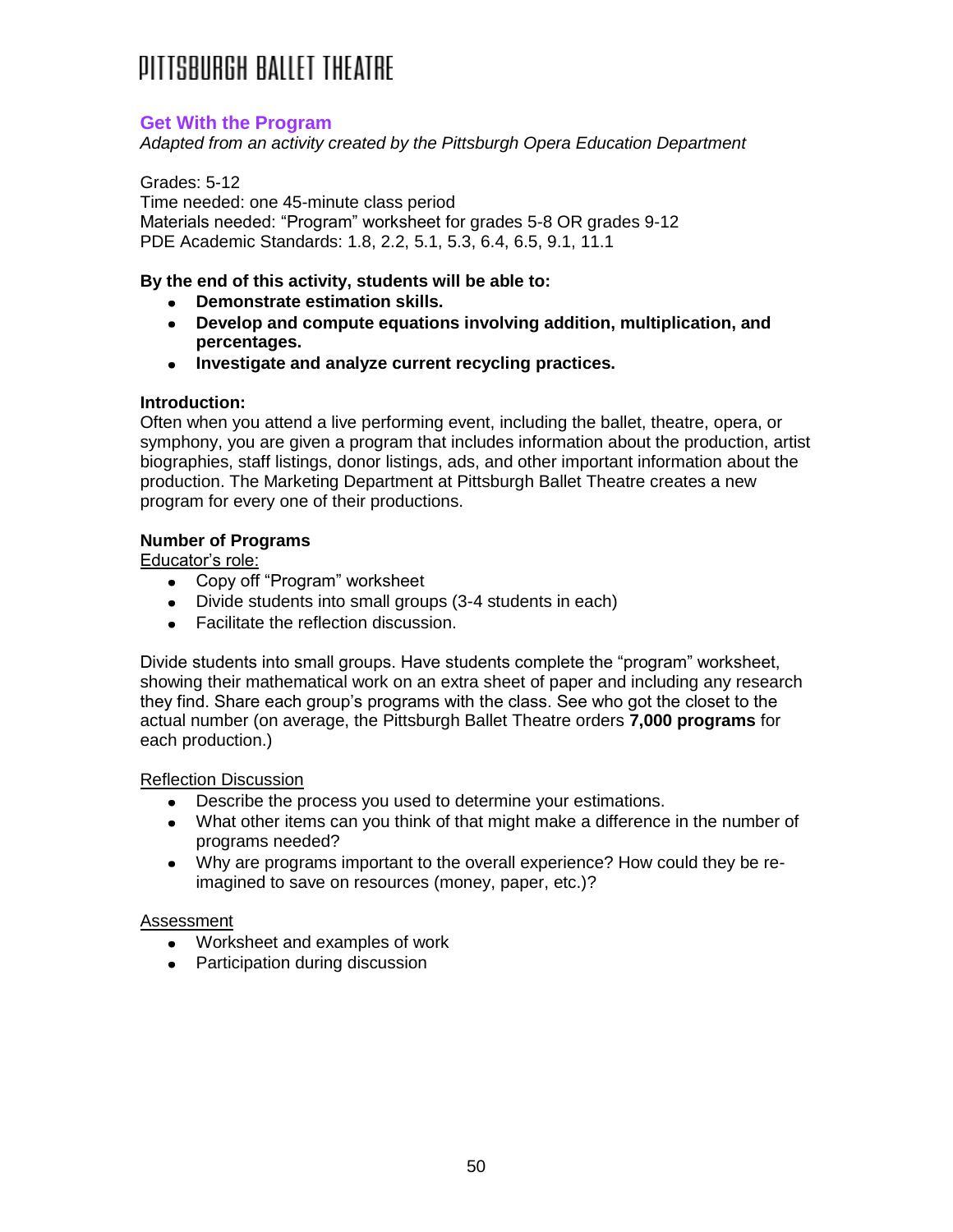### DITTSRURGH RAITET THEATRE

#### **Get with the Program Worksheet (grades 5-8)**

Often when you attend a live performing event, including the ballet, theatre, opera, or symphony, you are given a program that includes information about the production, artist biographies, staff listings, donor listings, ads, and other important information about the production. The Marketing Department at Pittsburgh Ballet Theatre creates a new program for every one of their productions.

All audience members receive a program when they enter the auditorium, but some patrons choose to recycle the programs at the end of the performance. So how does the Pittsburgh Ballet Theatre estimate how many programs to print?

First, estimate the total number of programs you think you would need to order for each production. Then, calculate how many programs should be printed if only 50%, 75%, and 100% of the tickets are sold. Show all of your work!

Here are some numbers to consider in your equations:

- The Benedum Center for the Performing Arts seats 2,889.
- The standard run of a production at Pittsburgh Ballet Theatre has 4 performances.

#### **Challenge Questions**:

- Ushers recycle programs that are left in the seats or lobby at the end of the performances. Approximately 20% of the distributed programs are collected after each performance and used at future performances. Rework your calculations to include the recycled programs.
- On average, each program has 40 pages of printer paper. Based on the number of programs ordered for each of the percentages listed above, how many pieces of paper are included in your order? Then weigh a piece of paper. What would your order weigh?
- The programs are printed in full color on glossy paper. Can extra programs be  $\bullet$ sent to a recycling facility after all the performances are complete? What are the guidelines for recycling paper in your home area?
- In what ways can recycled paper be used? What is the process for recycling paper? Is there a limit to the number of times paper can be reused?
- Contact other arts organizations in your area. How do they use their paper resources? Do they recycle extra programs and paper? Do they recycle trash from their concession sales such as plastic cups, beverage bottles, etc.?

51